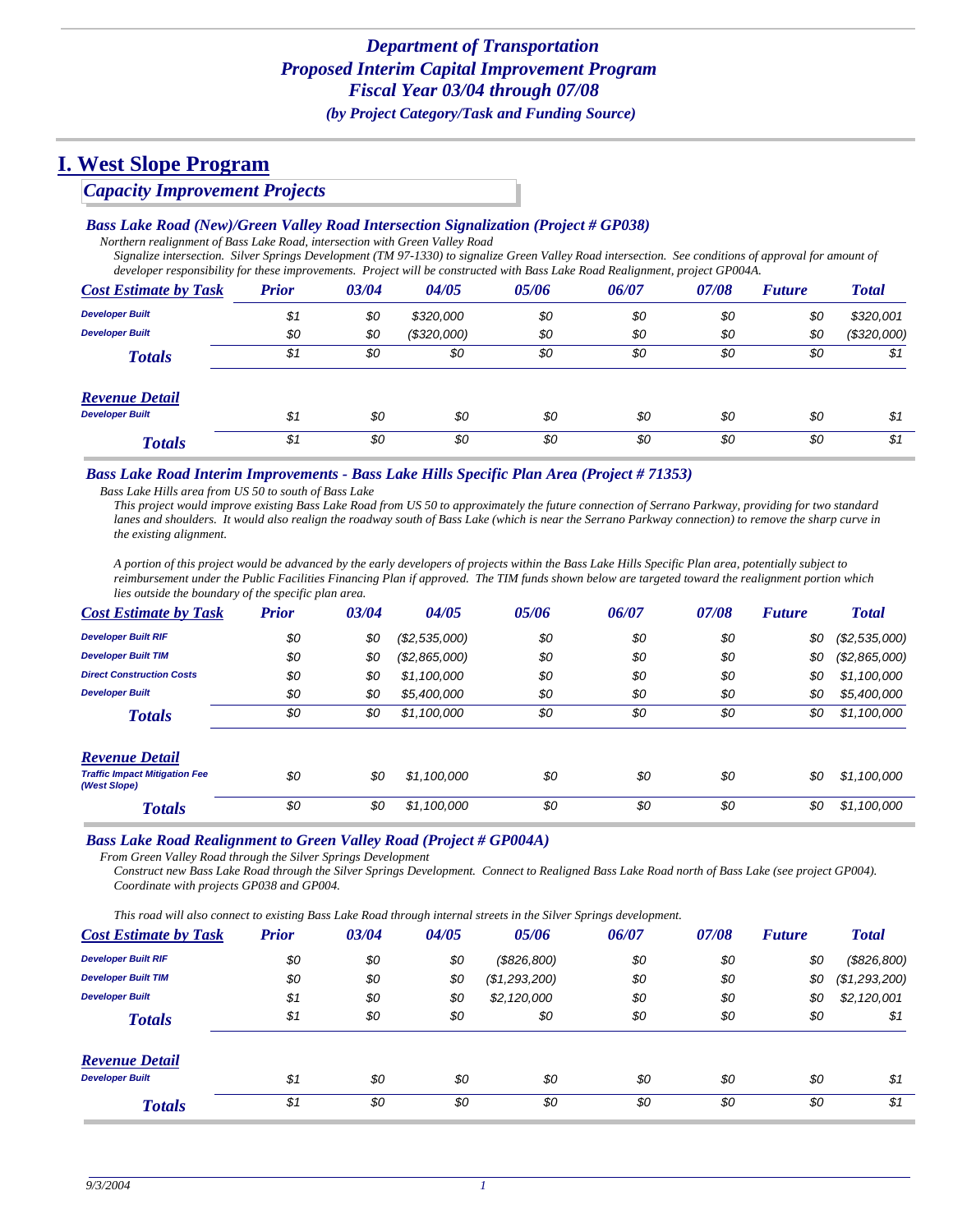### *Capacity Improvement Projects*

#### *Bass Lake Road Realignment to New Bass Lake Road (Project # GP004)*

*North of Bass Lake, to the terminus of New Bass Lake Road at the south end of Silver Springs It is planned to realign Bass Lake Road through the proposed Silver Springs subdivision which is south of Green Valley Road and west of the existing* 

Bass Lake Road. That development is responsible for building new Bass Lake Road through their development. There is a portion of the new alignment *that falls to the south of the Silver Springs development that must also be built to connect the new road to the existing Bass Lake Road to the south. This project, and the funding programmed below, is for the construction of that section of new Bass Lake Road south of Silver Springs. Coordinate with project GP004A.*

*It is anticipated that new Bass Lake Road will be built as a two-lane standard divided roadway with shoulders.*

| <b>Cost Estimate by Task</b> | <b>Prior</b> | 03/04 | 04/05 | 05/06          | 06/07 | 07/08 | <b>Future</b> | <b>Total</b>      |
|------------------------------|--------------|-------|-------|----------------|-------|-------|---------------|-------------------|
| <b>Developer Built RIF</b>   | \$0          | \$0   | \$0   | (\$413,400)    | \$0   | \$0   | \$0           | (\$413,400)       |
| <b>Developer Built TIM</b>   | \$0          | \$0   | \$0   | $($ \$646,600) | \$0   | \$0   | \$0           | $($ \$646,600 $)$ |
| <b>Developer Built</b>       | \$1          | \$0   | \$0   | \$1,060,000    | \$0   | \$0   | \$0           | \$1,060,001       |
| <b>Totals</b>                | \$1          | \$0   | \$0   | \$0            | \$0   | \$0   | \$0           | \$1               |
| <b>Revenue Detail</b>        |              |       |       |                |       |       |               |                   |
| <b>Developer Built</b>       | \$1          | \$0   | \$0   | \$0            | \$0   | \$0   | \$0           | \$1               |
| <b>Totals</b>                | \$1          | \$0   | \$0   | \$0            | \$0   | \$0   | \$0           | \$1               |

#### *Cameron Park Drive Widening - Palmer Drive to Meder Road (Project # GP014)*

*Cameron Park Drive from Palmer Drive to Meder Road*

*Conduct a planning study examining the short and long-term operational needs for Cameron Park Drive from the interchange with Hwy 50, north to Green Valley Road. The study will produce a "Project Study Report". This report will examine in detail the traffic needs identified in the County General Plan and the ability to provide improvements to accommodate these needs both at the interchange with Hwy 50 and along Cameron Park Drive. The preliminary potential impacts of these improvements will be examined, along with potential alternative approaches to fulfilling these traffic needs. Public workshops will be held to receive public input as part of this process.*

| <b>Cost Estimate by Task</b>                          | <b>Prior</b> | 03/04 | 04/05     | 05/06     | 06/07 | 07/08 | <b>Future</b> | <b>Total</b> |
|-------------------------------------------------------|--------------|-------|-----------|-----------|-------|-------|---------------|--------------|
| <b>Planning/Environmental</b>                         | \$0          | \$0   | \$470,000 | \$470,000 | \$0   | \$0   | \$0           | \$940,000    |
| <b>Design Engineering &amp; Admin</b>                 | \$0          | \$0   | \$0       | \$0       | \$0   | \$0   | \$0           | \$0          |
| <b>Right of Way</b>                                   | \$0          | \$0   | \$0       | \$0       | \$0   | \$0   | \$6,000,000   | \$6,000,000  |
| <b>Direct Construction Costs</b>                      | \$0          | \$0   | \$0       | \$0       | \$0   | \$0   | \$6,300,000   | \$6,300,000  |
| <b>Construction/Engineering &amp;</b><br><b>Admin</b> | \$0          | \$0   | \$0       | \$0       | \$0   | \$0   | \$630,000     | \$630,000    |
| <b>Environmental Monitoring</b>                       | \$0          | \$0   | \$0       | \$0       | \$0   | \$0   | \$205,000     | \$205,000    |
| <b>Totals</b>                                         | \$0          | \$0   | \$470,000 | \$470,000 | \$0   | \$0   | \$13,135,000  | \$14,075,000 |
| <b>Revenue Detail</b>                                 |              |       |           |           |       |       |               |              |
| <b>Traffic Impact Mitigation Fee</b><br>(West Slope)  | \$0          | \$0   | \$470,000 | \$470.000 | \$0   | \$0   | \$7,618,300   | \$8,558,300  |
| <b>Unidentified</b>                                   | \$0          | \$0   | \$0       | \$0       | \$0   | \$0   | \$5,516,700   | \$5,516,700  |
| <b>Totals</b>                                         | \$0          | \$0   | \$470,000 | \$470,000 | \$0   | \$0   | \$13,135,000  | \$14,075,000 |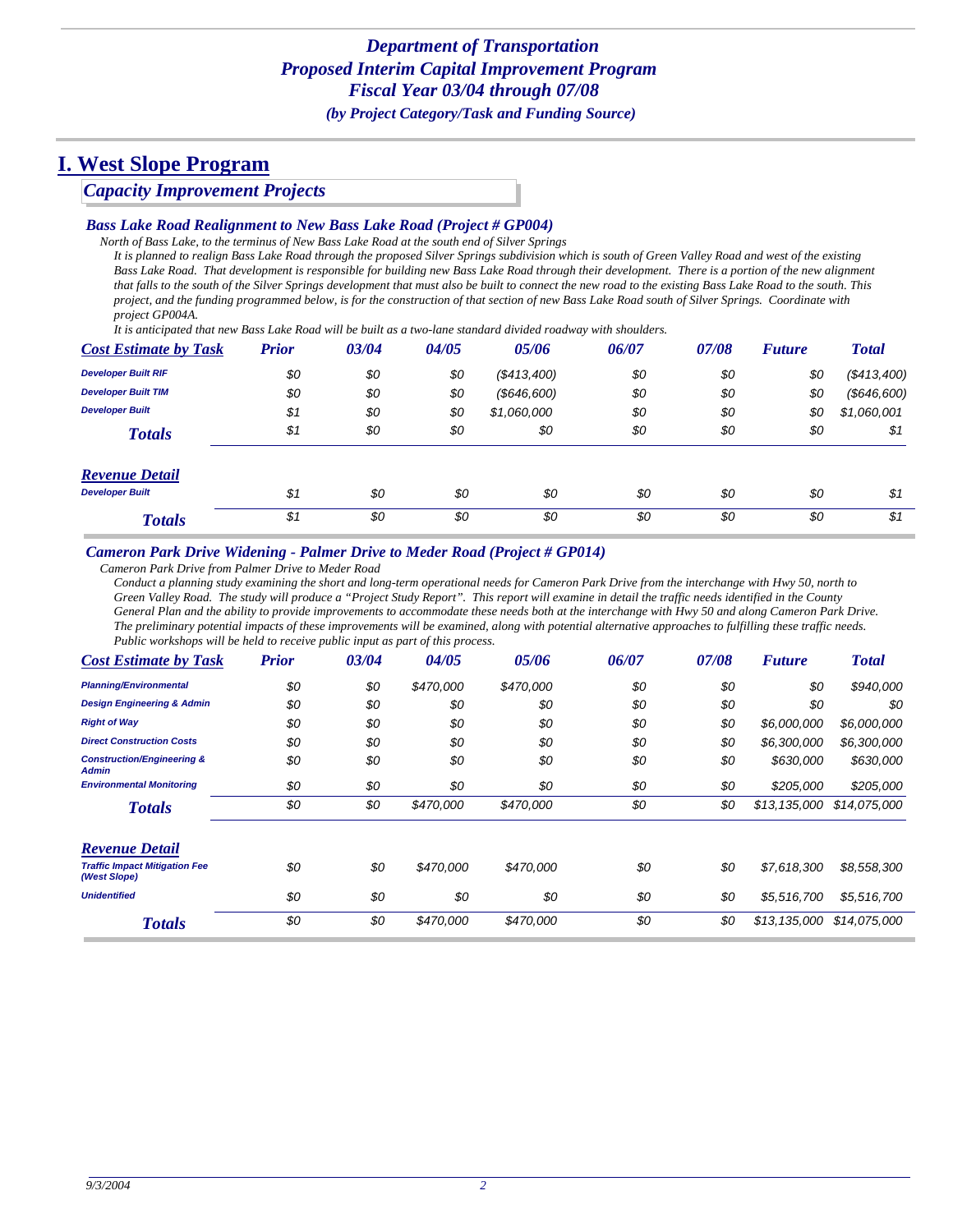### *Capacity Improvement Projects*

#### *Commuter Buses (Project # GP101)*

#### *Not applicable*

*This item is for the purchase of additional buses for the El Dorado County Transit Agency's (EDCTA) "Commuter Bus" program. It is anticipated there will be four new buses purchased every third year of the fee program. A total of twelve new buses would be purchased through funds from the fee program.*

*Additional buses beyond this twelve or accelerating the purchase of the twelve is restricted by the EDCTA's ability to fund the operating costs of the buses. Under state law, the fee program can only fund capital expenditures, not operating cost.*

| <b>Cost Estimate by Task</b>                         | Prior | 03/04 | 04/05 | 05/06       | 06/07 | 07/08 | <b>Future</b> | <b>Total</b> |
|------------------------------------------------------|-------|-------|-------|-------------|-------|-------|---------------|--------------|
| Aggregate                                            | \$0   | \$0   | \$0   | \$1,415,000 | \$0   | \$0   | \$2,830,000   | \$4,245,000  |
| <b>Totals</b>                                        | \$0   | \$0   | \$0   | \$1,415,000 | \$0   | \$0   | \$2,830,000   | \$4,245,000  |
| <b>Revenue Detail</b>                                |       |       |       |             |       |       |               |              |
| <b>Interim Highway 50 Variable</b><br><b>TIM Fee</b> | \$0   | \$0   | \$0   | \$1,415,000 | \$0   | \$0   | \$2,830,000   | \$4,245,000  |
| <b>Totals</b>                                        | \$0   | \$0   | \$0   | \$1,415,000 | \$0   | \$0   | \$2,830,000   | \$4,245,000  |

#### *El Dorado Hills Boulevard Interchange Phase 1.1: Soundwall (Project # 71318)*

*El Dorado Hills Boulevard at US 50 in El Dorado Hills*

*Reconstruction of the interchange to increase operational efficiency and accommodate increased traffic volumes. This phase of the project is Phase 1.1, constructing a soundwall. This project also includes the planning, environmental, and preliminary design for the Phase 1 interchange project.*

*Project consists of phased interim improvements. Interim project components include: construction of a soundwall; realign the west leg of Saratoga Way to Park Drive; widen southbound El Dorado Hills Boulevard; widen northbound El Dorado Hills Boulevard under US 50; construct improvements to the existing westbound on-ramp and off-ramp.*

*Refer to projects 71321 Phase 1.2A, 71322 Phase 1.2B, and 71318A Phase 1.3 for the other phases of the interchange project.*

| <b>Cost Estimate by Task</b>                          | <b>Prior</b> | 03/04     | 04/05       | 05/06    | 06/07 | 07/08 | <b>Future</b> | <b>Total</b> |
|-------------------------------------------------------|--------------|-----------|-------------|----------|-------|-------|---------------|--------------|
| <b>Planning/Environmental</b>                         | \$569.170    | \$0       | \$0         | \$0      | \$0   | \$0   | \$0           | \$569,170    |
| <b>Design Engineering &amp; Admin</b>                 | \$1,555,013  | \$175,000 | \$0         | \$0      | \$0   | \$0   | \$0           | \$1,730,013  |
| <b>Right of Way</b>                                   | \$34,189     | \$10.000  | \$550,000   | \$0      | \$0   | \$0   | \$0           | \$594,189    |
| <b>Direct Construction Costs</b>                      | \$43,393     | \$250,000 | \$1,200,000 | \$0      | \$0   | \$0   | \$0           | \$1,493,393  |
| <b>Construction/Engineering &amp;</b><br><b>Admin</b> | \$0          | \$32,000  | \$192,000   | \$0      | \$0   | \$0   | \$0           | \$224,000    |
| <b>Environmental Monitoring</b>                       | \$0          | \$0       | \$79.500    | \$12,500 | \$0   | \$0   | \$0           | \$92,000     |
| <b>Totals</b>                                         | \$2,201,765  | \$467,000 | \$2,021,500 | \$12,500 | \$0   | \$0   | \$0           | \$4,702,765  |
| <b>Revenue Detail</b>                                 |              |           |             |          |       |       |               |              |
| <b>El Dorado Hills Road Impact</b><br><b>Fee</b>      | \$2.201.765  | \$467,000 | \$2.021.500 | \$12,500 | \$0   | \$0   | \$0           | \$4,702,765  |
| <b>Totals</b>                                         | \$2,201,765  | \$467,000 | \$2,021,500 | \$12,500 | \$0   | \$0   | \$0           | \$4,702,765  |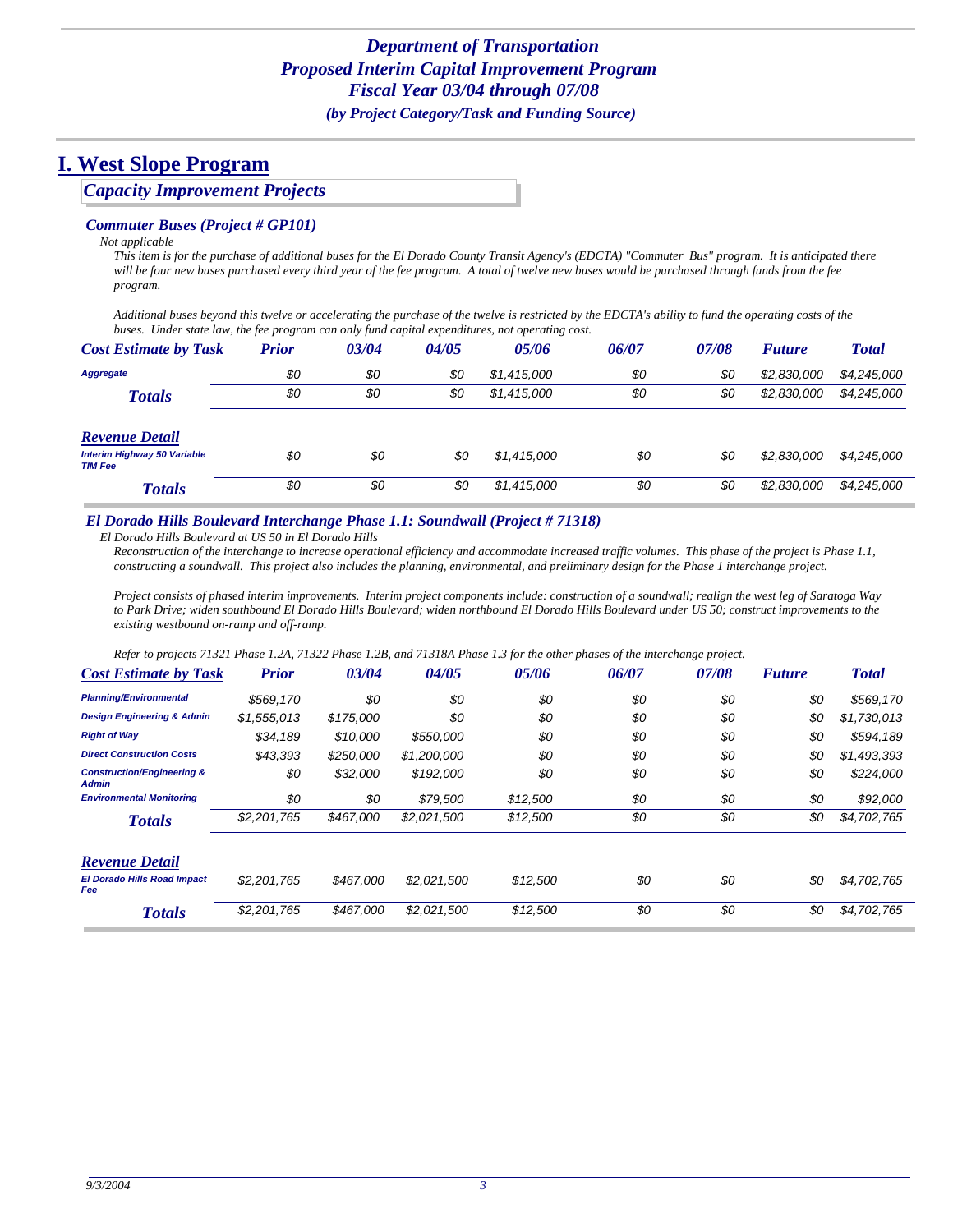### *Capacity Improvement Projects*

#### *El Dorado Hills Boulevard Interchange Phase 1.2A: Saratoga Realignment (Project # 71321)*

*El Dorado Hills Boulevard at US 50 in El Dorado Hills*

*Reconstruction of the interchange to increase operational efficiency and accommodate increased traffic volumes. This phase of the project is realigning the west leg of Saratoga Way to Park Drive.*

*Refer to projects 71318 Phase 1.1, 71322 Phase 1.2B, and 71318A Phase 1.3 for the other phases of the interchange project.*

| <b>Cost Estimate by Task</b>                          | <b>Prior</b> | 03/04     | 04/05       | 05/06 | 06/07 | 07/08 | <b>Future</b> | <b>Total</b> |
|-------------------------------------------------------|--------------|-----------|-------------|-------|-------|-------|---------------|--------------|
| <b>Design Engineering &amp; Admin</b>                 | \$0          | \$115,000 | \$40,000    | \$0   | \$0   | \$0   | \$0           | \$155,000    |
| <b>Right of Way</b>                                   | \$0          | \$0       | \$2,785,000 | \$0   | \$0   | \$0   | \$0           | \$2,785,000  |
| <b>Direct Construction Costs</b>                      | \$0          | \$0       | \$3,730,000 | \$0   | \$0   | \$0   | \$0           | \$3,730,000  |
| <b>Construction/Engineering &amp;</b><br><b>Admin</b> | \$0          | \$0       | \$384,000   | \$0   | \$0   | \$0   | \$0           | \$384,000    |
| <b>Environmental Monitoring</b>                       | \$0          | \$0       | \$15,000    | \$0   | \$0   | \$0   | \$0           | \$15,000     |
| <b>Totals</b>                                         | \$0          | \$115,000 | \$6.954.000 | \$0   | \$0   | \$0   | \$0           | \$7,069,000  |
| <b>Revenue Detail</b>                                 |              |           |             |       |       |       |               |              |
| <b>El Dorado Hills Road Impact</b><br>Fee             | \$0          | \$115,000 | \$6,524,000 | \$0   | \$0   | \$0   | \$0           | \$6,639,000  |
| <b>Utility Agencies</b>                               | \$0          | \$0       | \$430,000   | \$0   | \$0   | \$0   | \$0           | \$430,000    |
| <b>Totals</b>                                         | \$0          | \$115,000 | \$6,954,000 | \$0   | \$0   | \$0   | \$0           | \$7,069,000  |

#### *El Dorado Hills Boulevard Interchange Phase 1.2B: Enhancements (Project # 71322)*

*El Dorado Hills Boulevard at US 50 in El Dorado Hills*

*Reconstruction of the interchange to increase operational efficiency and accommodate increased traffic volumes. This phase of the project is improvements to the westbound on and off ramps and improvements to El Dorado Hills Boulevard underneath Highway 50.* 

*Refer to projects 71318 Phase 1.1, 71321 Phase 1.2A, and 71318A Phase 1.3 for the other phases of the interchange project.*

| <b>Cost Estimate by Task</b>                          | <b>Prior</b> | 03/04 | 04/05     | 05/06       | 06/07 | 07/08 | <b>Future</b> | <b>Total</b> |
|-------------------------------------------------------|--------------|-------|-----------|-------------|-------|-------|---------------|--------------|
| <b>Design Engineering &amp; Admin</b>                 | \$0          | \$0   | \$430,000 | \$0         | \$0   | \$0   | \$0           | \$430,000    |
| <b>Direct Construction Costs</b>                      | \$0          | \$0   | \$0       | \$1,300,000 | \$0   | \$0   | \$0           | \$1,300,000  |
| <b>Construction/Engineering &amp;</b><br><b>Admin</b> | \$0          | \$0   | \$0       | \$208,000   | \$0   | \$0   | \$0           | \$208,000    |
| <b>Totals</b>                                         | \$0          | \$0   | \$430,000 | \$1,508,000 | \$0   | \$0   | \$0           | \$1,938,000  |
| <b>Revenue Detail</b>                                 |              |       |           |             |       |       |               |              |
| <b>Developer Advance RIF</b>                          | \$0          | \$0   | \$430,000 | \$1,508,000 | \$0   | \$0   | \$0           | \$1,938,000  |
| <b>Totals</b>                                         | \$0          | \$0   | \$430,000 | \$1,508,000 | \$0   | \$0   | \$0           | \$1,938,000  |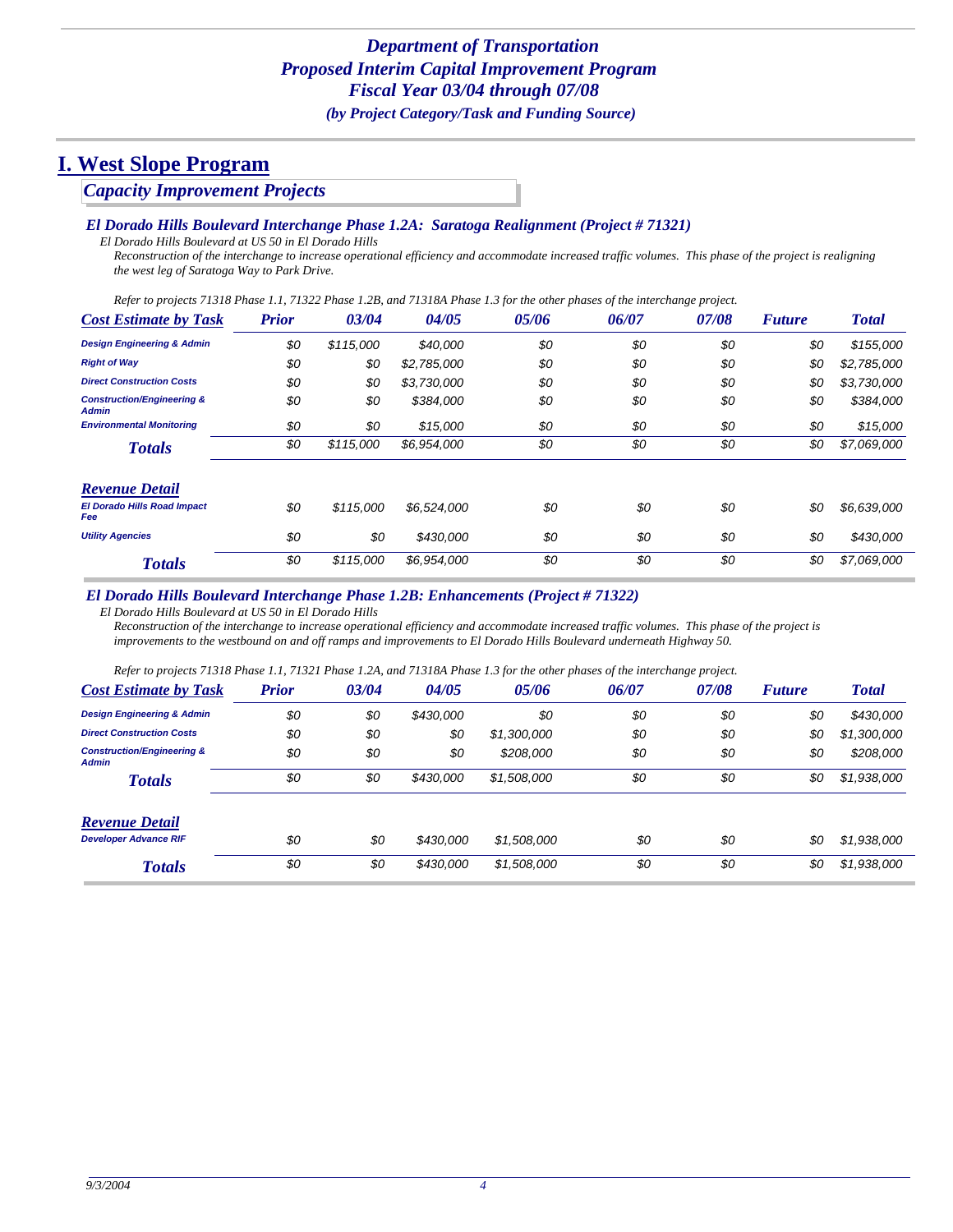### *Capacity Improvement Projects*

#### *El Dorado Hills Boulevard Interchange Phase 1.3: Westbound 50 Ramps (Project # 71318A)*

*El Dorado Hills Boulevard*

*Reconstruction of the interchange to increase operational efficiency and accommodate increased traffic volumes. Phase 1.3 is the last component of the Phase I Interchange project and includes: constructing a westbound loop off-ramp, constructing a new westbound on-ramp opposite the east leg of Saratoga Way and reconstructing the eastbound on-ramp. Future widening of the freeway bridges to allow additional lanes under Highway 50 is needed for the ultimate project. Phase 1.3 and ultimate project to be coordinated with US 50 HOV and Auxiliary lane projects, 53110 and 53115, respectively.*

*Refer to projects 71318 Phase 1.1, 71321 Phase 1.2A, and 71322 Phase 1.2B for the other phases of the interchange project.*

| <b>Cost Estimate by Task</b>                          | <b>Prior</b> | 03/04 | 04/05     | 05/06 | 06/07     | 07/08       | <b>Future</b> | <b>Total</b> |
|-------------------------------------------------------|--------------|-------|-----------|-------|-----------|-------------|---------------|--------------|
| <b>Design Engineering &amp; Admin</b>                 | \$0          | \$0   | \$0       | \$0   | \$400,000 | \$0         | \$0           | \$400,000    |
| <b>Right of Way</b>                                   | \$0          | \$0   | \$297,000 | \$0   | \$0       | \$0         | \$0           | \$297,000    |
| <b>Direct Construction Costs</b>                      | \$0          | \$0   | \$0       | \$0   | \$0       | \$3,615,000 | \$4,185,000   | \$7,800,000  |
| <b>Construction/Engineering &amp;</b><br><b>Admin</b> | \$0          | \$0   | \$0       | \$0   | \$0       | \$580,000   | \$670,000     | \$1,250,000  |
| <b>Environmental Monitoring</b>                       | \$0          | \$0   | \$0       | \$0   | \$15,000  | \$0         | \$141.600     | \$156,600    |
| <b>Totals</b>                                         | \$0          | \$0   | \$297,000 | \$0   | \$415,000 | \$4,195,000 | \$4,996,600   | \$9,903,600  |
| <b>Revenue Detail</b>                                 |              |       |           |       |           |             |               |              |
| <b>Caltrans</b>                                       | \$0          | \$0   | \$0       | \$0   | \$0       | \$285,000   | \$0           | \$285,000    |
| <b>El Dorado Hills Road Impact</b><br>Fee             | \$0          | \$0   | \$297.000 | \$0   | \$415,000 | \$3.910.000 | \$4,996,600   | \$9,618,600  |
| <b>Totals</b>                                         | \$0          | \$0   | \$297,000 | \$0   | \$415,000 | \$4,195,000 | \$4,996,600   | \$9,903,600  |

#### *El Dorado Hills Boulevard Ramp/Eastbound Diagonal (Project # 71350)*

*At US 50/El Dorado Hills Boulevard*

*Construct an eastbound diagonal off-ramp in the southwest quadrant to accommodate traffic volume from eastbound US 50 to Latrobe Road. Part of comprehensive improvements planned for interchange.*

| <b>Cost Estimate by Task</b>                          | <b>Prior</b> | 03/04     | 04/05 | 05/06 | 06/07 | 07/08 | <b>Future</b> | <b>Total</b> |
|-------------------------------------------------------|--------------|-----------|-------|-------|-------|-------|---------------|--------------|
| <b>Planning/Environmental</b>                         | \$781        | \$0       | \$0   | \$0   | \$0   | \$0   | \$0           | \$781        |
| <b>Design Engineering &amp; Admin</b>                 | \$164.258    | \$0       | \$0   | \$0   | \$0   | \$0   | \$0           | \$164,258    |
| <b>Right of Way</b>                                   | \$785.721    | \$0       | \$0   | \$0   | \$0   | \$0   | \$0           | \$785,721    |
| <b>Direct Construction Costs</b>                      | \$2,860,465  | \$125,000 | \$0   | \$0   | \$0   | \$0   | \$0           | \$2,985,465  |
| <b>Construction/Engineering &amp;</b><br><b>Admin</b> | \$514.336    | \$25,000  | \$0   | \$0   | \$0   | \$0   | \$0           | \$539,336    |
| <b>Totals</b>                                         | \$4,325,561  | \$150,000 | \$0   | \$0   | \$0   | \$0   | \$0           | \$4,475,561  |
| <b>Revenue Detail</b>                                 |              |           |       |       |       |       |               |              |
| <b>El Dorado Hills Road Impact</b><br><b>Fee</b>      | \$4,325,561  | \$150,000 | \$0   | \$0   | \$0   | \$0   | \$0           | \$4,475,561  |
| <b>Totals</b>                                         | \$4,325,561  | \$150,000 | \$0   | \$0   | \$0   | \$0   | \$0           | \$4,475,561  |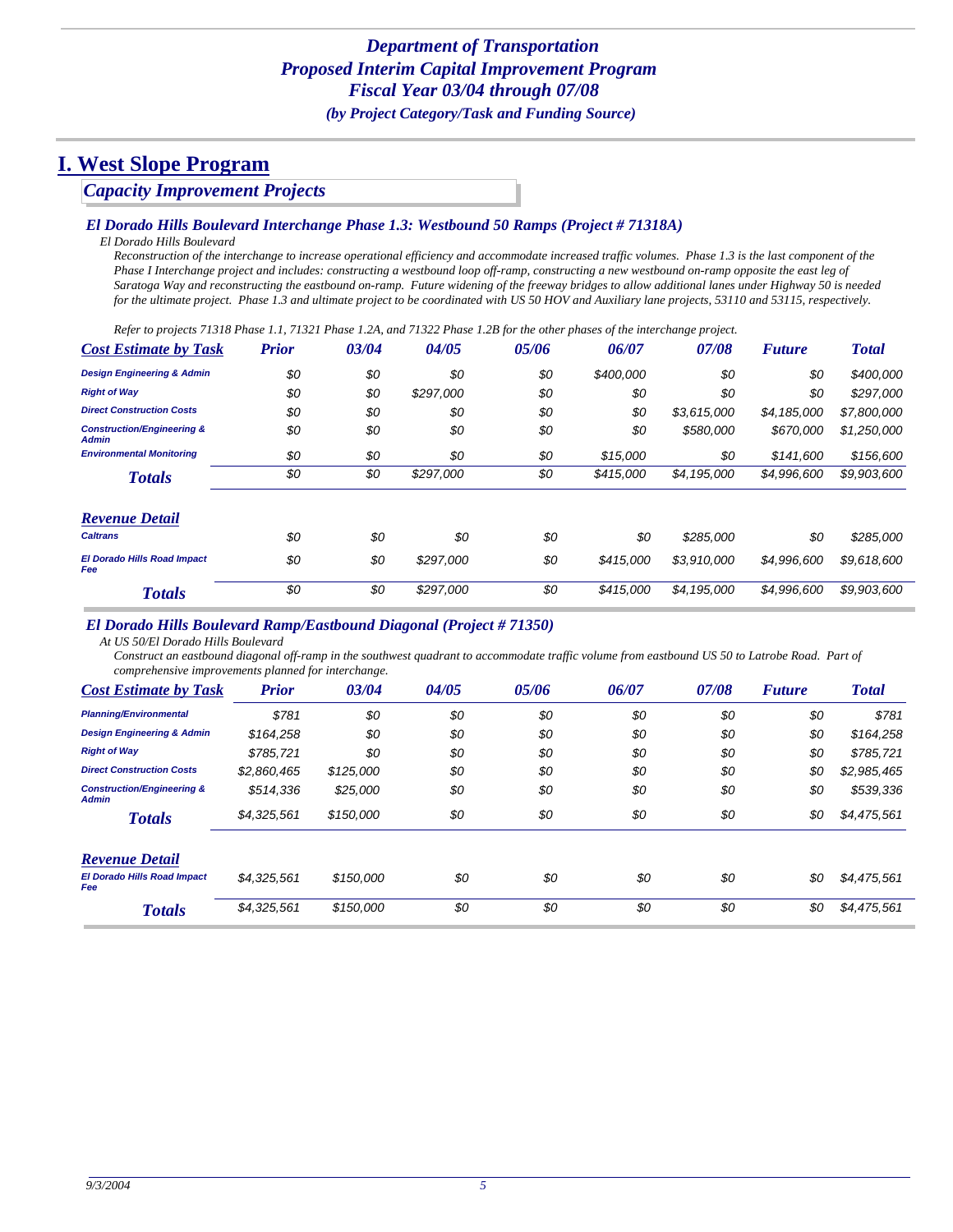## *Capacity Improvement Projects*

### *El Dorado Hills Boulevard/Wilson Boulevard Intersection Signalization (Project # 73317)*

*El Dorado Hills Boulevard at Wilson Boulevard intersection Signalize intersection.*

*(Note: was project GP022)*

| <b>Cost Estimate by Task</b> | <b>Prior</b> | 03/04 | 04/05         | 05/06 | 06/07 | 07/08 | <b>Future</b> | <b>Total</b> |
|------------------------------|--------------|-------|---------------|-------|-------|-------|---------------|--------------|
| <b>Developer Built RIF</b>   | \$0          | \$0   | (\$392,000)   | \$0   | \$0   | \$0   | \$0           | (\$392,000)  |
| <b>Developer Funded</b>      | \$0          | \$0   | $(\$423,000)$ | \$0   | \$0   | \$0   | \$0           | (\$423,000)  |
| <b>Developer Built</b>       | \$1          | \$0   | \$815,000     | \$0   | \$0   | \$0   | \$0           | \$815,001    |
| <b>Totals</b>                | \$1          | \$0   | \$0           | \$0   | \$0   | \$0   | \$0           | \$1          |
| <b>Revenue Detail</b>        |              |       |               |       |       |       |               |              |
| <b>Developer Built</b>       | \$1          | \$0   | \$0           | \$0   | \$0   | \$0   | \$0           | \$1          |
| <b>Totals</b>                | \$1          | \$0   | \$0           | \$0   | \$0   | \$0   | \$0           | \$1          |

### *Forni Road Improvement - Contribution To City (Project # 53112)*

*Briw Ridge Road to Ray Lawyer Drive*

*County contribution to City of Placerville project to improve Forni Road between Briw Ridge Road and Ray Lawyer Drive. Awaiting finalized agreement and claim from City of Placerville.*

| <b>Cost Estimate by Task</b>                                | <b>Prior</b> | 03/04 | 04/05     | 05/06 | 06/07 | 07/08 | <b>Future</b> | <b>Total</b> |
|-------------------------------------------------------------|--------------|-------|-----------|-------|-------|-------|---------------|--------------|
| Aggregate                                                   | \$0          | \$0   | \$150,000 | \$0   | \$0   | \$0   | \$0           | \$150,000    |
| <b>Totals</b>                                               | \$0          | \$0   | \$150,000 | \$0   | \$0   | \$0   | \$0           | \$150,000    |
| <b>Revenue Detail</b>                                       |              |       |           |       |       |       |               |              |
| <b>State Transportation Impact</b><br><b>Mitigation Fee</b> | \$0          | \$0   | \$150,000 | \$0   | \$0   | \$0   | \$0           | \$150,000    |
| <b>Totals</b>                                               | \$0          | \$0   | \$150,000 | \$0   | \$0   | \$0   | \$0           | \$150,000    |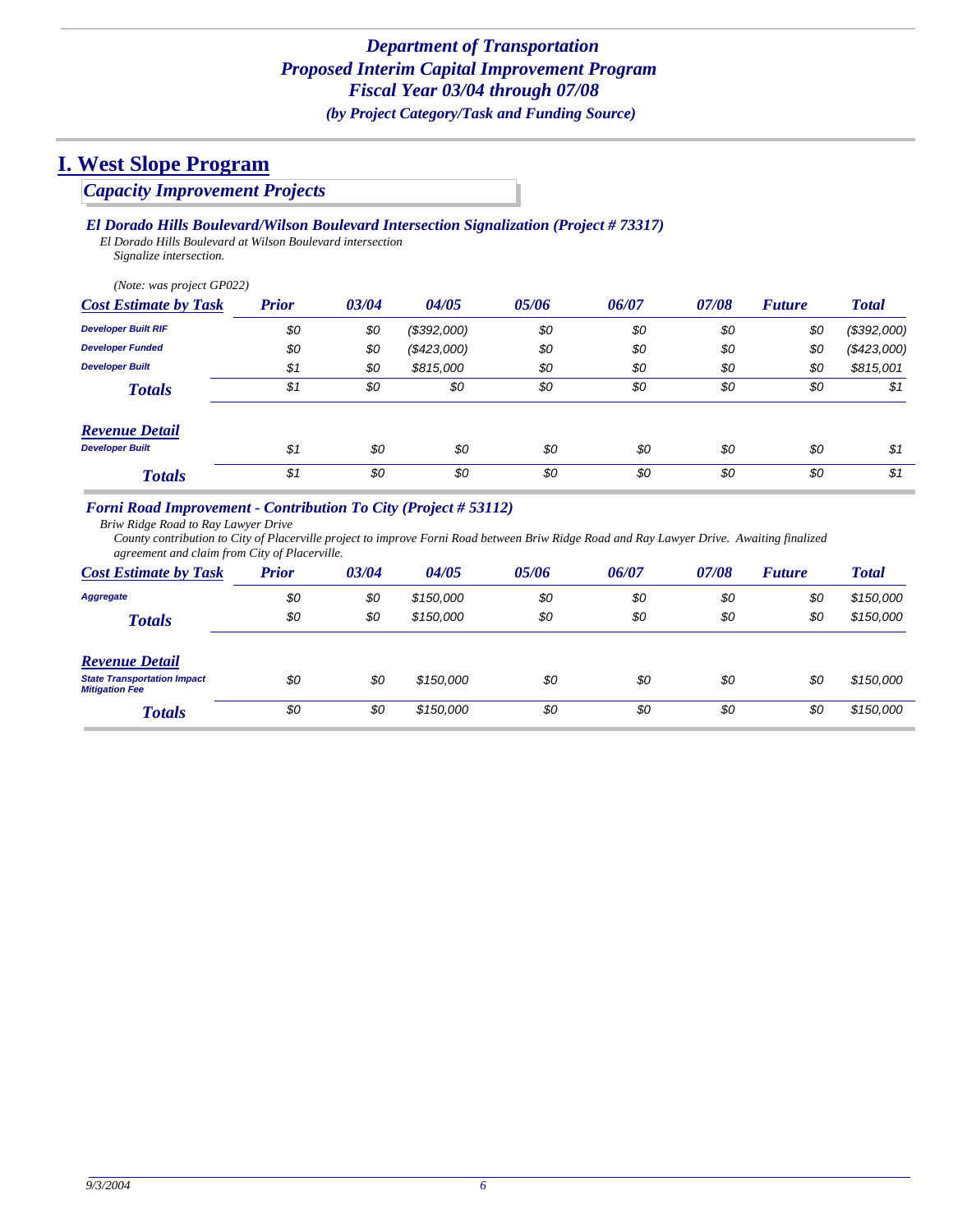### *Capacity Improvement Projects*

#### *Francisco Drive / El Dorado Hills Blvd. - Northerly Alignment (Project # 72332)*

*Existing El Dorado Hills Blvd. / to existing Francisco Drive Intersection Realignment of existing El Dorado Hills Boulevard/Francisco Drive intersection and approach roadways, resulting in a new "T" intersection to the west of the existing intersection. The northern portion of El Dorado Hills Boulevard (at this intersection) will become the new minor traffic way, and the current Francisco Drive between El Dorado Hills Boulevard and Green Valley Road will become the new major traffic way. The future extension of Brittany Way will result in a future four-way intersection, with a signal installation (GP026). This new realigned roadway may be a two-lane undivided roadway initially. Refer to projects GP024 and GP029 for the ultimate widening.*

*The first phase of the project, with funding proposed in 03/04, is for right-of-way acquisition.*

*This project also anticipates sidewalk along Francisco Drive from El Dorado Hills Blvd to Jackson School for which a in-lieu fee payment was made by the developer of the homes across from Hoffman Court.*

| (Note: was project GP028)                             |              |           |           |           |             |       |               |              |
|-------------------------------------------------------|--------------|-----------|-----------|-----------|-------------|-------|---------------|--------------|
| <b>Cost Estimate by Task</b>                          | <b>Prior</b> | 03/04     | 04/05     | 05/06     | 06/07       | 07/08 | <b>Future</b> | <b>Total</b> |
| <b>Planning/Environmental</b>                         | \$25.994     | \$0       | \$60,000  | \$30,000  | \$0         | \$0   | \$0           | \$115,994    |
| <b>Design Engineering &amp; Admin</b>                 | \$43,267     | \$0       | \$60,000  | \$120,000 | \$0         | \$0   | \$0           | \$223,267    |
| <b>Right of Way</b>                                   | \$735        | \$325,000 | \$0       | \$0       | \$0         | \$0   | \$0           | \$325,735    |
| <b>Direct Construction Costs</b>                      | \$0          | \$0       | \$0       | \$453,000 | \$1,357,000 | \$0   | \$0           | \$1,810,000  |
| <b>Construction/Engineering &amp;</b><br><b>Admin</b> | \$0          | \$0       | \$0       | \$54,000  | \$161,000   | \$0   | \$0           | \$215,000    |
| <b>Totals</b>                                         | \$69,996     | \$325,000 | \$120,000 | \$657,000 | \$1,518,000 | \$0   | \$0           | \$2,689,996  |
| <b>Revenue Detail</b>                                 |              |           |           |           |             |       |               |              |
| <b>El Dorado Hills Road Impact</b><br>Fee             | \$69.996     | \$325,000 | \$120,000 | \$657,000 | \$1,516,000 | \$0   | \$0           | \$2,687,996  |
| <b>Road Fund/Discretionary</b>                        | \$0          | \$0       | \$0       | \$0       | \$2.000     | \$0   | \$0           | \$2,000      |
| <b>Totals</b>                                         | \$69,996     | \$325,000 | \$120,000 | \$657,000 | \$1,518,000 | \$0   | \$0           | \$2,689,996  |

#### *Green Valley Road Commercial Area 'B' Retaining Walls (Project # 72356)*

*In El Dorado Hills from the west County limits to east of the Commercial Area*

*This is the first component of the Commercial Area "B" phase of the Green Valley Interim Widening program. The subject Element B project focuses on the remaining commercial area work, including further widening to allow for the second westbound and eastbound lane and frontage improvements. This project is the construction of a retaining wall along the southerly side of the street. The second component, project 72354, is the street improvements.*

| $m_{\nu}$ , $\sigma$ , $\sigma$ , $\sigma$ , $\sigma$ , $\sigma$ , $\sigma$ , $\sigma$ , $\sigma$ , $\sigma$ , $\sigma$ , $\sigma$ , $\sigma$ , $\sigma$ , $\sigma$ , $\sigma$ , $\sigma$ , $\sigma$ , $\sigma$ , $\sigma$ , $\sigma$ , $\sigma$ , $\sigma$ , $\sigma$ , $\sigma$ , $\sigma$ , $\sigma$ , $\sigma$ , $\sigma$ , $\sigma$ , $\sigma$ , $\sigma$ , $\sigma$ , $\sigma$ , $\sigma$ , $\sigma$ , |              |             |       |       |       |       |               |              |
|--------------------------------------------------------------------------------------------------------------------------------------------------------------------------------------------------------------------------------------------------------------------------------------------------------------------------------------------------------------------------------------------------------------|--------------|-------------|-------|-------|-------|-------|---------------|--------------|
| <b>Cost Estimate by Task</b>                                                                                                                                                                                                                                                                                                                                                                                 | <b>Prior</b> | 03/04       | 04/05 | 05/06 | 06/07 | 07/08 | <b>Future</b> | <b>Total</b> |
| <b>Planning/Environmental</b>                                                                                                                                                                                                                                                                                                                                                                                | \$5,504      | \$0         | \$0   | \$0   | \$0   | \$0   | \$0           | \$5,504      |
| <b>Design Engineering &amp; Admin</b>                                                                                                                                                                                                                                                                                                                                                                        | \$256,542    | \$41,525    | \$0   | \$0   | \$0   | \$0   | \$0           | \$298,067    |
| <b>Right of Way</b>                                                                                                                                                                                                                                                                                                                                                                                          | \$10,375     | \$580       | \$0   | \$0   | \$0   | \$0   | \$0           | \$10,955     |
| <b>Direct Construction Costs</b>                                                                                                                                                                                                                                                                                                                                                                             | \$250.340    | \$909,285   | \$0   | \$0   | \$0   | \$0   | \$0           | \$1,159,625  |
| <b>Construction/Engineering &amp;</b><br><b>Admin</b>                                                                                                                                                                                                                                                                                                                                                        | \$37,596     | \$142,825   | \$0   | \$0   | \$0   | \$0   | \$0           | \$180,421    |
| <b>Totals</b>                                                                                                                                                                                                                                                                                                                                                                                                | \$560,357    | \$1,094,215 | \$0   | \$0   | \$0   | \$0   | \$0           | \$1,654,572  |
| <b>Revenue Detail</b>                                                                                                                                                                                                                                                                                                                                                                                        |              |             |       |       |       |       |               |              |
| <b>El Dorado Hills Road Impact</b><br>Fee                                                                                                                                                                                                                                                                                                                                                                    | \$284,563    | \$1,010,532 | \$0   | \$0   | \$0   | \$0   | \$0           | \$1,295,095  |
| <b>Traffic Impact Mitigation Fee</b><br>(West Slope)                                                                                                                                                                                                                                                                                                                                                         | \$275.794    | \$83,683    | \$0   | \$0   | \$0   | \$0   | \$0           | \$359,477    |
| <b>Totals</b>                                                                                                                                                                                                                                                                                                                                                                                                | \$560,357    | \$1,094,215 | \$0   | \$0   | \$0   | \$0   | \$0           | \$1,654,572  |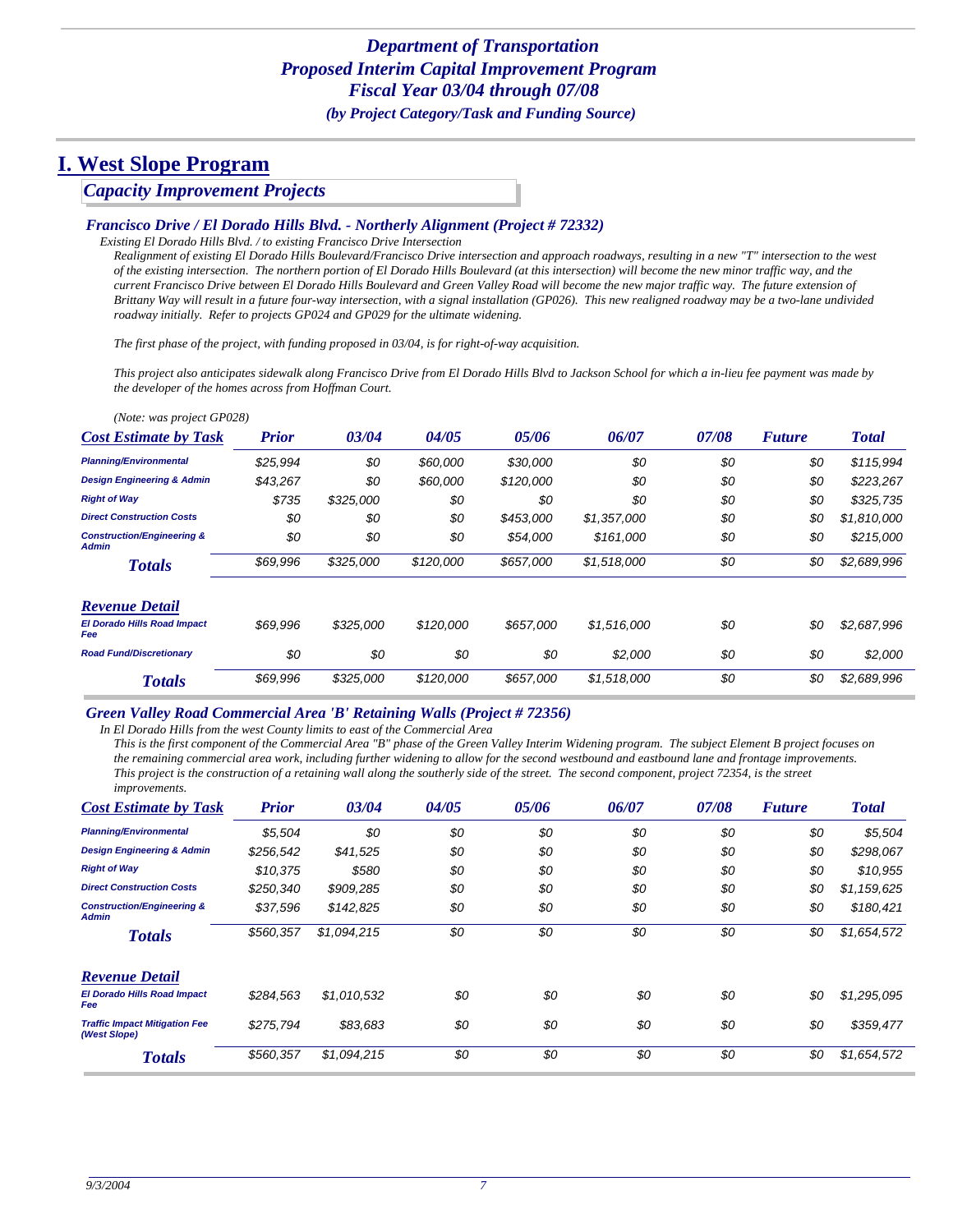### *Capacity Improvement Projects*

#### *Green Valley Road Roadway Widening - Commercial Area 'B' (Project # 72354)*

*In El Dorado Hills from the west County limits to east of the Commercial Area*

*This phase of the Green Valley Widening program includes construction of a second eastbound lane from the west county limit to Francisco Drive; a twoway left turn lane through the commercial area; and signals at Brown's Ravine, realigned Mormon Island Drive, and at the new Sophia Parkway intersections. Much of the work has already been completed. The 04/05 Element B project focuses on the remaining commercial area work, including further widening to allow for the second westbound and eastbound lane and frontage improvements. This project is the second component of the Commercial Area "B", the street improvements. The first component was the retaining wall construction along the southerly side of the street, project 72356, which was completed in 2003. Concurrently with these components, the overhead utility lines will be converted to an underground system, project 72357.*

| <b>Cost Estimate by Task</b>                          | <b>Prior</b> | 03/04     | 04/05     | 05/06 | 06/07 | 07/08 | <b>Future</b> | <b>Total</b> |
|-------------------------------------------------------|--------------|-----------|-----------|-------|-------|-------|---------------|--------------|
| <b>Planning/Environmental</b>                         | \$10,346     | \$4,000   | \$0       | \$0   | \$0   | \$0   | \$0           | \$14,346     |
| <b>Design Engineering &amp; Admin</b>                 | \$89,160     | \$160,000 | \$0       | \$0   | \$0   | \$0   | \$0           | \$249,160    |
| <b>Right of Way</b>                                   | \$100,760    | \$25,000  | \$0       | \$0   | \$0   | \$0   | \$0           | \$125,760    |
| <b>Direct Construction Costs</b>                      | \$2,837      | \$15,000  | \$550,000 | \$0   | \$0   | \$0   | \$0           | \$567,837    |
| <b>Construction/Engineering &amp;</b><br><b>Admin</b> | \$0          | \$6,000   | \$55,000  | \$0   | \$0   | \$0   | \$0           | \$61,000     |
| <b>Totals</b>                                         | \$203,103    | \$210,000 | \$605,000 | \$0   | \$0   | \$0   | \$0           | \$1,018,103  |
| <b>Revenue Detail</b>                                 |              |           |           |       |       |       |               |              |
| <b>El Dorado Hills Road Impact</b><br><b>Fee</b>      | \$839        | \$65,000  | \$555,000 | \$0   | \$0   | \$0   | \$0           | \$620,839    |
| <b>Traffic Impact Mitigation Fee</b><br>(West Slope)  | \$202,264    | \$145,000 | \$50,000  | \$0   | \$0   | \$0   | \$0           | \$397,264    |
| <b>Totals</b>                                         | \$203,103    | \$210,000 | \$605,000 | \$0   | \$0   | \$0   | \$0           | \$1,018,103  |

#### *Green Valley Road Widening - County Line to Francisco Road (Project # 72355)*

*County Line to Francisco Drive (El Dorado Hills)*

*This is the last of several projects being advanced as part of the Green Valley Road Widening program. The subject project will complete a second eastbound through lane from the Sophia Parkway intersection to Francisco Drive with traffic signal installation at the Green Valley Road/Brown's Ravine/Miller Road intersection. It will also add a second westbound lane from Francisco Drive to Brown's Ravine, and from Mormon Island Drive to the commercial area. Work in the commercial area is ongoing as part of the Green Valley Road Widening Element B project (# 72354). Final paving and striping of entire job included in this project. Tree mitigation program also included.*

*Funds shown for environmental work in 04/05 are for the tree restoration program required as a mitigation measure for the overall Green Valley Road Widening program.*

| <b>Cost Estimate by Task</b>                          | <b>Prior</b> | 03/04     | 04/05       | 05/06       | 06/07 | 07/08 | <b>Future</b> | <b>Total</b> |
|-------------------------------------------------------|--------------|-----------|-------------|-------------|-------|-------|---------------|--------------|
| <b>Planning/Environmental</b>                         | \$16,435     | \$15,000  | \$35,000    | \$0         | \$0   | \$0   | \$0           | \$66,435     |
| <b>Design Engineering &amp; Admin</b>                 | \$377,788    | \$78,000  | \$816,000   | \$0         | \$0   | \$0   | \$0           | \$1,271,788  |
| <b>Right of Way</b>                                   | \$32,775     | \$200,000 | \$200,000   | \$0         | \$0   | \$0   | \$0           | \$432,775    |
| <b>Direct Construction Costs</b>                      | \$0          | \$0       | \$200,000   | \$3,415,000 | \$0   | \$0   | \$0           | \$3,615,000  |
| <b>Construction/Engineering &amp;</b><br><b>Admin</b> | \$1,535      | \$0       | \$33,000    | \$550,000   | \$0   | \$0   | \$0           | \$584,535    |
| <b>Environmental Monitoring</b>                       | \$14,500     | \$0       | \$0         | \$100,000   | \$0   | \$0   | \$0           | \$114,500    |
| <b>Totals</b>                                         | \$443,033    | \$293,000 | \$1,284,000 | \$4,065,000 | \$0   | \$0   | \$0           | \$6,085,033  |
| <b>Revenue Detail</b>                                 |              |           |             |             |       |       |               |              |
| <b>Developer Advance RIF</b>                          | \$0          | \$0       | \$0         | \$2,103,000 | \$0   | \$0   | \$0           | \$2,103,000  |
| <b>El Dorado Hills Road Impact</b><br>Fee             | \$0          | \$0       | \$544,000   | \$100,000   | \$0   | \$0   | \$0           | \$644,000    |
| <b>Interim Highway 50 Variable</b><br><b>TIM Fee</b>  | \$0          | \$0       | \$233,000   | \$1,862,000 | \$0   | \$0   | \$0           | \$2,095,000  |
| <b>Traffic Impact Mitigation Fee</b><br>(West Slope)  | \$443,033    | \$293,000 | \$507,000   | \$0         | \$0   | \$0   | \$0           | \$1,243,033  |
| <b>Totals</b>                                         | \$443,033    | \$293,000 | \$1,284,000 | \$4,065,000 | \$0   | \$0   | \$0           | \$6,085,033  |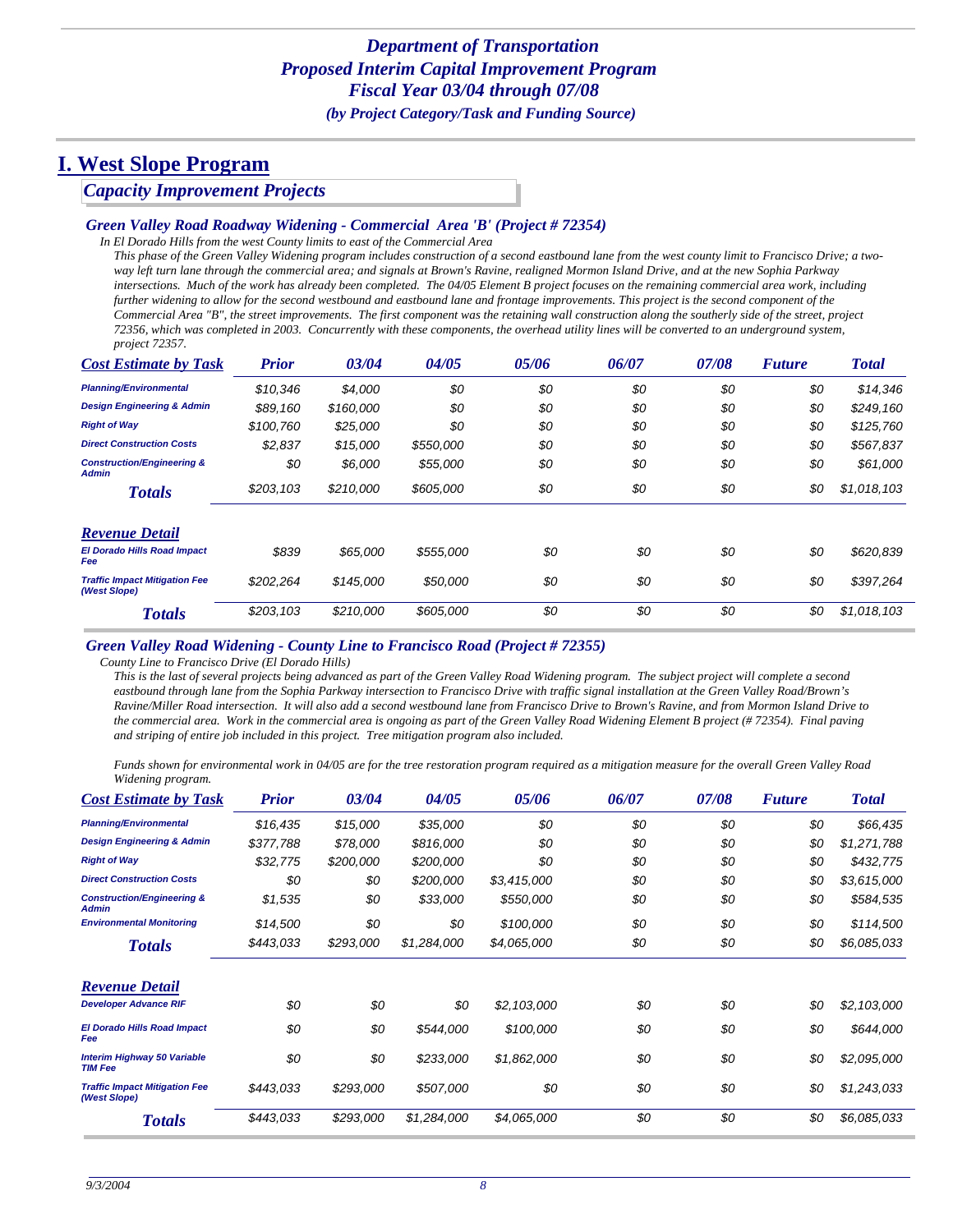### *Capacity Improvement Projects*

#### *Green Valley Road Widening Underground Utilities Phase III (Project # 72357)*

*In El Dorado Hills from Mormon Island to Brown's Ravine*

*This project is the third phase of the Green Valley Road Underground Utility District converting the overhead utility lines to an underground system. It includes cost for SBC substructure work in areas which PUC Rule 32 applies.*

| <b>Cost Estimate by Task</b>                         | <b>Prior</b> | 03/04 | 04/05    | 05/06 | 06/07 | 07/08 | <b>Future</b> | <b>Total</b> |
|------------------------------------------------------|--------------|-------|----------|-------|-------|-------|---------------|--------------|
| <b>Direct Construction Costs</b>                     | \$0          | \$0   | \$60,000 | \$0   | \$0   | \$0   | \$0           | \$60,000     |
| <b>Totals</b>                                        | \$0          | \$0   | \$60,000 | \$0   | \$0   | \$0   | \$0           | \$60,000     |
| <b>Revenue Detail</b>                                |              |       |          |       |       |       |               |              |
| <b>El Dorado Hills Road Impact</b><br><b>Fee</b>     | \$0          | \$0   | \$37,000 | \$0   | \$0   | \$0   | \$0           | \$37,000     |
| <b>Traffic Impact Mitigation Fee</b><br>(West Slope) | \$0          | \$0   | \$23,000 | \$0   | \$0   | \$0   | \$0           | \$23,000     |
| <b>Totals</b>                                        | \$0          | \$0   | \$60,000 | \$0   | \$0   | \$0   | \$0           | \$60,000     |

### *Headington Road Right of Way Acquisition (El Dorado Villages) (Project # 72358)*

*Headington Road from Missouri Flat to end.*

*Headington Road Widening right of way acquisition costs reimbursed by the developers of El Dorado Villages.*

| <b>Cost Estimate by Task</b> | <b>Prior</b> | 03/04 | 04/05    | 05/06 | 06/07 | 07/08 | <b>Future</b> | <b>Total</b> |
|------------------------------|--------------|-------|----------|-------|-------|-------|---------------|--------------|
| <b>Right of Way</b>          | \$0          | \$0   | \$60,000 | \$0   | \$0   | \$0   | \$0           | \$60,000     |
| <b>Totals</b>                | \$0          | \$0   | \$60,000 | \$0   | \$0   | \$0   | \$0           | \$60,000     |
| <b>Revenue Detail</b>        |              |       |          |       |       |       |               |              |
| <b>Developer Funded</b>      | \$0          | \$0   | \$60,000 | \$0   | \$0   | \$0   | \$0           | \$60,000     |
| <b>Totals</b>                | \$0          | \$0   | \$60,000 | \$0   | \$0   | \$0   | \$0           | \$60,000     |

#### *Hwy 49 / Fowler Lane / Pleasant Valley Road Signalization (Project # 73346)*

*Intersection of Hwy 49/Fowler Drive/Pleasant Valley Road*

*State Route (S.R.) 49 south of Lime Kiln Road will be realigned and signalized to form a four-legged intersection at Fowler Lane and Pleasant Valley Road (Main Street, Diamond Springs). Pleasant Valley Road east and west of the proposed intersection will be improved with turning lanes and left-turn pockets. The existing Diamond Road (S.R. 49) is a two-lane road that will be improved to current design standards and include drainage improvements, adjustment of driveways, replacement of curb, gutter, sidewalks and curb returns necessary for the installation of the traffic signal and safety lighting system.*

*Construction is complete. Funds in FY04/05 needed to close out project with Caltrans and remaining right of way issues.*

| <b>Cost Estimate by Task</b>                                | <b>Prior</b> | 03/04 | 04/05     | 05/06 | 06/07 | 07/08 | <b>Future</b> | <b>Total</b> |
|-------------------------------------------------------------|--------------|-------|-----------|-------|-------|-------|---------------|--------------|
| <b>Planning/Environmental</b>                               | \$83,807     | \$0   | \$0       | \$0   | \$0   | \$0   | \$0           | \$83,807     |
| <b>Design Engineering &amp; Admin</b>                       | \$548,162    | \$0   | \$0       | \$0   | \$0   | \$0   | \$0           | \$548,162    |
| <b>Right of Way</b>                                         | \$982,845    | \$0   | \$200,000 | \$0   | \$0   | \$0   | \$0           | \$1,182,845  |
| <b>Direct Construction Costs</b>                            | \$1,518,381  | \$0   | \$0       | \$0   | \$0   | \$0   | \$0           | \$1,518,381  |
| <b>Construction/Engineering &amp;</b><br><b>Admin</b>       | \$207,000    | \$0   | \$0       | \$0   | \$0   | \$0   | \$0           | \$207,000    |
| <b>Totals</b>                                               | \$3,340,195  | \$0   | \$200,000 | \$0   | \$0   | \$0   | \$0           | \$3,540,195  |
| <b>Revenue Detail</b>                                       |              |       |           |       |       |       |               |              |
| <b>Hazard Elimination Safety</b><br><b>Program</b>          | \$500,000    | \$0   | \$0       | \$0   | \$0   | \$0   | \$0           | \$500,000    |
| <b>State Cooperative Agreement</b>                          | \$94,664     | \$0   | \$0       | \$0   | \$0   | \$0   | \$0           | \$94,664     |
| <b>Road Fund/Discretionary</b>                              | \$26,904     | \$0   | \$0       | \$0   | \$0   | \$0   | \$0           | \$26,904     |
| <b>State Transportation Impact</b><br><b>Mitigation Fee</b> | \$2,718,627  | \$0   | \$200,000 | \$0   | \$0   | \$0   | \$0           | \$2,918,627  |
| <b>Totals</b>                                               | \$3,340,195  | \$0   | \$200,000 | \$0   | \$0   | \$0   | \$0           | \$3,540,195  |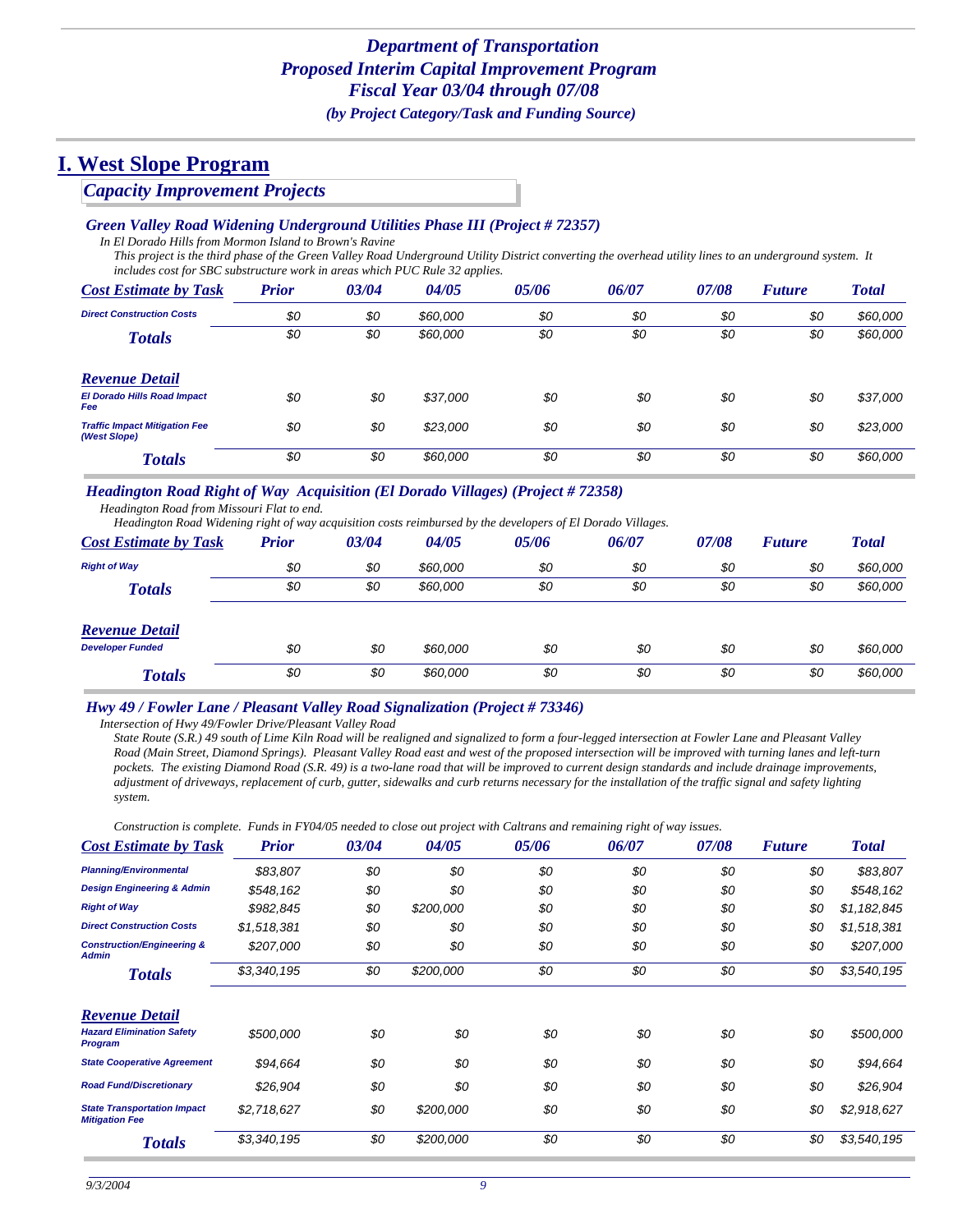### *Capacity Improvement Projects*

### *Latrobe Road - White Rock Road to Town Center Drive - Widening (Project # GP097)*

*El Dorado Hills area south of US 50: Latrobe Road from Town Center Drive to White Rock Road Widen from four (4) to six (6) lanes including shoulders, curb, gutter, and sidewalk.*

| <b>Cost Estimate by Task</b> | <b>Prior</b> | 03/04 | 04/05 | 05/06         | 06/07 | 07/08 | <b>Future</b> | <b>Total</b>  |
|------------------------------|--------------|-------|-------|---------------|-------|-------|---------------|---------------|
| <b>Developer Built RIF</b>   | \$0          | \$0   | \$0   | (\$1,000,000) | \$0   | \$0   | \$0           | (\$1,000,000) |
| <b>Developer Built</b>       | \$1          | \$0   | \$0   | \$1,000,000   | \$0   | \$0   | \$0           | \$1,000,001   |
| <b>Totals</b>                | \$1          | \$0   | \$0   | \$0           | \$0   | \$0   | \$0           | \$1           |
| <b>Revenue Detail</b>        |              |       |       |               |       |       |               |               |
| <b>Developer Built</b>       | \$1          | \$0   | \$0   | \$0           | \$0   | \$0   | \$0           | \$1           |
| <b>Totals</b>                | \$1          | \$0   | \$0   | \$0           | \$0   | \$0   | \$0           | \$1           |

#### *Latrobe Road Widening - Suncast Lane to Wetsel-Oviatt Road (Project # GP044)*

*El Dorado Hills area south of US 50*

*This project consists of realigning and widening from two to four lanes Latrobe Road between Suncast Lane and Investment Boulevard, and upgrading the existing two-lane road between Investment Boulevard and Wetsel-Oviatt Road to a two-lane county standard road with shoulders. It includes modifying the existing or constructing new traffic signals at the affected intersections. This segment of the project will construct a new bridge over Carson Creek in compliance with the Board of Supervisors approved Mitigated Negative Declaration of the same name. Project may be advanced as part of Valley View Development.*

*This project is part of an overall roadway improvement program that includes widening and realigning Latrobe Road from White Rock Road to Wetsel-Oviatt and White Rock Road from Manchester Drive to Post Street. Ninety percent of design was completed in 2002 under project 72335.*

| <b>Cost Estimate by Task</b>                          | <b>Prior</b> | 03/04 | 04/05 | 05/06    | 06/07      | 07/08          | <b>Future</b> | <b>Total</b>        |
|-------------------------------------------------------|--------------|-------|-------|----------|------------|----------------|---------------|---------------------|
| <b>Planning/Environmental</b>                         | \$0          | \$0   | \$0   | \$50,000 | \$100,000  | \$0            | \$0           | \$150,000           |
| <b>Developer Built RIF</b>                            | \$0          | \$0   | \$0   | \$0      | (S250,000) | (\$12,320,000) |               | $$0$ (\$12,570,000) |
| <b>Design Engineering &amp; Admin</b>                 | \$0          | \$0   | \$0   | \$0      | \$250,000  | \$0            | \$0           | \$250,000           |
| <b>Right of Way</b>                                   | \$0          | \$0   | \$0   | \$0      | \$0        | \$0            | \$0           | \$0                 |
| <b>Direct Construction Costs</b>                      | \$0          | \$0   | \$0   | \$0      | \$0        | \$11,000,000   | \$0           | \$11,000,000        |
| <b>Construction/Engineering &amp;</b><br><b>Admin</b> | \$0          | \$0   | \$0   | \$0      | \$0        | \$1,320,000    | \$0           | \$1,320,000         |
| <b>Environmental Monitoring</b>                       | \$0          | \$0   | \$0   | \$0      | \$0        | \$0            | \$150,000     | \$150,000           |
| <b>Totals</b>                                         | \$0          | \$0   | \$0   | \$50,000 | \$100,000  | \$0            | \$150,000     | \$300,000           |
| <b>Revenue Detail</b>                                 |              |       |       |          |            |                |               |                     |
| <b>El Dorado Hills Road Impact</b><br>Fee             | \$0          | \$0   | \$0   | \$50,000 | \$100,000  | \$0            | \$150,000     | \$300,000           |
| <b>Totals</b>                                         | \$0          | \$0   | \$0   | \$50,000 | \$100,000  | \$0            | \$150,000     | \$300,000           |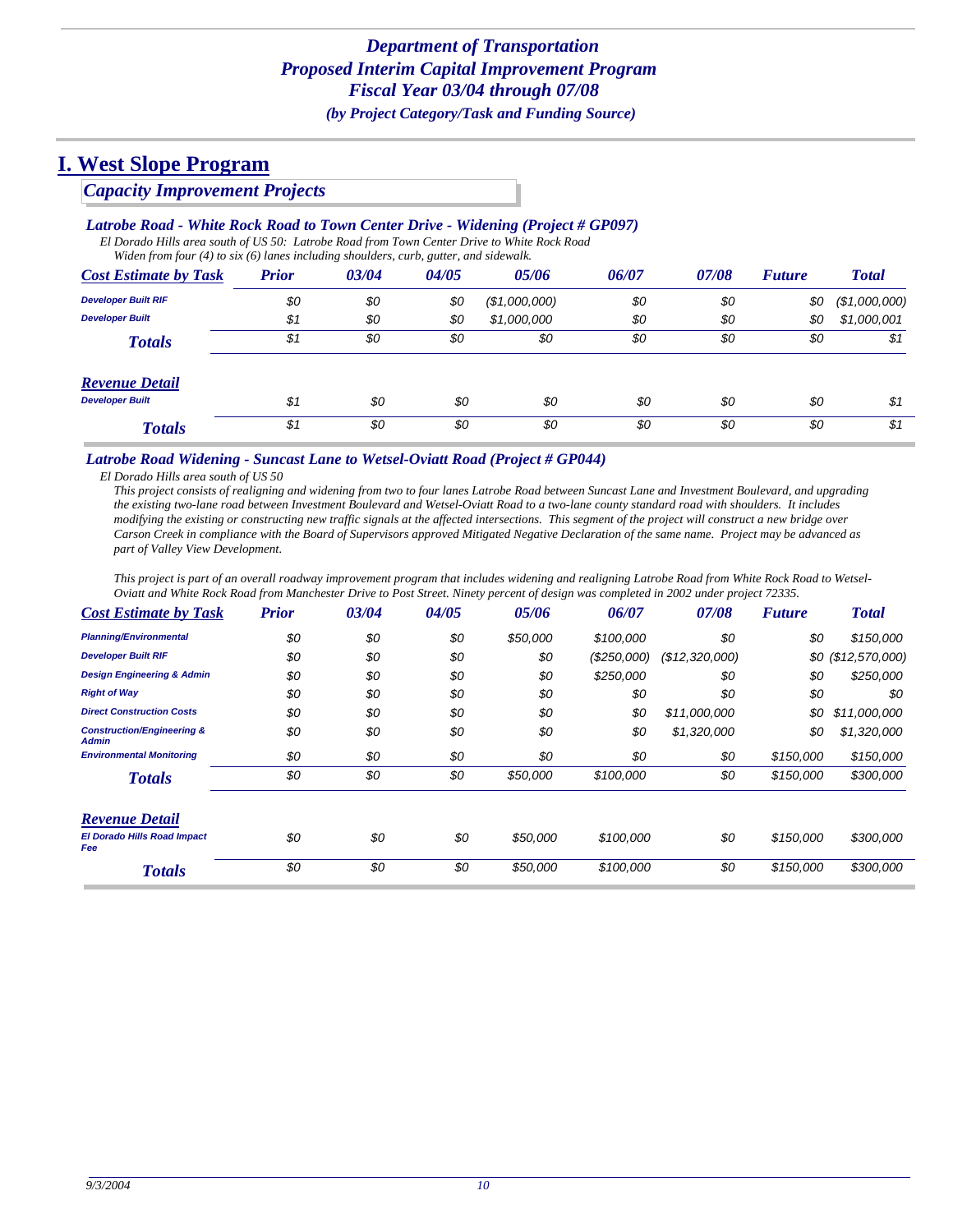### *Capacity Improvement Projects*

#### *Latrobe Road Widening - White Rock Road to Suncast Lane (Project # 72335)*

*El Dorado Hills area, south of US 50*

*This Phase 1 project consists of widening Latrobe Road from two lanes to four lanes between White Rock Road and Suncast Lane including improvements to impacted intersections and signals. This project is part of an overall roadway improvement program that includes widening and realigning Latrobe Road from White Rock Road to Wetzel-Oviatt and White Rock Road from Manchester Drive to Post Street.* 

*Preliminary engineering and alternatives analysis for the overall project was completed as the first step of this project. The 90% design has also been completed as part of this project for the area along Latrobe Road between Suncast Lane and Wetzel-Oviatt Road. Due to funding limitations, construction is being advanced in 2003/2004 for only the subject Phase I project.* 

*See also projects 71329, White Rock Road, Latrobe to Windfield; 72348, White Rock Road East of Latrobe; and GP044, Latrobe Road Widening-Suncast Lane to Wetzel Oviatt.*

| <b>Cost Estimate by Task</b>                          | <b>Prior</b> | 03/04       | 04/05       | 05/06 | 06/07 | 07/08 | <b>Future</b> | <b>Total</b> |
|-------------------------------------------------------|--------------|-------------|-------------|-------|-------|-------|---------------|--------------|
| <b>Planning/Environmental</b>                         | \$97,087     | \$5,000     | \$0         | \$0   | \$0   | \$0   | \$0           | \$102,087    |
| <b>Design Engineering &amp; Admin</b>                 | \$951,963    | \$60,000    | \$0         | \$0   | \$0   | \$0   | \$0           | \$1,011,963  |
| <b>Right of Way</b>                                   | \$277,981    | \$300,000   | \$0         | \$0   | \$0   | \$0   | \$0           | \$577,981    |
| <b>Direct Construction Costs</b>                      | \$185,700    | \$2,855,000 | \$1,285,000 | \$0   | \$0   | \$0   | \$0           | \$4,325,700  |
| <b>Construction/Engineering &amp;</b><br><b>Admin</b> | \$52,280     | \$370,000   | \$75,000    | \$0   | \$0   | \$0   | \$0           | \$497,280    |
| <b>Totals</b>                                         | \$1,565,011  | \$3,590,000 | \$1,360,000 | \$0   | \$0   | \$0   | \$0           | \$6,515,011  |
| <b>Revenue Detail</b>                                 |              |             |             |       |       |       |               |              |
| <b>El Dorado Hills Road Impact</b><br>Fee             | \$1,565,011  | \$1,840,000 | \$730,000   | \$0   | \$0   | \$0   | \$0           | \$4,135,011  |
| <b>Residual From Assessment</b><br><b>District</b>    | \$0          | \$1,750,000 | \$0         | \$0   | \$0   | \$0   | \$0           | \$1,750,000  |
| <b>Utility Agencies</b>                               | \$0          | \$0         | \$630,000   | \$0   | \$0   | \$0   | \$0           | \$630,000    |
| <b>Totals</b>                                         | \$1,565,011  | \$3,590,000 | \$1,360,000 | \$0   | \$0   | \$0   | \$0           | \$6,515,011  |

#### *Missouri Flat - Pleasant Valley Connector (Project # 72334)*

*SR 49 and Pleasant Valley Road intersection to Missouri Flat Road at Southern Pacific Railroad*

*Construct new two-lane roadway and paved shoulders pursuant to the Missouri Flat Master Circulation and Financing Plan.*

*Program EIR completed.*

*(note: revenue amounts do not reconcile to the MC&FP financing data as the later contains inflated amounts while this report contains current dollars. Also this report does not address the repayment of TIM advances to be repaid from MC&FP.)*

| <b>Cost Estimate by Task</b>                                     | <b>Prior</b> | 03/04    | 04/05       | 05/06       | 06/07     | 07/08     | <b>Future</b> | <b>Total</b> |
|------------------------------------------------------------------|--------------|----------|-------------|-------------|-----------|-----------|---------------|--------------|
| <b>Planning/Environmental</b>                                    | \$123,216    | \$30,000 | \$600,000   | \$300,000   | \$0       | \$0       | \$0           | \$1,053,216  |
| <b>Design Engineering &amp; Admin</b>                            | \$40.044     | \$0      | \$690,000   | \$990,000   | \$105,000 | \$105,000 | \$210,000     | \$2,140,044  |
| <b>Right of Way</b>                                              | \$6.871      | \$0      | \$0         | \$700,000   | \$700,000 | \$700,000 | \$6,393,129   | \$8,500,000  |
| <b>Direct Construction Costs</b>                                 | \$0          | \$0      | \$0         | \$0         | \$0       | \$0       | \$8,600,000   | \$8,600,000  |
| <b>Construction/Engineering &amp;</b><br><b>Admin</b>            | \$0          | \$0      | \$0         | \$0         | \$0       | \$0       | \$946,000     | \$946,000    |
| <b>Totals</b>                                                    | \$170,131    | \$30,000 | \$1,290,000 | \$1,990,000 | \$805,000 | \$805,000 | \$16,149,129  | \$21,239,260 |
| <b>Revenue Detail</b>                                            |              |          |             |             |           |           |               |              |
| <b>Master Circulation &amp; Funding</b><br><b>Plan Financing</b> | \$0          | \$0      | \$0         | \$0         | \$0       | \$0       | \$5,282,634   | \$5,282,634  |
| <b>Traffic Impact Mitigation Fee</b><br>(West Slope)             | \$170.131    | \$30,000 | \$1,290,000 | \$1,990,000 | \$805,000 | \$805,000 | \$10,866,495  | \$15,956,626 |
| <b>Totals</b>                                                    | \$170,131    | \$30,000 | \$1,290,000 | \$1,990,000 | \$805,000 | \$805,000 | \$16,149,129  | \$21,239,260 |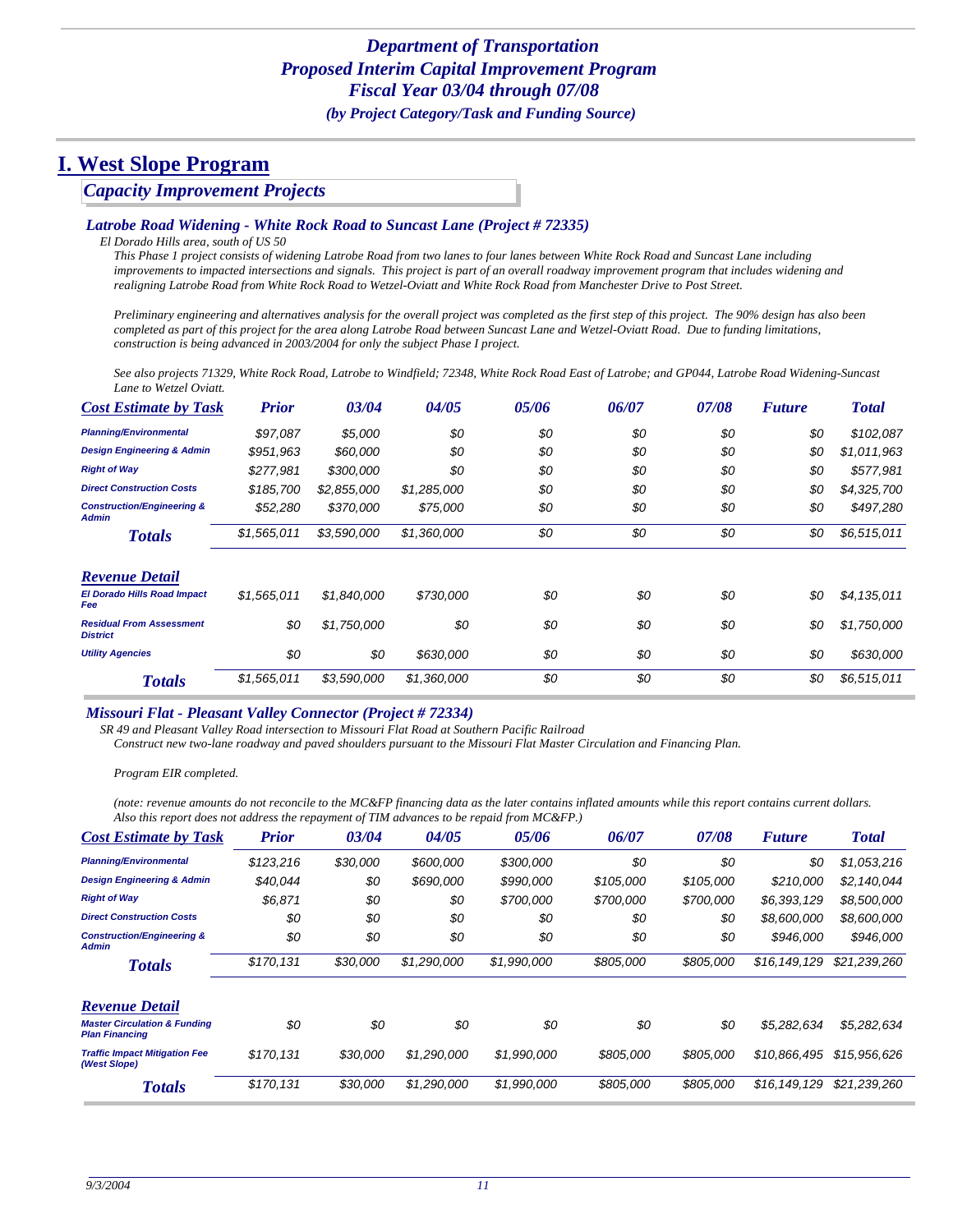### *Capacity Improvement Projects*

#### *Missouri Flat Interchange - Phase I (Project # 71317)*

*Missouri Flat Road at US 50 (Missouri Flat Area)*

*The Phase I US 50/Missouri Flat Road Interchange Project is proposed to include: Widening of Missouri Flat Road from Mother Lode Drive to Prospector's Plaza Drive from two (2) lanes to four (4) lanes; replacement of the existing overcrossing structure; configuration of the interchange; construction of auxiliary lanes between this interchange and the Forni Road/ Western Placerville Drive Interchange; and widening and seismic retrofitting of the Weber Creek Bridges on US 50. In Oct, 2001, the project scope was increase to include items not in the PSR, but that were a part of the Western Placerville Interchange project at Forni Road in Placerville. With this added scope additional RIP grant funded 100% of the cost where programmed. These grant funds are included in the RIP funds shown below.* 

*Note: revenue amounts do not reconcile to the MC&FP financing data as the later does not contain the scope or cost related to the added work described above and the MC & FP model uses inflated amounts while this report contains current dollars.*

| <b>Cost Estimate by Task</b>                                     | <b>Prior</b> | 03/04     | 04/05       | 05/06       | 06/07       | 07/08        | <b>Future</b> | <b>Total</b> |
|------------------------------------------------------------------|--------------|-----------|-------------|-------------|-------------|--------------|---------------|--------------|
| <b>Planning/Environmental</b>                                    | \$1,540,687  | \$141,000 | \$0         | \$0         | \$0         | \$0          | \$0           | \$1,681,687  |
| <b>Design Engineering &amp; Admin</b>                            | \$233,792    | \$0       | \$1,500,000 | \$1,200,000 | \$0         | \$0          | \$0           | \$2,933,792  |
| <b>Right of Way</b>                                              | \$25,893     | \$20,000  | \$3,000,000 | \$4,000,000 | \$0         | \$0          | \$0           | \$7,045,893  |
| <b>Direct Construction Costs</b>                                 | \$0          | \$0       | \$0         | \$0         | \$7,460,000 | \$16,530,000 | \$0           | \$23,990,000 |
| <b>Construction/Engineering &amp;</b><br><b>Admin</b>            | \$0          | \$0       | \$0         | \$0         | \$870,000   | \$1,920,000  | \$0           | \$2,790,000  |
| <b>Environmental Monitoring</b>                                  | \$0          | \$0       | \$0         | \$0         | \$0         | \$0          | \$300,000     | \$300,000    |
| <b>Totals</b>                                                    | \$1,800,372  | \$161,000 | \$4,500,000 | \$5,200,000 | \$8,330,000 | \$18,450,000 | \$300,000     | \$38,741,372 |
| <b>Revenue Detail</b>                                            |              |           |             |             |             |              |               |              |
| <b>Master Circulation &amp; Funding</b><br><b>Plan Financing</b> | \$0          | \$0       | \$0         | \$0         | \$5,054,000 | \$0          | \$0           | \$5,054,000  |
| <b>Regional Improvement</b><br><b>Program</b>                    | \$0          | \$0       | \$0         | \$0         | \$0         | \$17,600,000 | \$0           | \$17,600,000 |
| <b>State Transportation Impact</b><br><b>Mitigation Fee</b>      | \$1,800,372  | \$161,000 | \$4,500,000 | \$5,200,000 | \$3,276,000 | \$0          | \$300,000     | \$15,237,372 |
| <b>Unidentified</b>                                              | \$0          | \$0       | \$0         | \$0         | \$0         | \$850,000    | \$0           | \$850,000    |
| <b>Totals</b>                                                    | \$1,800,372  | \$161,000 | \$4,500,000 | \$5,200,000 | \$8,330,000 | \$18,450,000 | \$300,000     | \$38,741,372 |

#### *Ponderosa/South Shingle Road/US 50, Upgrade Interchange (Project # GP094)*

*Ponderosa Road/South Shingle Road @ US 50 in Shingle Springs area*

*Reconstruct interchange to ultimate configuration. Coordinate with project GP058 and GP070 related to widening of Ponderosa and South Shingle.*

*The first step of the project would be for the County to prepare a Project Study Report to identify the ultimate configuration of the interchange. This study should proceed once the new General Plan is completed. The funds shown in the 05/06 fiscal year are for this preliminary design effort.*

| <b>Cost Estimate by Task</b>                                | <b>Prior</b> | 03/04 | 04/05 | 05/06     | 06/07 | 07/08 | <b>Future</b> | <b>Total</b>              |
|-------------------------------------------------------------|--------------|-------|-------|-----------|-------|-------|---------------|---------------------------|
| <b>Aggregate</b>                                            | \$0          | \$0   | \$0   | \$150,000 | \$0   | \$0   | \$16,900,000  | \$17,050,000              |
| <b>Totals</b>                                               | \$0          | \$0   | \$0   | \$150,000 | \$0   | \$0   |               | \$16,900,000 \$17,050,000 |
| <b>Revenue Detail</b>                                       |              |       |       |           |       |       |               |                           |
| <b>State Transportation Impact</b><br><b>Mitigation Fee</b> | \$0          | \$0   | \$0   | \$150,000 | \$0   | \$0   | \$8,570,000   | \$8,720,000               |
| <b>Unidentified</b>                                         | \$0          | \$0   | \$0   | \$0       | \$0   | \$0   | \$8,330,000   | \$8,330,000               |
| <b>Totals</b>                                               | \$0          | \$0   | \$0   | \$150,000 | \$0   | \$0   | \$16,900,000  | \$17,050,000              |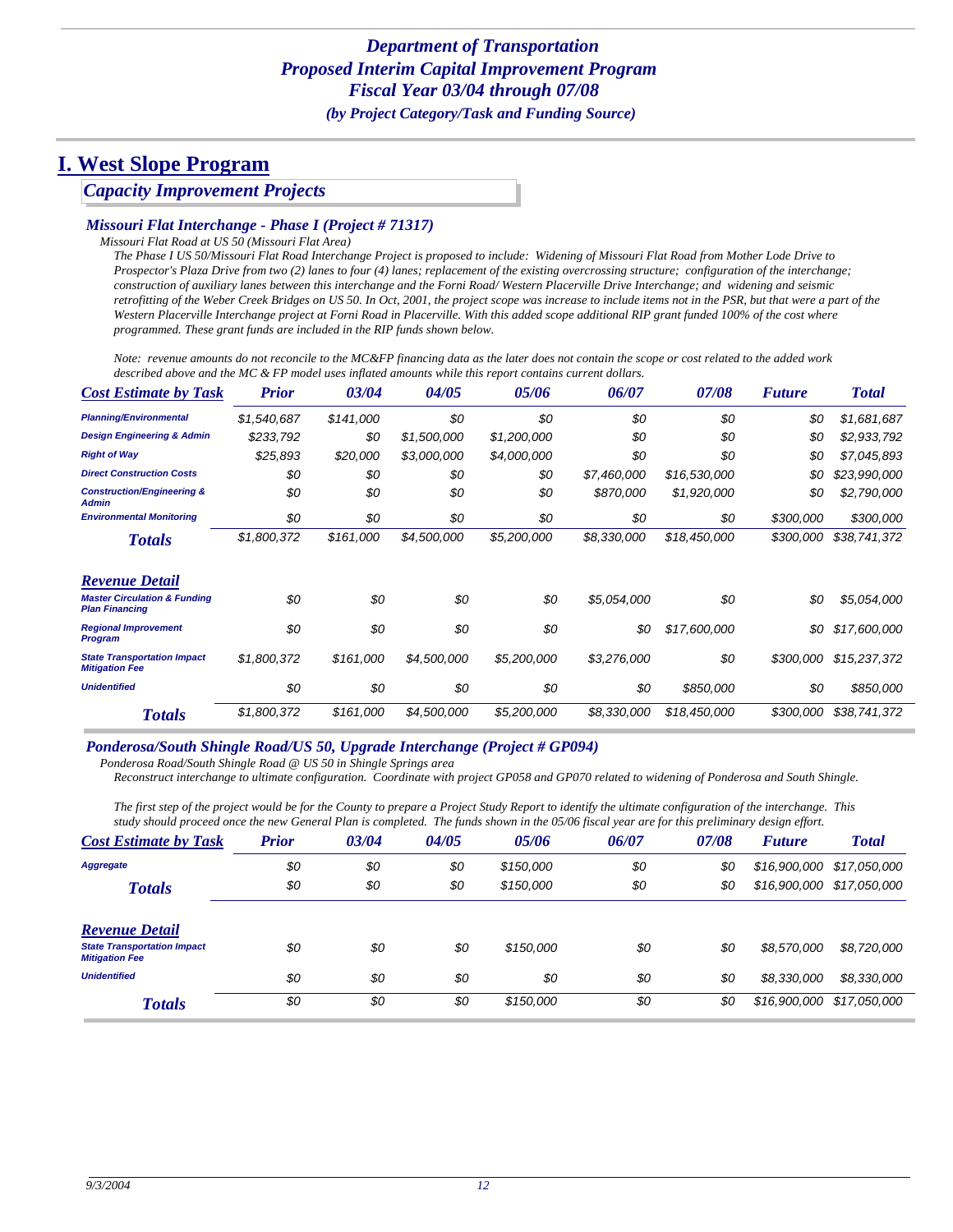### *Capacity Improvement Projects*

#### *Silva Valley Parkway/Harvard Way Intersection Signalization (Project # 73311)*

*Harvard Way Intersection*

*Signalize intersection, substructure previously constructed. The Serrano development is conditioned to make this improvement, subject to partial reimbursement from the RIF program per the terms of their development agreement.*

| (Note: was project GP068)    |              |       |             |       |       |       |               |              |
|------------------------------|--------------|-------|-------------|-------|-------|-------|---------------|--------------|
| <b>Cost Estimate by Task</b> | <b>Prior</b> | 03/04 | 04/05       | 05/06 | 06/07 | 07/08 | <b>Future</b> | <b>Total</b> |
| <b>Developer Built RIF</b>   | \$0          | \$0   | (\$114,000) | \$0   | \$0   | \$0   | \$0           | (\$114,000)  |
| <b>Developer Built</b>       | \$1          | \$0   | \$228,000   | \$0   | \$0   | \$0   | \$0           | \$228,001    |
| <b>Developer Built</b>       | \$0          | \$0   | (S114,000)  | \$0   | \$0   | \$0   | \$0           | (\$114,000)  |
| <b>Totals</b>                | \$1          | \$0   | \$0         | \$0   | \$0   | \$0   | \$0           | \$1          |
| <b>Revenue Detail</b>        |              |       |             |       |       |       |               |              |
| <b>Developer Built</b>       | \$1          | \$0   | \$0         | \$0   | \$0   | \$0   | \$0           | \$1          |
| <b>Totals</b>                | \$1          | \$0   | \$0         | \$0   | \$0   | \$0   | \$0           | \$1          |

#### *Silva Valley Parkway/Serrano Parkway Intersection Signalization (Project # 73316)*

*In the El Dorado Hills area at the Silva Valley/Serrano Parkway intersection*

*Signalize intersection, substructure previously installed. The Serrano development is conditioned to make this improvement, subject to partial reimbursement from the RIF program per the terms of their development agreement.*

| (Note: was project GP064)    |              |       |             |       |       |       |               |              |
|------------------------------|--------------|-------|-------------|-------|-------|-------|---------------|--------------|
| <b>Cost Estimate by Task</b> | <b>Prior</b> | 03/04 | 04/05       | 05/06 | 06/07 | 07/08 | <b>Future</b> | <b>Total</b> |
| <b>Developer Built RIF</b>   | \$0          | \$0   | (\$114,000) | \$0   | \$0   | \$0   | \$0           | (\$114,000)  |
| <b>Developer Built</b>       | \$1          | \$0   | \$228,000   | \$0   | \$0   | \$0   | \$0           | \$228,001    |
| <b>Developer Built</b>       | \$0          | \$0   | (\$114,000) | \$0   | \$0   | \$0   | \$0           | (\$114,000)  |
| <b>Totals</b>                | \$1          | \$0   | \$0         | \$0   | \$0   | \$0   | \$0           | \$1          |
| <b>Revenue Detail</b>        |              |       |             |       |       |       |               |              |
| <b>Developer Built</b>       | \$1          | \$0   | \$0         | \$0   | \$0   | \$0   | \$0           | \$1          |
| <b>Developer Funded</b>      | \$0          | \$0   | \$0         | \$0   | \$0   | \$0   | \$0           | \$0          |
| <b>Totals</b>                | \$1          | \$0   | \$0         | \$0   | \$0   | \$0   | \$0           | \$1          |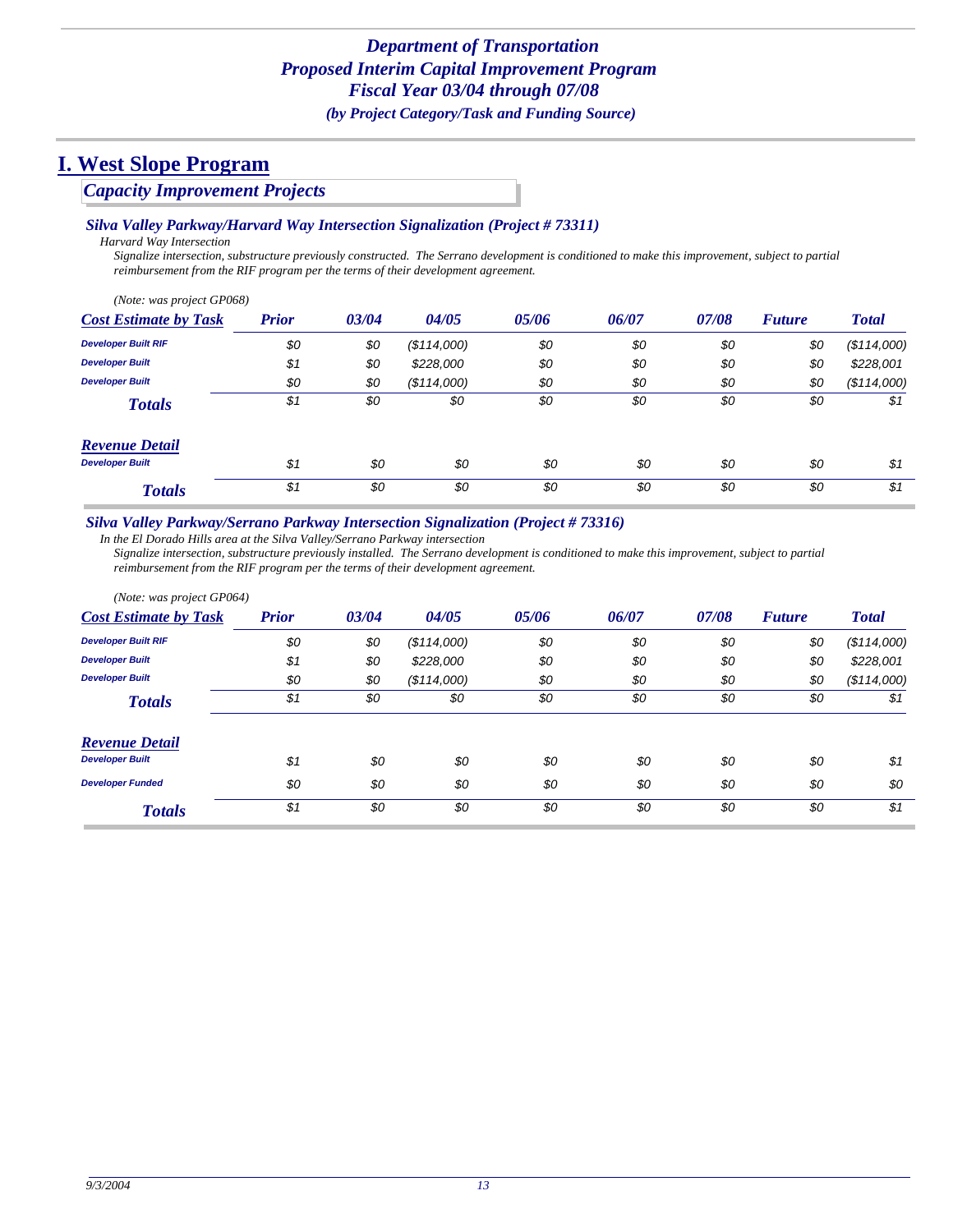### *Capacity Improvement Projects*

#### *Silva Valley Parkway/US 50 Interchange (Project # 71328)*

*White Rock Road/US 50 Overcrossing*

*Connect Silva Valley Parkway/White Rock Road to US 50 with new interchange, overcrossing and ramps, including signalization at eastbound and westbound on-/off-ramps. The scope of the project as detailed in the approved Project Report needs to be revisited in light of actual build-out to date and future build-out planned under the new General Plan, once adopted.*

| (Note: was project GP089)                             |              |       |             |           |             |             |               |              |
|-------------------------------------------------------|--------------|-------|-------------|-----------|-------------|-------------|---------------|--------------|
| <b>Cost Estimate by Task</b>                          | <b>Prior</b> | 03/04 | 04/05       | 05/06     | 06/07       | 07/08       | <b>Future</b> | <b>Total</b> |
| <b>Planning/Environmental</b>                         | \$56         | \$0   | \$1,200,000 | \$0       | \$0         | \$0         | \$0           | \$1,200,056  |
| <b>Design Engineering &amp; Admin</b>                 | \$0          | \$0   | \$0         | \$723,000 | \$1,034,000 | \$0         | \$0           | \$1,757,000  |
| <b>Right of Way</b>                                   | \$1,766      | \$0   | \$0         | \$0       | \$2,890,000 | \$0         | \$0           | \$2,891,766  |
| <b>Direct Construction Costs</b>                      | \$0          | \$0   | \$0         | \$0       | \$0         | \$8,625,000 | \$8,625,000   | \$17,250,000 |
| <b>Construction/Engineering &amp;</b><br><b>Admin</b> | \$0          | \$0   | \$0         | \$0       | \$0         | \$1,032,500 | \$1,032,500   | \$2,065,000  |
| <b>Environmental Monitoring</b>                       | \$0          | \$0   | \$0         | \$0       | \$0         | \$0         | \$515,000     | \$515,000    |
| <b>Totals</b>                                         | \$1,822      | \$0   | \$1,200,000 | \$723,000 | \$3,924,000 | \$9,657,500 | \$10,172,500  | \$25,678,822 |
| <b>Revenue Detail</b>                                 |              |       |             |           |             |             |               |              |
| <b>Road Fund/Discretionary</b>                        | \$19         | \$0   | \$0         | \$0       | \$0         | \$0         | \$0           | \$19         |
| <b>Silva Valley Interchange Trust</b><br><b>Fund</b>  | \$1,803      | \$0   | \$1,200,000 | \$723,000 | \$3,924,000 | \$9,657,500 | \$10,172,500  | \$25,678,803 |
| <b>Totals</b>                                         | \$1,822      | \$0   | \$1,200,000 | \$723,000 | \$3,924,000 | \$9.657.500 | \$10.172.500  | \$25,678,822 |

#### *Sofia Parkway, New Construction (Project # GP082)*

*County Line to Green Valley Road*

*As a condition of development for the Promontory project, Sophia Parkway is to be constructed and connect to Empire Ranch Road. This project represents the construction of this new four-lane roadway. Half of the eligible costs are subject to reimbursement from the RIF program under the terms of the Advance Funding and Reimbursement Agreement for Green Valley Road.* 

*A first segment of the roadway has been constructed. Two lane connection to Empire Ranch Road is anticipated in 2004.*

| <b>Cost Estimate by Task</b> | <b>Prior</b> | 03/04         | 04/05 | 05/06 | 06/07 | 07/08 | <b>Future</b> | <b>Total</b>                  |
|------------------------------|--------------|---------------|-------|-------|-------|-------|---------------|-------------------------------|
| <b>Developer Built RIF</b>   | (S2,000,000) | (\$2,000,000) | \$0   | \$0   | \$0   | \$0   |               | $($1,000,000)$ $($5,000,000)$ |
| <b>Developer Built</b>       | \$4,000,001  | \$4,000,000   | \$0   | \$0   | \$0   | \$0   |               | \$2,000,000 \$10,000,001      |
| <b>Developer Built</b>       | (S2,000,000) | (S2,000,000)  | \$0   | \$0   | \$0   | \$0   | (\$1,000,000) | (\$5,000,000)                 |
| <b>Totals</b>                | \$1          | \$0           | \$0   | \$0   | \$0   | \$0   | \$0           | \$1                           |
| <b>Revenue Detail</b>        |              |               |       |       |       |       |               |                               |
| <b>Developer Built</b>       | \$1          | \$0           | \$0   | \$0   | \$0   | \$0   | \$0           | \$1                           |
| <b>Totals</b>                | \$1          | \$0           | \$0   | \$0   | \$0   | \$0   | \$0           | \$1                           |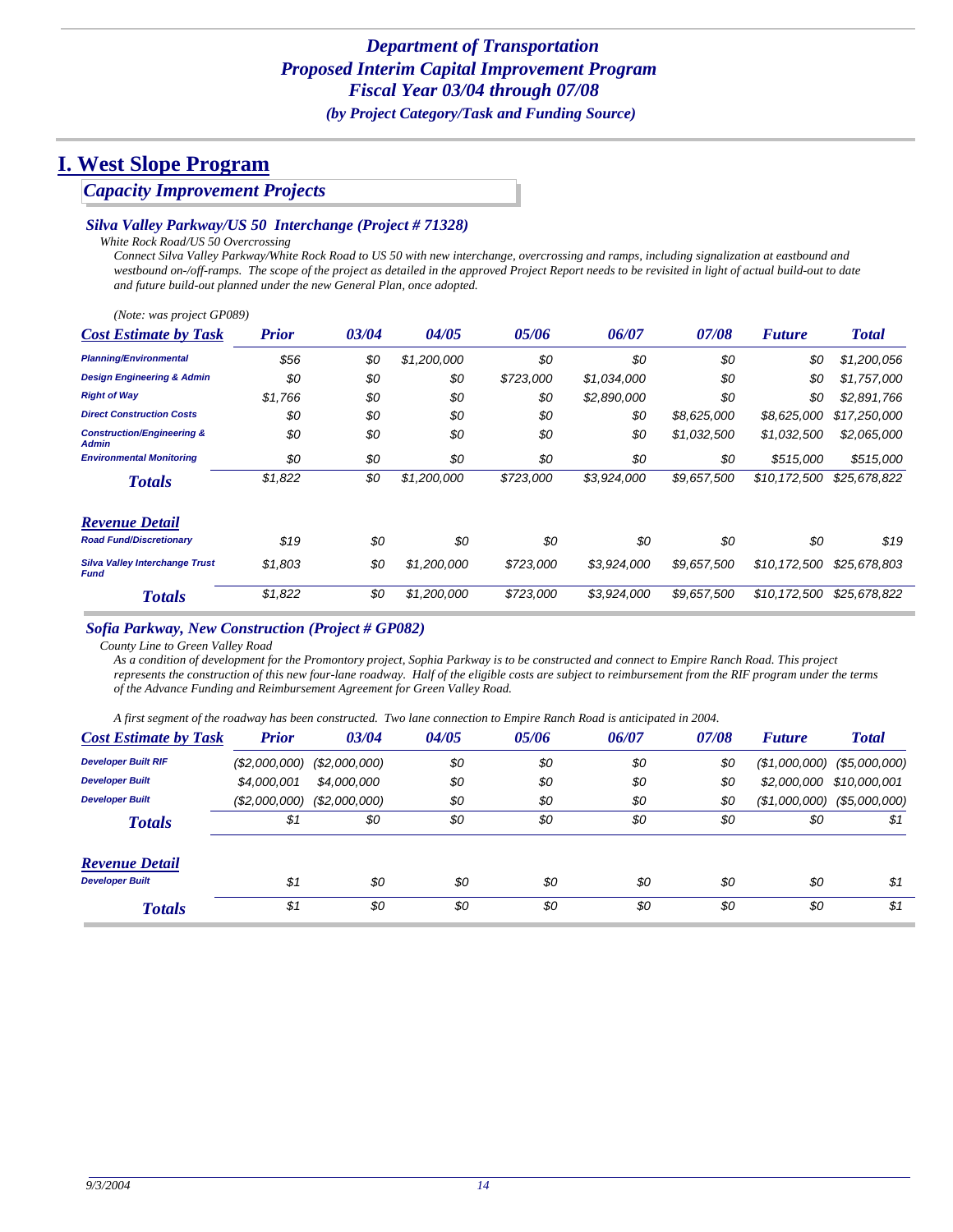### *Capacity Improvement Projects*

#### *US 50 - Bass Lake Road Interchange Reconstruction (Project # 71330)*

*US 50 and Bass Lake Road*

*This project is for the complete reconstruction of the existing interchange including lengthening the bridges supporting the freeway to allow additional lanes on Bass Lake Road under the freeway, traffic signals at the ramp intersections, and potentially new alignments for the ramps. Coordinate with HOV lane project 53110 which requires main line bridge widening.*

*The EDH RIF includes funding for the signals. The Bass Lake Hills Specific Plan is to include \$250,000 toward preliminary engineering and environmental documentation (based on Cooper Thorne & Associates estimate).*

| (Note: was project GP092)                             |              |       |           |           |           |             |               |              |
|-------------------------------------------------------|--------------|-------|-----------|-----------|-----------|-------------|---------------|--------------|
| <b>Cost Estimate by Task</b>                          | <b>Prior</b> | 03/04 | 04/05     | 05/06     | 06/07     | 07/08       | <b>Future</b> | <b>Total</b> |
| <b>Planning/Environmental</b>                         | \$0          | \$0   | \$104,000 | \$320,000 | \$0       | \$0         | \$0           | \$424,000    |
| <b>Design Engineering &amp; Admin</b>                 | \$0          | \$0   | \$0       | \$200,000 | \$647,000 | \$0         | \$0           | \$847,000    |
| <b>Right of Way</b>                                   | \$0          | \$0   | \$0       | \$0       | \$0       | \$2,000,000 | \$1,715,000   | \$3,715,000  |
| <b>Direct Construction Costs</b>                      | \$0          | \$0   | \$0       | \$0       | \$0       | \$0         | \$8,385,000   | \$8,385,000  |
| <b>Construction/Engineering &amp;</b><br><b>Admin</b> | \$0          | \$0   | \$0       | \$0       | \$0       | \$0         | \$847.000     | \$847,000    |
| <b>Totals</b>                                         | \$0          | \$0   | \$104,000 | \$520,000 | \$647,000 | \$2,000,000 | \$10.947.000  | \$14,218,000 |
| <b>Revenue Detail</b>                                 |              |       |           |           |           |             |               |              |
| <b>El Dorado Hills Road Impact</b><br>Fee             | \$0          | \$0   | \$0       | \$0       | \$0       | \$0         | \$585,000     | \$585,000    |
| <b>Interim Highway 50 Variable</b><br><b>TIM Fee</b>  | \$0          | \$0   | \$104,000 | \$270,000 | \$647,000 | \$2,000,000 | \$10,362,000  | \$13,383,000 |
| <b>Bass Lake Hills PFFP</b>                           | \$0          | \$0   | \$0       | \$250,000 | \$0       | \$0         | \$0           | \$250,000    |
| <b>Totals</b>                                         | \$0          | \$0   | \$104,000 | \$520,000 | \$647,000 | \$2,000,000 | \$10,947,000  | \$14,218,000 |

#### *US 50 - Cambridge Road Interim Interchange Improvements (Project # 71332)*

*Cambridge Road westbound ramps from US 50 and the eastbound ramp intersection*

*This project consists of constructing improvements, primarily widening, to the westbound on- and off-ramps; reconstruction of the intersection to provide for additional capacity, both turning and through; and the installation of traffic signals at the eastbound and westbound ramp terminal intersections.* 

*Consideration should be given to the timing of this project compared to OP040 to determine what measures, if any, can be taken to reduce "throw away" costs associated with a signalization project that precedes this ramp widening project.*

| (Note: was project GP093A)                            |              |       |           |           |             |       |               |              |
|-------------------------------------------------------|--------------|-------|-----------|-----------|-------------|-------|---------------|--------------|
| <b>Cost Estimate by Task</b>                          | <b>Prior</b> | 03/04 | 04/05     | 05/06     | 06/07       | 07/08 | <b>Future</b> | <b>Total</b> |
| <b>Planning/Environmental</b>                         | \$0          | \$0   | \$400,000 | \$0       | \$0         | \$0   | \$0           | \$400,000    |
| <b>Design Engineering &amp; Admin</b>                 | \$0          | \$0   | \$0       | \$300,000 | \$0         | \$0   | \$0           | \$300,000    |
| <b>Right of Way</b>                                   | \$0          | \$0   | \$0       | \$220,000 | \$0         | \$0   | \$0           | \$220,000    |
| <b>Direct Construction Costs</b>                      | \$0          | \$0   | \$0       | \$0       | \$1,000,000 | \$0   | \$0           | \$1,000,000  |
| <b>Construction/Engineering &amp;</b><br><b>Admin</b> | \$0          | \$0   | \$0       | \$0       | \$150,000   | \$0   | \$0           | \$150,000    |
| <b>Totals</b>                                         | \$0          | \$0   | \$400,000 | \$520,000 | \$1,150,000 | \$0   | \$0           | \$2,070,000  |
| <b>Revenue Detail</b>                                 |              |       |           |           |             |       |               |              |
| Interim Highway 50 Variable<br><b>TIM Fee</b>         | \$0          | \$0   | \$400,000 | \$520,000 | \$1,150,000 | \$0   | \$0           | \$2,070,000  |
| <b>Totals</b>                                         | \$0          | \$0   | \$400,000 | \$520,000 | \$1,150,000 | \$0   | \$0           | \$2,070,000  |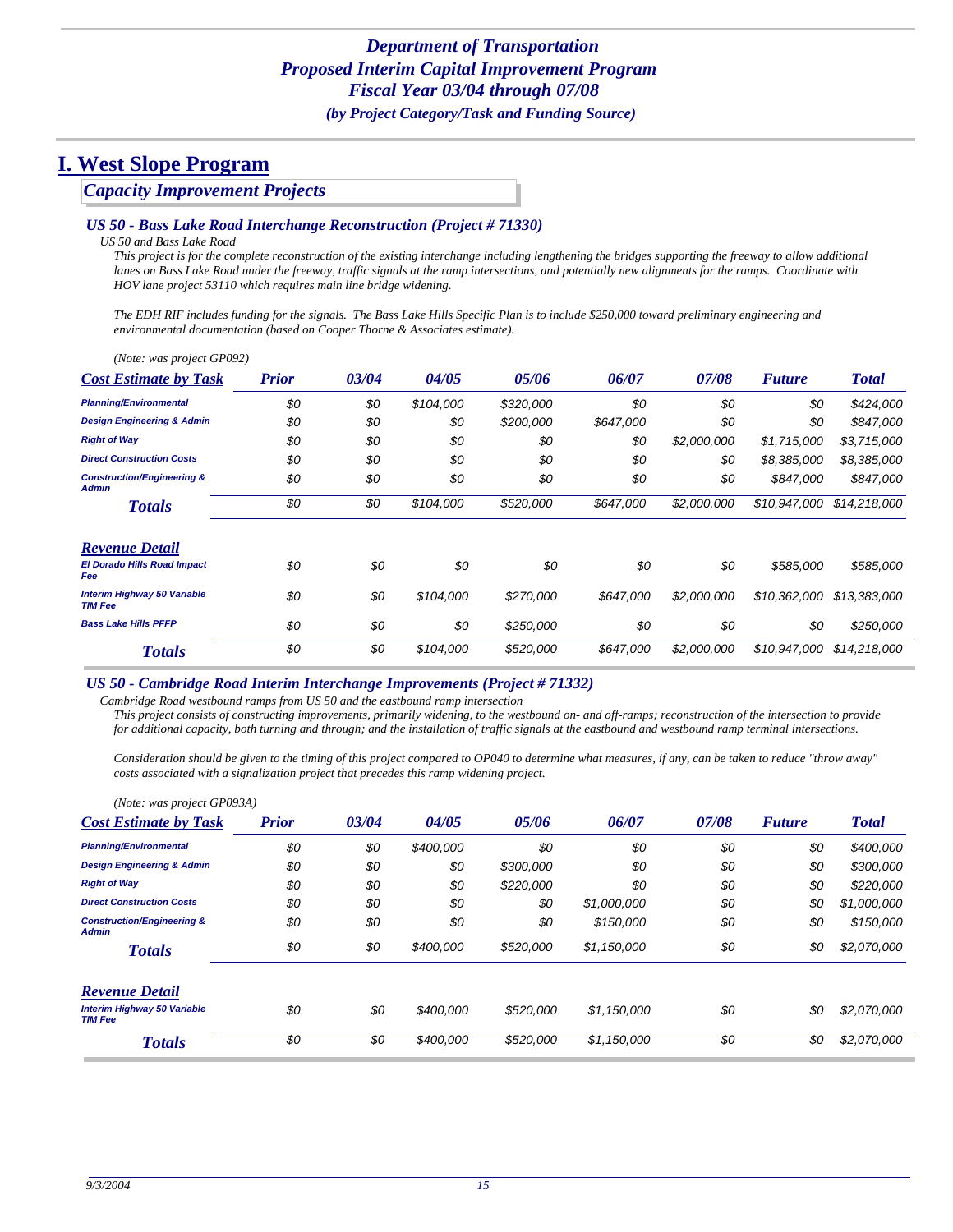### *Capacity Improvement Projects*

#### *US 50 - Cambridge Road to Ponderosa Rd - HOV Lanes (Project # 53116)*

*Along US 50 from Cambridge Road to Ponderosa Road*

*Part of a larger project to install HOV Lanes to the center median area of US 50. See also project 53110 for the remainder of the project which extends to El Dorado Hills Blvd. This is a joint project between Caltrans, the EDCTC, and the County with Caltrans as lead agent. The overall HOV project willl be phased to align most-needed improvements with available funding, delivery efficiencies and operational needs. The first phase is as described in project 53110.*

*Costs/Funds shown below represent a potential county contribution to the overall project from the State TIM program. Costs for staff participation on the Project Development Team are also included.*

| (Note: was project GP098)                                   |              |       |         |             |             |             |               |              |
|-------------------------------------------------------------|--------------|-------|---------|-------------|-------------|-------------|---------------|--------------|
| <b>Cost Estimate by Task</b>                                | <b>Prior</b> | 03/04 | 04/05   | 05/06       | 06/07       | 07/08       | <b>Future</b> | <b>Total</b> |
| <b>Design Engineering &amp; Admin</b>                       | \$0          | \$0   | \$5,000 | \$5,000     | \$5,000     | \$5,000     | \$190,000     | \$210,000    |
| <b>Direct Construction Costs</b>                            | \$0          | \$0   | \$0     | \$3,150,000 | \$1,275,000 | \$2,335,000 | \$11.065.000  | \$17,825,000 |
| <b>Totals</b>                                               | \$0          | \$0   | \$5.000 | \$3,155,000 | \$1,280,000 | \$2,340,000 | \$11.255.000  | \$18.035.000 |
| <b>Revenue Detail</b>                                       |              |       |         |             |             |             |               |              |
| <b>State Transportation Impact</b><br><b>Mitigation Fee</b> | \$0          | \$0   | \$5,000 | \$3,155,000 | \$1,280,000 | \$2,340,000 | \$6.655.000   | \$13,435,000 |
| <b>Unidentified</b>                                         | \$0          | \$0   | \$0     | \$0         | \$0         | \$0         | \$4,600,000   | \$4,600,000  |
| <b>Totals</b>                                               | \$0          | \$0   | \$5,000 | \$3,155,000 | \$1,280,000 | \$2,340,000 | \$11.255.000  | \$18,035,000 |

#### *US 50 - El Dorado Hills Boulevard to Cambridge Road - HOV Lanes (Project # 53110)*

*On US 50 from El Dorado Hills Boulevard to the Cambridge Road interchange*

*Part of a larger project to install HOV Lanes to the center median area of US 50. See also project GP098 for the remainder of the project which extends to Ponderosa Road. This is a joint project between Caltrans, the EDCTC, and the County. County is working with Caltrans to become the lead agent. This project will likely be phased to align most-needed improvements with available funding. The first phase is proposed to extend the westbound HOV lane east of El Dorado Hills Boulevard, and the eastbound lane from El Dorado Hills Boulevard to the east approximately 3/4 of a mile to the truck climbing lane.* 

*Project approval & environmental documents completed by Caltrans using RTIP funds programmed by EDCTC.*

| <b>Cost Estimate by Task</b>                          | <b>Prior</b> | 03/04   | 04/05     | 05/06     | 06/07        | 07/08       | <b>Future</b> | <b>Total</b> |
|-------------------------------------------------------|--------------|---------|-----------|-----------|--------------|-------------|---------------|--------------|
| <b>Design Engineering &amp; Admin</b>                 | \$3,063      | \$2,000 | \$540,000 | \$540,000 | \$0          | \$0         | \$0           | \$1,085,063  |
| <b>Direct Construction Costs</b>                      | \$0          | \$0     | \$0       | \$0       | \$10,000,000 | \$4,540,000 | \$2,510,000   | \$17,050,000 |
| <b>Construction/Engineering &amp;</b><br><b>Admin</b> | \$2,681      | \$0     | \$0       | \$0       | \$1,500,000  | \$685,000   | \$375,000     | \$2,562,681  |
| <b>Totals</b>                                         | \$5,744      | \$2,000 | \$540,000 | \$540,000 | \$11,500,000 | \$5,225,000 | \$2,885,000   | \$20,697,744 |
| <b>Revenue Detail</b>                                 |              |         |           |           |              |             |               |              |
| <b>Interim Highway 50 Variable</b><br><b>TIM Fee</b>  | \$5.744      | \$2,000 | \$540,000 | \$540,000 | \$11,500,000 | \$5,225,000 | \$2,885,000   | \$20,697,744 |
| <b>Totals</b>                                         | \$5,744      | \$2,000 | \$540,000 | \$540,000 | \$11,500,000 | \$5,225,000 | \$2,885,000   | \$20,697,744 |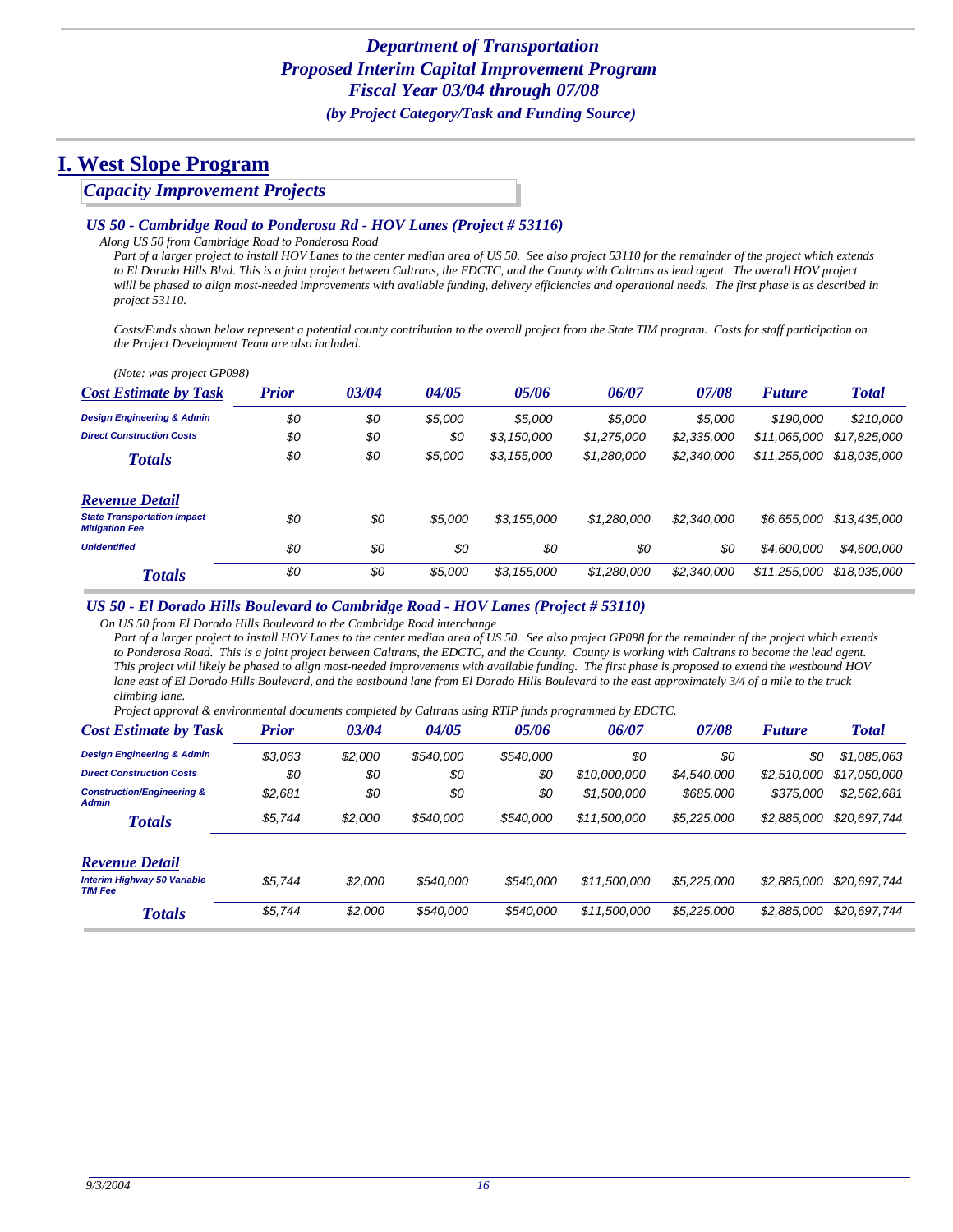### *Capacity Improvement Projects*

#### *US 50 - Westbound Auxiliary Lane - Bass Lake Road to Silva Valley Parkway (Project # 53117)*

*Bass Lake Road to Silva Valley Parkway*

*This project consists of adding an auxiliary lane to westbound US 50 connecting the proposed Silva Valley Parkway interchange and the Bass Lake Road interchange. This project assumes the existing eastbound "Truck Climbing Lane" would be used as the eastbound auxiliary, and it is assumed an eastbound auxiliary lane from El Dorado Hills Boulevard to the existing Bass Lake Grade truck climbing lane will be included in the Silva Valley Parkway interchange project.*

| (Note: was project GP100)                             |              |       |          |           |           |             |               |              |
|-------------------------------------------------------|--------------|-------|----------|-----------|-----------|-------------|---------------|--------------|
| <b>Cost Estimate by Task</b>                          | <b>Prior</b> | 03/04 | 04/05    | 05/06     | 06/07     | 07/08       | <b>Future</b> | <b>Total</b> |
| <b>Planning/Environmental</b>                         | \$0          | \$0   | \$85,000 | \$85,000  | \$0       | \$0         | \$0           | \$170,000    |
| <b>Design Engineering &amp; Admin</b>                 | \$0          | \$0   | \$0      | \$260,000 | \$80,000  | \$0         | \$0           | \$340,000    |
| <b>Right of Way</b>                                   | \$0          | \$0   | \$0      | \$0       | \$745,000 | \$0         | \$0           | \$745,000    |
| <b>Direct Construction Costs</b>                      | \$0          | \$0   | \$0      | \$0       | \$0       | \$2,655,000 | \$0           | \$2,655,000  |
| <b>Construction/Engineering &amp;</b><br><b>Admin</b> | \$0          | \$0   | \$0      | \$0       | \$0       | \$340,000   | \$0           | \$340,000    |
| <b>Totals</b>                                         | \$0          | \$0   | \$85,000 | \$345,000 | \$825,000 | \$2,995,000 | \$0           | \$4,250,000  |
| <b>Revenue Detail</b>                                 |              |       |          |           |           |             |               |              |
| <b>Interim Highway 50 Variable</b><br><b>TIM Fee</b>  | \$0          | \$0   | \$85,000 | \$345,000 | \$825,000 | \$2,995,000 | \$0           | \$4,250,000  |
| <b>Totals</b>                                         | \$0          | \$0   | \$85,000 | \$345,000 | \$825,000 | \$2,995,000 | \$0           | \$4,250,000  |

#### *US 50 - Westbound Auxiliary Lane - El Dorado Hills Boulevard to Empire Ranch Road (Project # 53115)*

*El Dorado Hills Boulevard to Empire Ranch Road*

*This project consists of adding an auxiliary lane to westbound US 50 connecting the El Dorado Hills Boulevard/Latrobe Road interchange and the proposed Empire Ranch Road interchange. The project assumes the city of Folsom, as a part of the empire Ranch Road Interchange, will construct the eastbound auxiliary lane. Timing of construction to be coordinated with other U.S. 50 projects; i.e. HOV lanes, El Dorado Hills Blvd Interchange, Empire Ranch Interchange and Silva Valley Interchange*

| <b>Cost Estimate by Task</b>                          | <b>Prior</b> | 03/04   | 04/05     | 05/06     | 06/07       | 07/08 | <b>Future</b> | <b>Total</b> |
|-------------------------------------------------------|--------------|---------|-----------|-----------|-------------|-------|---------------|--------------|
| <b>Planning/Environmental</b>                         | \$3,377      | \$5,000 | \$78,000  | \$0       | \$0         | \$0   | \$0           | \$86,377     |
| <b>Design Engineering &amp; Admin</b>                 | \$0          | \$0     | \$69,000  | \$69,000  | \$0         | \$0   | \$0           | \$138,000    |
| <b>Right of Way</b>                                   | \$0          | \$0     | \$0       | \$138,000 | \$0         | \$0   | \$0           | \$138,000    |
| <b>Direct Construction Costs</b>                      | \$0          | \$0     | \$0       | \$0       | \$1,300,000 | \$0   | \$0           | \$1,300,000  |
| <b>Construction/Engineering &amp;</b><br><b>Admin</b> | \$0          | \$0     | \$0       | \$0       | \$138,000   | \$0   | \$0           | \$138,000    |
| <b>Totals</b>                                         | \$3,377      | \$5,000 | \$147.000 | \$207.000 | \$1,438,000 | \$0   | \$0           | \$1,800,377  |
| <b>Revenue Detail</b>                                 |              |         |           |           |             |       |               |              |
| <b>Interim Highway 50 Variable</b><br><b>TIM Fee</b>  | \$3,377      | \$5,000 | \$147.000 | \$207,000 | \$1,438,000 | \$0   | \$0           | \$1,800,377  |
| <b>Totals</b>                                         | \$3,377      | \$5,000 | \$147,000 | \$207.000 | \$1,438,000 | \$0   | \$0           | \$1,800,377  |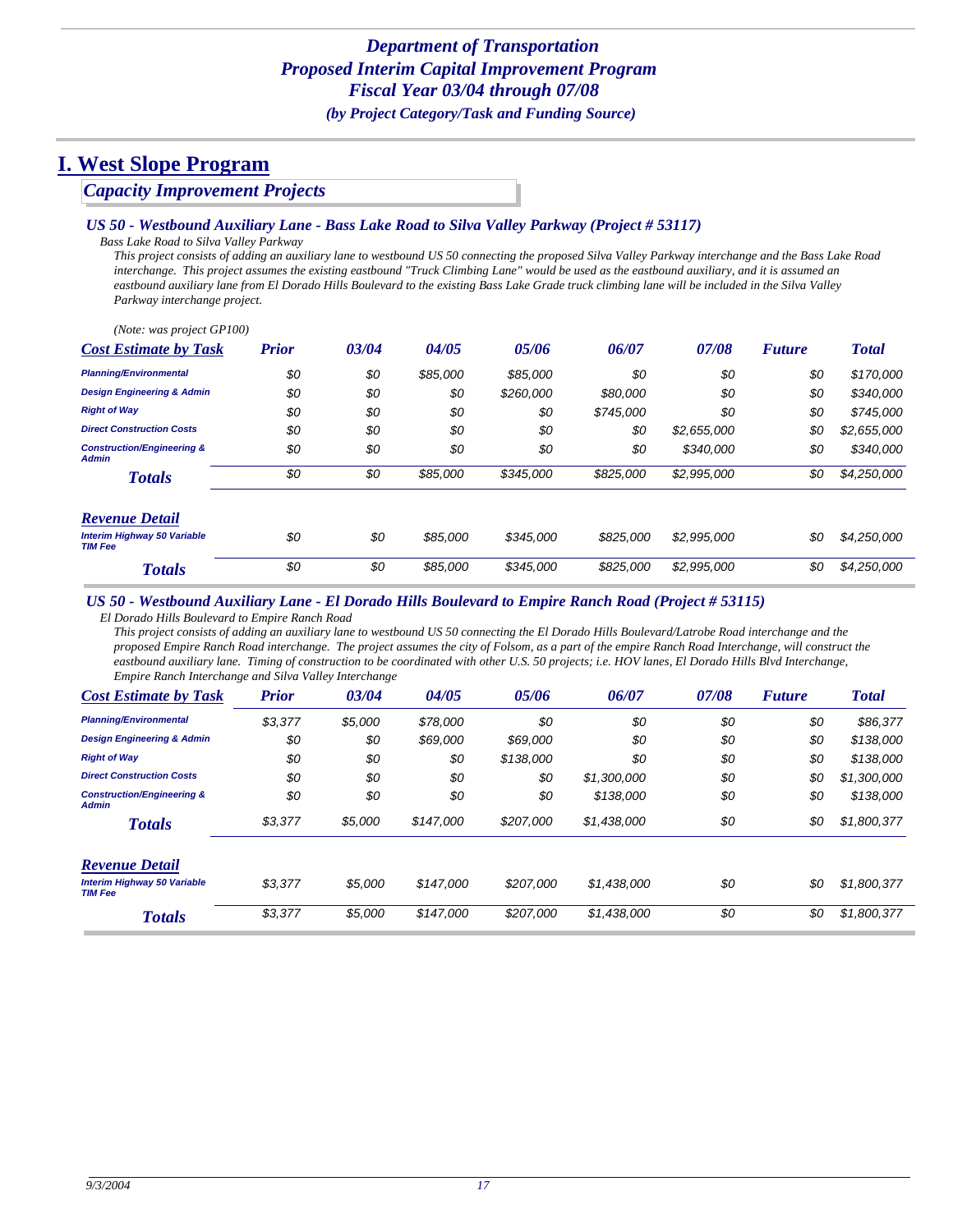### *Capacity Improvement Projects*

#### *White Rock Road - East of Latrobe 5th Avenue to Silva Valley Pkwy (Project # 72349)*

*El Dorado Hills area south of US 50; White Rock Road-5th Avenue to Silva Valley Parkway*

*Upgrade White Rock Road to include one full lane in each direction and shoulders. Provide turn lanes at intersections and major driveways. Connect to the extension of Silva Valley Parkway (see project GP067). This project is the second component: from 5th Avenue to Silva Valley Parkway, advanced by the developers of the Serrano Development. See project 72348 for the first component.*

| <b>Cost Estimate by Task</b>                          | <b>Prior</b> | 03/04    | 04/05          | 05/06 | 06/07 | 07/08 | <b>Future</b> | <b>Total</b>   |
|-------------------------------------------------------|--------------|----------|----------------|-------|-------|-------|---------------|----------------|
| <b>Planning/Environmental</b>                         | \$0          | \$25,000 | \$0            | \$0   | \$0   | \$0   | \$0           | \$25,000       |
| <b>Developer Built RIF</b>                            | \$0          | \$0      | (\$2, 134,000) | \$0   | \$0   | \$0   | \$0           | (S2, 134, 000) |
| <b>Design Engineering &amp; Admin</b>                 | \$0          | \$13,000 | \$27,000       | \$0   | \$0   | \$0   | \$0           | \$40,000       |
| <b>Right of Way</b>                                   | \$0          | \$15,000 | \$500,000      | \$0   | \$0   | \$0   | \$0           | \$515,000      |
| <b>Developer Funded</b>                               | \$0          | \$0      | (S306,000)     | \$0   | \$0   | \$0   | \$0           | (\$306,000)    |
| <b>Direct Construction Costs</b>                      | \$0          | \$0      | \$0            | \$0   | \$0   | \$0   | \$0           | \$0            |
| <b>Construction/Engineering &amp;</b><br><b>Admin</b> | \$0          | \$12,000 | \$40,000       | \$0   | \$0   | \$0   | \$0           | \$52,000       |
| <b>Developer Built</b>                                | \$0          | \$0      | \$2,440,000    | \$0   | \$0   | \$0   | \$0           | \$2,440,000    |
| <b>Totals</b>                                         | \$0          | \$65,000 | \$567,000      | \$0   | \$0   | \$0   | \$0           | \$632,000      |
| <b>Revenue Detail</b>                                 |              |          |                |       |       |       |               |                |
| <b>El Dorado Hills Road Impact</b><br>Fee             | \$0          | \$65,000 | \$567,000      | \$0   | \$0   | \$0   | \$0           | \$632,000      |
| <b>Totals</b>                                         | \$0          | \$65,000 | \$567,000      | \$0   | \$0   | \$0   | \$0           | \$632,000      |

#### *White Rock Road - East of Latrobe to 5th Avenue Improvements (Project # 72348)*

*El Dorado Hills area south of US 50; White Rock Road-Latrobe Road to 5th Avenue*

*Upgrade White Rock Road to include one full lane in each direction and shoulders. Provide turn lanes at intersections and major driveways. This project is the first component: from Latrobe Road to 5th Avenue, advanced by the developers of the apartment complex and Creekside Greens. See project 72349 for the second component; from 5th Avenue to Silva Valley Parkway.*

| <b>Cost Estimate by Task</b>                          | <b>Prior</b> | 03/04       | 04/05     | 05/06 | 06/07 | 07/08 | <b>Future</b> | <b>Total</b> |
|-------------------------------------------------------|--------------|-------------|-----------|-------|-------|-------|---------------|--------------|
| <b>Planning/Environmental</b>                         | \$68,891     | \$33,000    | \$0       | \$0   | \$0   | \$0   | \$0           | \$101,891    |
| <b>Design Engineering &amp; Admin</b>                 | \$86,730     | \$15,000    | \$0       | \$0   | \$0   | \$0   | \$0           | \$101,730    |
| <b>Right of Way</b>                                   | \$5,239      | \$4,200     | \$0       | \$0   | \$0   | \$0   | \$0           | \$9,439      |
| <b>Direct Construction Costs</b>                      | \$0          | \$925,000   | \$594,000 | \$0   | \$0   | \$0   | \$0           | \$1,519,000  |
| <b>Construction/Engineering &amp;</b><br><b>Admin</b> | \$3,685      | \$184,000   | \$6,000   | \$0   | \$0   | \$0   | \$0           | \$193,685    |
| <b>Totals</b>                                         | \$164,545    | \$1,161,200 | \$600,000 | \$0   | \$0   | \$0   | \$0           | \$1,925,745  |
| <b>Revenue Detail</b>                                 |              |             |           |       |       |       |               |              |
| <b>Developer Advance RIF</b>                          | \$0          | \$190,000   | \$0       | \$0   | \$0   | \$0   | \$0           | \$190,000    |
| <b>Developer Funded</b>                               | \$0          | \$89,000    | \$53,000  | \$0   | \$0   | \$0   | \$0           | \$142,000    |
| <b>El Dorado Hills Road Impact</b><br>Fee             | \$164,545    | \$726,200   | \$390,000 | \$0   | \$0   | \$0   | \$0           | \$1,280,745  |
| <b>In-Lieu Fees</b>                                   | \$0          | \$79,000    | \$0       | \$0   | \$0   | \$0   | \$0           | \$79,000     |
| <b>Utility Agencies</b>                               | \$0          | \$77,000    | \$157,000 | \$0   | \$0   | \$0   | \$0           | \$234,000    |
| <b>Totals</b>                                         | \$164,545    | \$1,161,200 | \$600,000 | \$0   | \$0   | \$0   | \$0           | \$1,925,745  |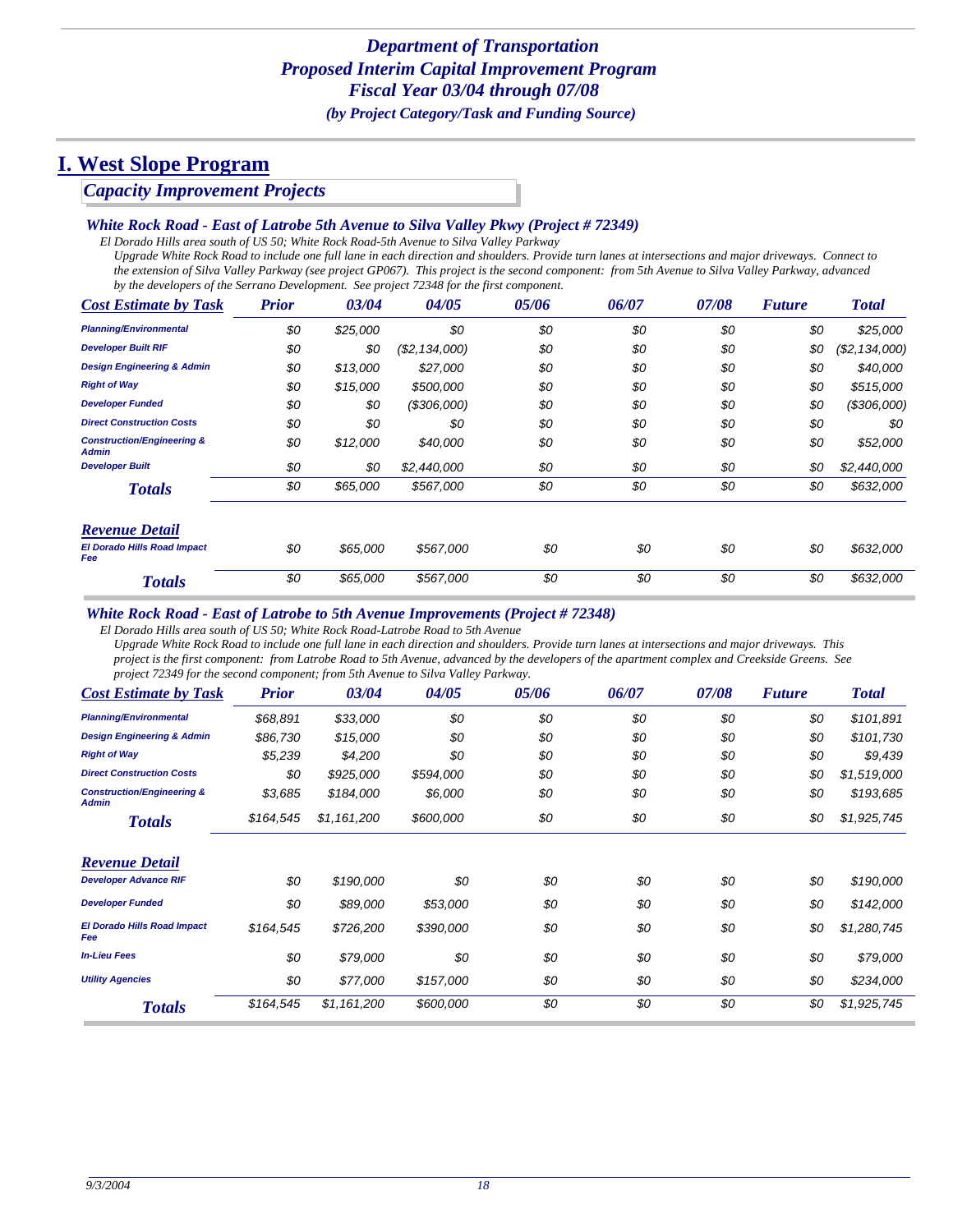### *Capacity Improvement Projects*

#### *White Rock Road - West of Latrobe Road - Realign and Widen (Project # 71329)*

*El Dorado Hills area south of US 50, White Rock Road from Latrobe Road to Windfield Drive*

*This project will realign and widen White Rock Road from Latrobe Road to Windfield Drive. The roadway will be realigned to intersect with Latrobe*  Road at a standard angle. The new roadway segment will consist of a four-lane divided roadway. Turn lanes will be provided to access Windfield and *the future Town Center Drive extension to White Rock.*

| <b>Cost Estimate by Task</b>                   | <b>Prior</b> | 03/04 | 04/05 | 05/06 | 06/07 | 07/08       | <b>Future</b> | <b>Total</b> |
|------------------------------------------------|--------------|-------|-------|-------|-------|-------------|---------------|--------------|
| <b>Planning/Environmental</b>                  | \$35,393     | \$0   | \$0   | \$0   | \$0   | \$0         | \$0           | \$35,393     |
| <b>Design Engineering &amp; Admin</b>          | \$61,962     | \$0   | \$0   | \$0   | \$0   | \$106,000   | \$0           | \$167,962    |
| <b>Right of Way</b>                            | \$645        | \$0   | \$0   | \$0   | \$0   | \$0         | \$0           | \$645        |
| <b>Direct Construction Costs</b>               | \$0          | \$0   | \$0   | \$0   | \$0   | \$1,591,000 | \$0           | \$1,591,000  |
| <b>Construction/Engineering &amp;</b><br>Admin | \$0          | \$0   | \$0   | \$0   | \$0   | \$191,000   | \$0           | \$191,000    |
| <b>Environmental Monitoring</b>                | \$0          | \$0   | \$0   | \$0   | \$0   | \$16,000    | \$0           | \$16,000     |
| <b>Totals</b>                                  | \$98,000     | \$0   | \$0   | \$0   | \$0   | \$1,904,000 | \$0           | \$2,002,000  |
| <b>Revenue Detail</b>                          |              |       |       |       |       |             |               |              |
| <b>El Dorado Hills Road Impact</b><br>Fee      | \$98,000     | \$0   | \$0   | \$0   | \$0   | \$1,904,000 | \$0           | \$2,002,000  |
| <b>Totals</b>                                  | \$98,000     | \$0   | \$0   | \$0   | \$0   | \$1,904,000 | \$0           | \$2,002,000  |

#### *White Rock Road Widening - West County Line to Windfield (Project # 72360)*

*El Dorado Hills area south of US 50, White Rock Road from the west county line to Windfield*

*Widen White Rock Road from two to four lanes, divided. Provide turn pockets and shoulders. Euer Ranch is advancing a project to build two new*  eastbound lanes, obliterate old road and grade remaining two lanes. In near term, new road will operate as a two lane road. In future, new westbound *lanes to be constructed to allow conversion to 4 lane road.*

| (Note: was project GP074)                             |              |             |               |              |              |              |               |                            |
|-------------------------------------------------------|--------------|-------------|---------------|--------------|--------------|--------------|---------------|----------------------------|
| <b>Cost Estimate by Task</b>                          | <b>Prior</b> | 03/04       | 04/05         | 05/06        | 06/07        | 07/08        | <b>Future</b> | <b>Total</b>               |
| <b>Planning/Environmental</b>                         | \$0          | \$0         | \$0           | \$0          | \$0          | \$100,000    | \$0           | \$100,000                  |
| <b>Developer Built RIF</b>                            | \$0          | \$0         | (\$5,950,000) | \$0          | \$0          | \$0          | \$0           | (\$5,950,000)              |
| <b>Design Engineering &amp; Admin</b>                 | \$0          | \$0         | \$20,000      | \$0          | \$0          | \$160,000    | \$0           | \$180,000                  |
| <b>Direct Construction Costs</b>                      | \$0          | \$0         | \$0           | \$0          | \$0          | \$1,590,000  | \$0           | \$1,590,000                |
| <b>Construction/Engineering &amp;</b><br><b>Admin</b> | \$0          | \$0         | \$30,000      | \$0          | \$0          | \$191,000    | \$0           | \$221,000                  |
| <b>Environmental Monitoring</b>                       | \$0          | \$0         | \$0           | \$0          | \$0          | \$7,000      | \$0           | \$7,000                    |
| <b>Developer Built</b>                                | \$0          | \$0         | \$5,950,000   | \$0          | \$0          | \$0          | \$0           | \$5,950,000                |
| <b>Totals</b>                                         | \$0          | \$0         | \$50,000      | \$0          | \$0          | \$2,048,000  | \$0           | \$2,098,000                |
| <b>Revenue Detail</b>                                 |              |             |               |              |              |              |               |                            |
| <b>El Dorado Hills Road Impact</b><br>Fee             | \$0          | \$0         | \$50,000      | \$0          | \$0          | \$1,977,000  | \$0           | \$2,027,000                |
| <b>In-Lieu Fees</b>                                   | \$0          | \$0         | \$0           | \$0          | \$0          | \$71,000     | \$0           | \$71,000                   |
| <b>Totals</b>                                         | \$0          | \$0         | \$50,000      | \$0          | \$0          | \$2,048,000  | \$0           | \$2,098,000                |
| <b>Total Capacity</b><br><i><b>Improvement</b></i>    | \$14,953,020 | \$7,668,415 | \$24,599,500  | \$21,527,500 | \$31,932,000 | \$49,619,500 |               | \$89,720,229 \$240,020,164 |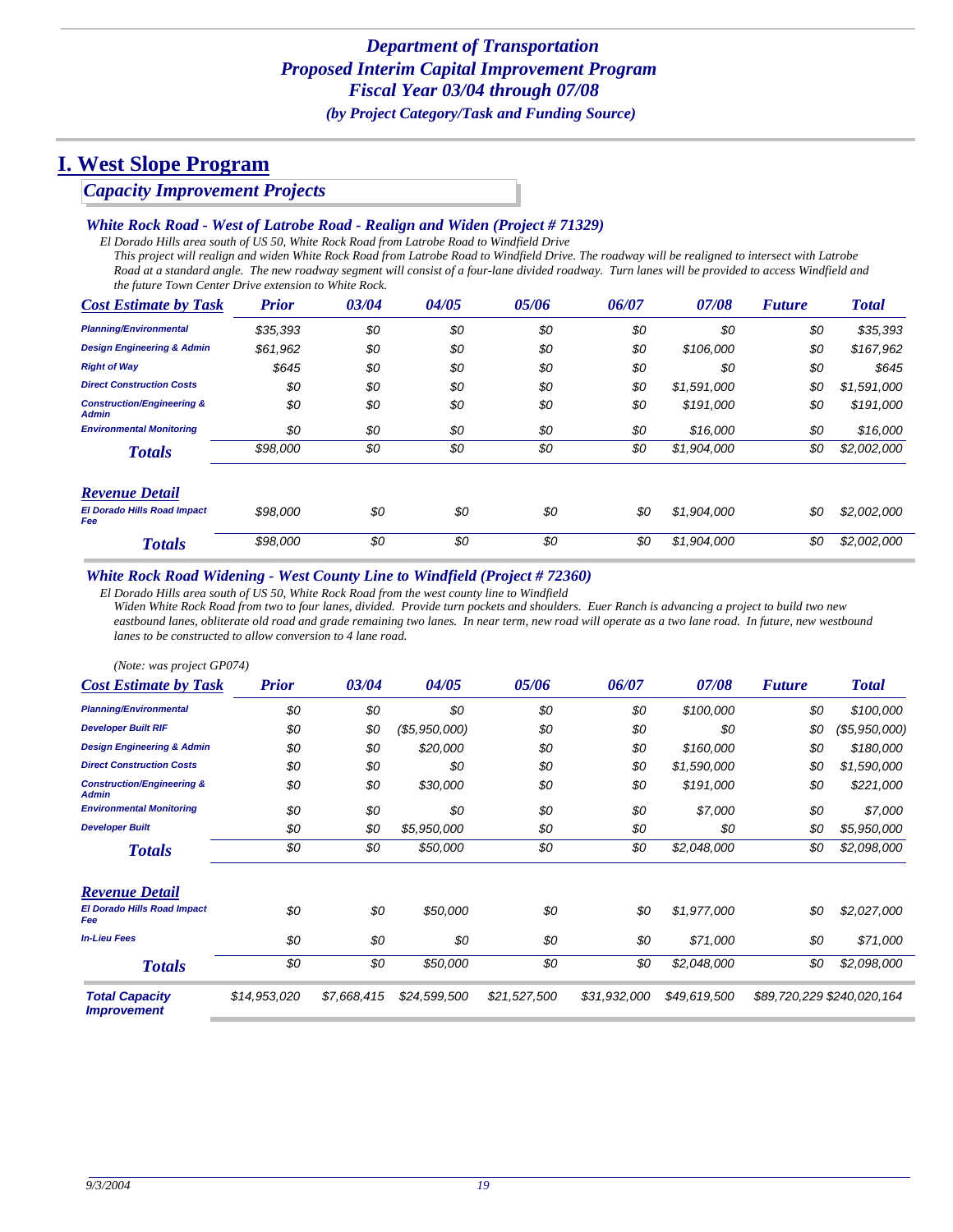*Debt Service Projects*

### *Debt Service - El Dorado Hills RIF Program (Project # Debt RIF)*

*El Dorado Hills*

*Repayment of developer advanced projects in the RIF program.*

| <b>Cost Estimate by Task</b>                                     | <b>Prior</b> | 03/04 | 04/05     | 05/06       | 06/07     | 07/08     | <b>Future</b> | <b>Total</b> |
|------------------------------------------------------------------|--------------|-------|-----------|-------------|-----------|-----------|---------------|--------------|
| <b>AKT - White Rock Rd East</b><br>72348                         | \$0          | \$0   | \$0       | \$0         | \$0       | \$0       | \$190,000     | \$190,000    |
| <b>AKT - Green Valley Road</b><br>72355                          | \$0          | \$0   | \$0       | \$1,500,000 | \$603,000 | \$0       | \$0           | \$2,103,000  |
| <b>AKT - Sophia Parkway GP082</b>                                | \$0          | \$0   | \$0       | \$0         | \$0       | \$0       | \$5,000,000   | \$5,000,000  |
| <b>AKT - El Dorado Hills Blvd I/C</b><br>71322                   | \$0          | \$0   | \$0       | \$0         | \$0       | \$0       | \$1,808,000   | \$1,808,000  |
| <b>AKT - Latrobe Rd</b><br>GP044/GP097                           | \$0          | \$0   | \$0       | \$0         | \$0       | \$0       | \$13,570,000  | \$13,570,000 |
| <b>AKT - El Dorado Hills/Olson</b><br>73129                      | \$0          | \$0   | \$0       | \$0         | \$0       | \$0       | \$481,000     | \$481,000    |
| <b>Forecast - White Rock Rd</b><br><b>West 72360</b>             | \$0          | \$0   | \$0       | \$0         | \$0       | \$0       | \$6,000,000   | \$6,000,000  |
| Serrano - Silva Valley Pkwy<br>71341/73311/73316                 | \$0          | \$0   | \$228,000 | \$0         | \$0       | \$0       | \$450,000     | \$678,000    |
| <b>Serrano - White Rock Rd East</b><br>72349                     | \$0          | \$0   | \$507,600 | \$556,238   | \$272,159 | \$0       | \$0           | \$1,335,997  |
| <b>BLHSP - Bass Lake Rd RIF</b><br>39% 71353                     | \$0          | \$0   | \$0       | \$0         | \$0       | \$0       | \$2,535,000   | \$2,535,000  |
| <b>Sterling Ranch - El Dorado</b><br>Hills/Wilson 73317          | \$0          | \$0   | \$0       | \$0         | \$0       | \$196,000 | \$196,000     | \$392,000    |
| <b>Silver Springs - Bass Lake</b><br><b>RIF 39% GP004/GP004A</b> | \$0          | \$0   | \$0       | \$0         | \$0       | \$0       | \$1,240,200   | \$1,240,200  |
| Silva Valley I/C Loan<br><b>Repayment</b>                        | \$0          | \$0   | \$0       | \$0         | \$0       | \$0       | \$2,274,797   | \$2,274,797  |
| <b>Totals</b>                                                    | \$0          | \$0   | \$735,600 | \$2,056,238 | \$875,159 | \$196,000 | \$33,744,997  | \$37,607,994 |
| <b>Revenue Detail</b>                                            |              |       |           |             |           |           |               |              |
| <b>El Dorado Hills Road Impact</b><br>Fee                        | \$0          | \$0   | \$735,600 | \$2,056,238 | \$875,159 | \$196,000 | \$33,744,997  | \$37,607,994 |

#### *Debt Service - Silva Valley Interchange RIF Program (Project # Debt Silva Valley IC)*

*US 50 and Silva Valley Parkway*

| Repayment of developer advanced projects in the Silva Valley RIF Program |              |       |           |       |       |       |               |              |
|--------------------------------------------------------------------------|--------------|-------|-----------|-------|-------|-------|---------------|--------------|
| <b>Cost Estimate by Task</b>                                             | <b>Prior</b> | 03/04 | 04/05     | 05/06 | 06/07 | 07/08 | <b>Future</b> | <b>Total</b> |
| <b>Serrano - White Rock Rd East</b><br>72349                             | \$0          | \$0   | \$797,000 | \$0   | \$0   | \$0   | \$0           | \$797,000    |
| <b>Totals</b>                                                            | \$0          | \$0   | \$797.000 | \$0   | \$0   | \$0   | \$0           | \$797,000    |
| <b>Revenue Detail</b>                                                    |              |       |           |       |       |       |               |              |
| <b>Silva Valley Interchange Trust</b><br><b>Fund</b>                     | \$0          | \$0   | \$797.000 | \$0   | \$0   | \$0   | \$0           | \$797,000    |
| <b>Totals</b>                                                            | \$0          | \$0   | \$797,000 | \$0   | \$0   | \$0   | \$0           | \$797,000    |

*Totals \$0 \$0 \$735,600 \$2,056,238 \$875,159 \$196,000 \$33,744,997 \$37,607,994*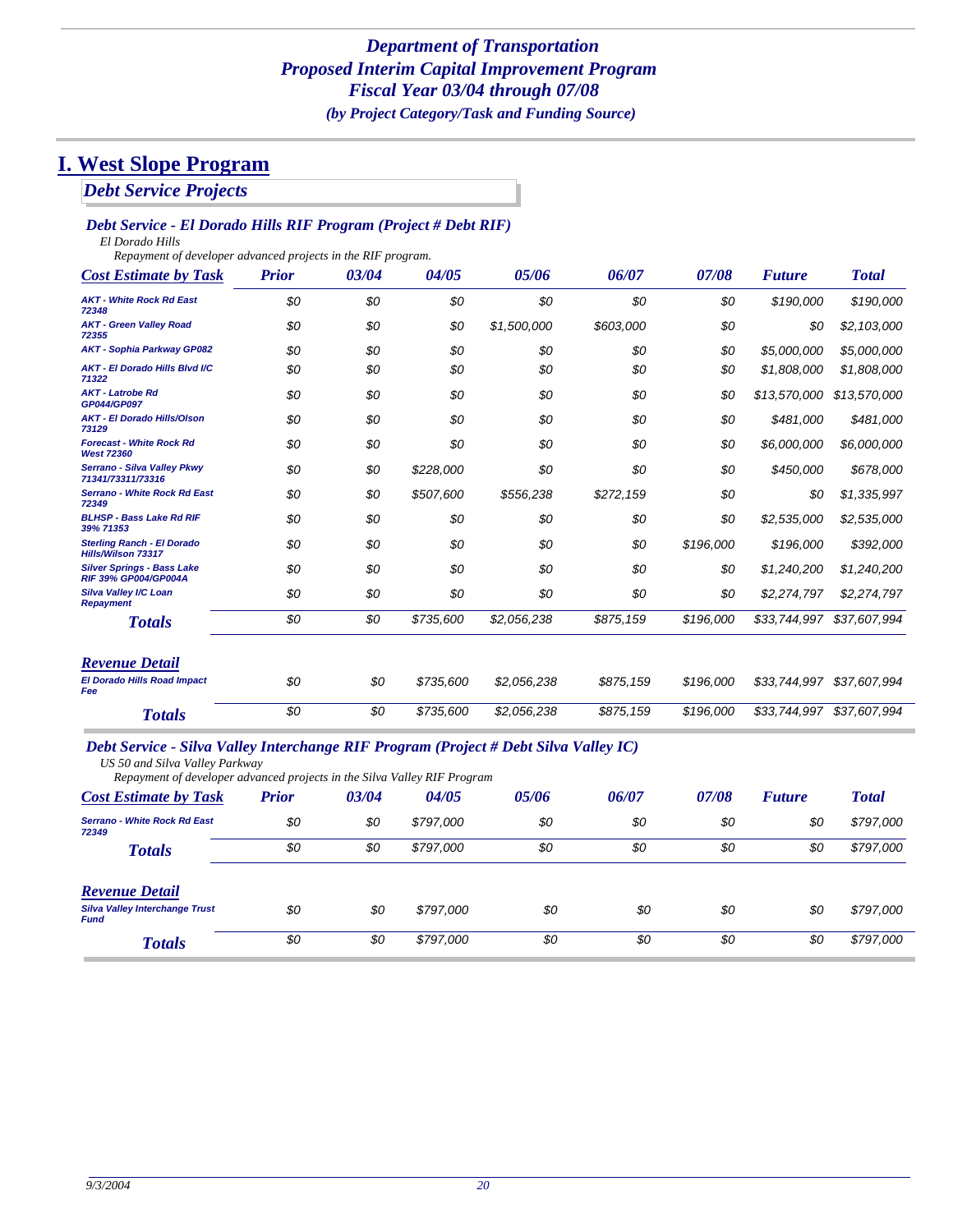### *Debt Service - State TIM Program (Project # Debt State TIM)*

*Highway 49, Highway 193, Highway 50 Repayment of developer advanced projects in the State TIM program.*

| <b>Cost Estimate by Task</b>                                | <b>Prior</b> | 03/04 | 04/05    | 05/06    | 06/07    | 07/08    | <b>Future</b> | <b>Total</b> |
|-------------------------------------------------------------|--------------|-------|----------|----------|----------|----------|---------------|--------------|
| Dawson - Highway 49 72351                                   | \$0          | \$0   | \$0      | \$21,100 | \$21.100 | \$21.100 | \$42,200      | \$105,500    |
| El Dorado Villages - Missouri<br><b>Flat IC 71317</b>       | \$0          | \$0   | \$20,955 | \$0      | \$0      | \$0      | \$0           | \$20,955     |
| <b>Totals</b>                                               | \$0          | \$0   | \$20,955 | \$21,100 | \$21,100 | \$21,100 | \$42,200      | \$126,455    |
| <b>Revenue Detail</b>                                       |              |       |          |          |          |          |               |              |
| <b>State Transportation Impact</b><br><b>Mitigation Fee</b> | \$0          | \$0   | \$20,955 | \$21,100 | \$21,100 | \$21,100 | \$42,200      | \$126,455    |
| <b>Totals</b>                                               | \$0          | \$0   | \$20,955 | \$21,100 | \$21.100 | \$21.100 | \$42,200      | \$126,455    |

### *Debt Service - West Slope TIM Program (Project # Debt TIM)*

*West Slope TIM*

*Repayment of developer advanced projects in the West Slope TIM program.*

| <b>Cost Estimate by Task</b>                                     | <b>Prior</b> | 03/04 | 04/05       | 05/06       | 06/07       | 07/08     | <b>Future</b> | <b>Total</b> |
|------------------------------------------------------------------|--------------|-------|-------------|-------------|-------------|-----------|---------------|--------------|
| <b>BLHSP - Bass Lake Rd TIM</b><br>61% 71353                     | \$0          | \$0   | \$0         | \$0         | \$0         | \$0       | \$2,865,000   | \$2,865,000  |
| <b>Cambridge Storage - Green</b><br>Valley/Cambridge 73315       | \$0          | \$0   | \$87,500    | \$87,500    | \$87.500    | \$87,500  | \$0           | \$350,000    |
| <b>Silver Springs - Bass Lake</b><br><b>TIM 61% GP004/GP004A</b> | \$0          | \$0   | \$0         | \$0         | \$0         | \$0       | \$1,939,800   | \$1,939,800  |
| <b>KFRD - Durock Road 73354</b>                                  | \$0          | \$0   | \$255,000   | \$47,000    | \$47.000    | \$46,000  | \$0           | \$395,000    |
| <b>Totals</b>                                                    | \$0          | \$0   | \$342,500   | \$134,500   | \$134,500   | \$133,500 | \$4,804,800   | \$5,549,800  |
| <b>Revenue Detail</b>                                            |              |       |             |             |             |           |               |              |
| <b>Barnett Business Park</b><br><b>Agreement</b>                 | \$0          | \$0   | \$200,000   | \$0         | \$0         | \$0       | \$0           | \$200,000    |
| <b>Traffic Impact Mitigation Fee</b><br>(West Slope)             | \$0          | \$0   | \$142,500   | \$134,500   | \$134,500   | \$133,500 | \$4,804,800   | \$5,349,800  |
| <b>Totals</b>                                                    | \$0          | \$0   | \$342,500   | \$134.500   | \$134,500   | \$133.500 | \$4.804.800   | \$5,549,800  |
| <b>Total Debt Service</b>                                        | \$0          | \$0   | \$1,896,055 | \$2,211,838 | \$1,030,759 | \$350,600 | \$38,591,997  | \$44,081,249 |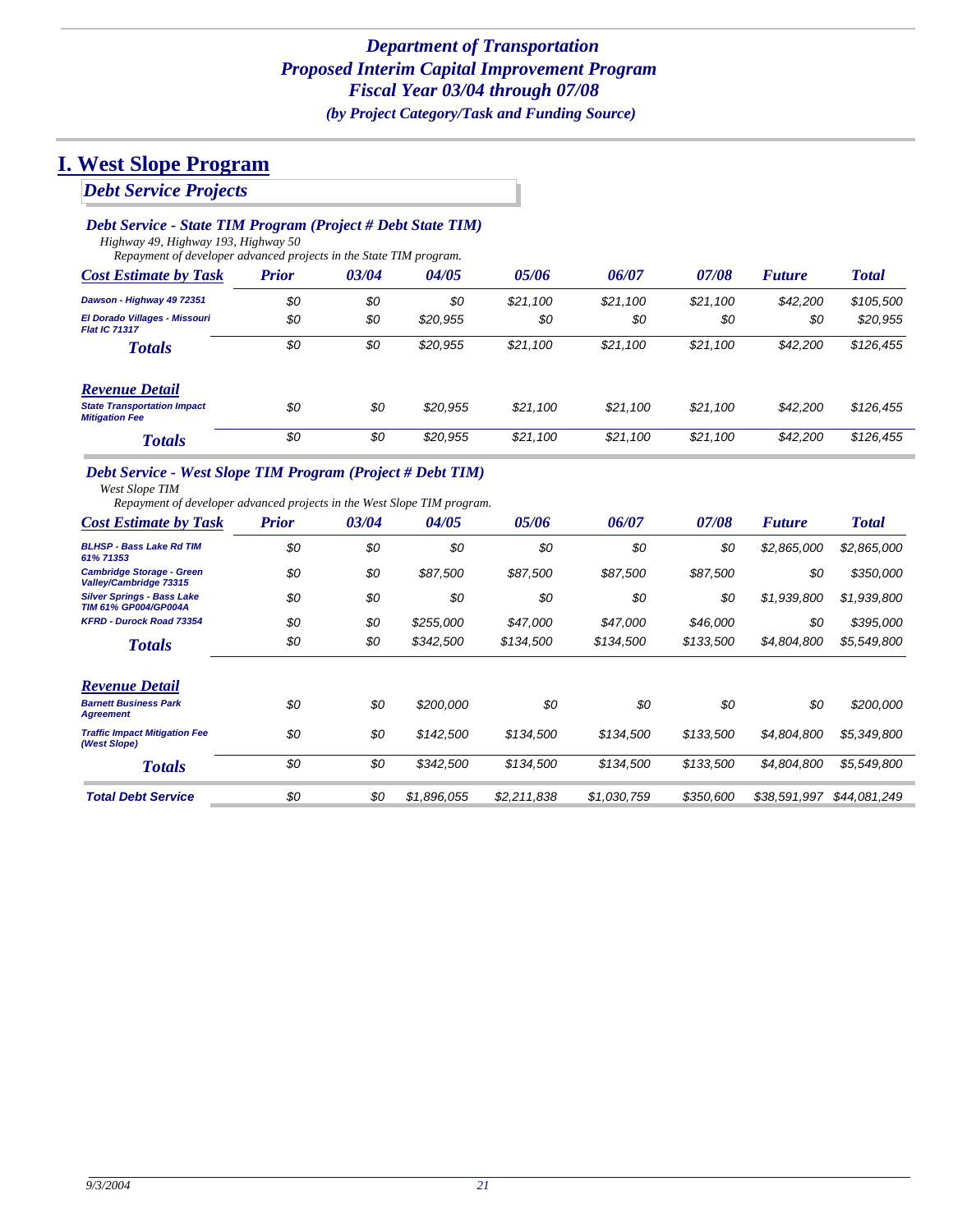## *Operational & Safety Improvement Projects*

#### *Bassi Road Improvements (Project # 73306)*

*Bassi Road - from Lotus Road to Peterson Lane*

*Spot improvements and widening to provide two lanes of traffic. See also "Bassi Road at Granite Creek Bridge Replacement" project.*

| <b>Cost Estimate by Task</b>      | Prior | 03/04 | 04/05    | 05/06 | 06/07 | 07/08 | <b>Future</b> | <b>Total</b> |
|-----------------------------------|-------|-------|----------|-------|-------|-------|---------------|--------------|
| Aggregate                         | \$0   | \$0   | \$15,000 | \$0   | \$0   | \$0   | \$1,000,000   | \$1,015,000  |
| <b>Totals</b>                     | \$0   | \$0   | \$15,000 | \$0   | \$0   | \$0   | \$1,000,000   | \$1,015,000  |
| <b>Revenue Detail</b>             |       |       |          |       |       |       |               |              |
| <b>Bassi Road Area of Benefit</b> | \$0   | \$0   | \$15,000 | \$0   | \$0   | \$0   | \$1,000,000   | \$1,015,000  |
| <b>Totals</b>                     | \$0   | \$0   | \$15,000 | \$0   | \$0   | \$0   | \$1,000,000   | \$1,015,000  |

#### *Cambridge Road/Merrychase Drive & Westbound US 50 On-/Off-Ramps Signalization (Project # 73345)*

*US 50 westbound on-/off-ramp intersection*

*Signalize intersection and construct related intersection improvements. Coordinate improvements with plans for expansion of Park-n-Ride facility and current development applications (Developer may install signal with reimbursement agreement). Consideration should also be given to any planned future improvements to the overall interchange (see GP093) so that the subject project and future planned improvements can be coordinated, minimizing overall expense. (Note: was project OP040)*

| <b>Cost Estimate by Task</b>                                                                               | <b>Prior</b> | 03/04 | 04/05     | 05/06     | 06/07     | 07/08 | <b>Future</b> | <b>Total</b> |
|------------------------------------------------------------------------------------------------------------|--------------|-------|-----------|-----------|-----------|-------|---------------|--------------|
| <b>Planning/Environmental</b>                                                                              | \$0          | \$0   | \$60,000  | \$0       | \$0       | \$0   | \$0           | \$60,000     |
| <b>Design Engineering &amp; Admin</b>                                                                      | \$2,126      | \$700 | \$40,000  | \$100,000 | \$0       | \$0   | \$0           | \$142,826    |
| <b>Direct Construction Costs</b>                                                                           | \$0          | \$0   | \$0       | \$250,000 | \$250,000 | \$0   | \$0           | \$500,000    |
| <b>Construction/Engineering &amp;</b><br><b>Admin</b>                                                      | \$0          | \$0   | \$0       | \$40,000  | \$40,000  | \$0   | \$0           | \$80,000     |
| <b>Totals</b>                                                                                              | \$2,126      | \$700 | \$100,000 | \$390,000 | \$290,000 | \$0   | \$0           | \$782,826    |
| <b>Revenue Detail</b>                                                                                      |              |       |           |           |           |       |               |              |
| <b>Regional Surface</b><br><b>Transportation Program</b><br><b>Exchange Funds-Competitive</b><br>(182.6d1) | \$0          | \$0   | \$25,000  | \$156,000 | \$0       | \$0   | \$0           | \$181,000    |
| <b>Traffic Impact Mitigation Fee</b><br>(West Slope)                                                       | \$2,126      | \$700 | \$75,000  | \$234,000 | \$290,000 | \$0   | \$0           | \$601,826    |
| <b>Totals</b>                                                                                              | \$2,126      | \$700 | \$100,000 | \$390,000 | \$290,000 | \$0   | \$0           | \$782,826    |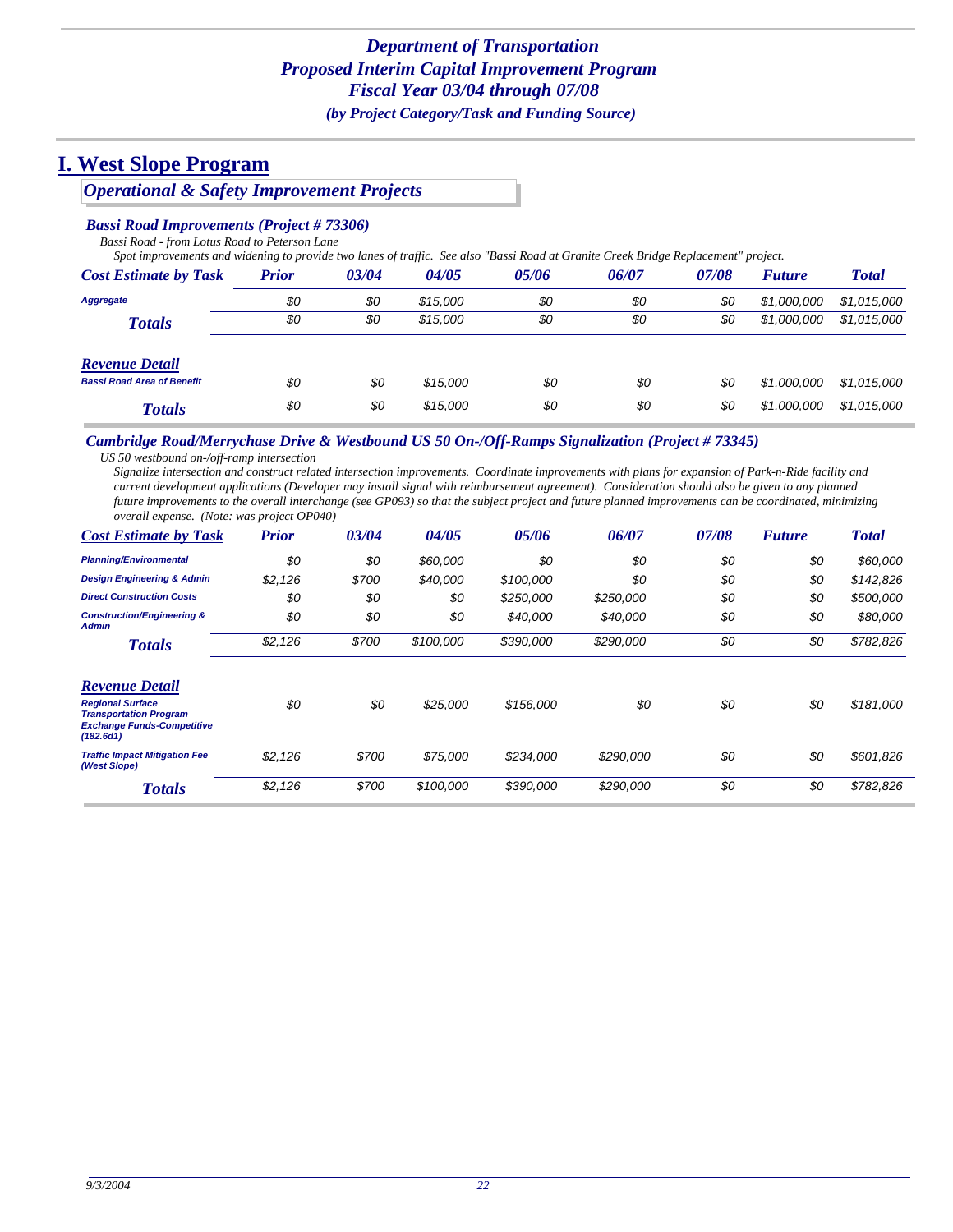*Operational & Safety Improvement Projects*

#### *Cameron Park Drive / Mira Loma Drive Intersection Improvements (Project # 73124)*

*Cameron Park Drive at Mira Loma Drive intersection*

*Construction of left turn lanes on Cameron Park Drive at the Mira Loma/Alhambra intersection, and construction of a two-way left turn lane on Cameron Park Drive to approximately 300 meters south of intersection. Design of improvements should consider future signalization and the ultimate configuration of Cameron Park Drive (see GP016) to reduce future "throw away" costs. Signalization is not included in the 04/05 project but should be reconsidered in the future. (Note: was project OP001)*

| <b>Cost Estimate by Task</b>                                                                               | <b>Prior</b> | 03/04    | 04/05     | 05/06 | 06/07 | 07/08 | <b>Future</b> | <b>Total</b> |
|------------------------------------------------------------------------------------------------------------|--------------|----------|-----------|-------|-------|-------|---------------|--------------|
| <b>Planning/Environmental</b>                                                                              | \$4,370      | \$50,000 | \$0       | \$0   | \$0   | \$0   | \$0           | \$54,370     |
| <b>Design Engineering &amp; Admin</b>                                                                      | \$415        | \$40,000 | \$180,000 | \$0   | \$0   | \$0   | \$0           | \$220,415    |
| <b>Direct Construction Costs</b>                                                                           | \$0          | \$0      | \$600,000 | \$0   | \$0   | \$0   | \$0           | \$600,000    |
| <b>Construction/Engineering &amp;</b><br>Admin                                                             | \$0          | \$0      | \$78,000  | \$0   | \$0   | \$0   | \$0           | \$78,000     |
| <b>Aggregate</b>                                                                                           | \$0          | \$0      | \$0       | \$0   | \$0   | \$0   | \$150,000     | \$150,000    |
| <b>Totals</b>                                                                                              | \$4,785      | \$90,000 | \$858,000 | \$0   | \$0   | \$0   | \$150,000     | \$1,102,785  |
| Revenue Detail                                                                                             |              |          |           |       |       |       |               |              |
| <b>Regional Surface</b><br><b>Transportation Program</b><br><b>Exchange Funds-Competitive</b><br>(182.6d1) | \$0          | \$0      | \$168,000 | \$0   | \$0   | \$0   | \$0           | \$168,000    |
| <b>Traffic Impact Mitigation Fee</b><br>(West Slope)                                                       | \$4,785      | \$90,000 | \$690,000 | \$0   | \$0   | \$0   | \$0           | \$784,785    |
| <b>Unidentified</b>                                                                                        | \$0          | \$0      | \$0       | \$0   | \$0   | \$0   | \$150,000     | \$150,000    |
| <b>Totals</b>                                                                                              | \$4,785      | \$90,000 | \$858,000 | \$0   | \$0   | \$0   | \$150,000     | \$1,102,785  |

#### *Cameron Park Drive/Meder Road Intersection Signalization (Project # 73127)*

*Cameron Park Drive/Meder Road intersection*

*Project includes installation of traffic signals, along with pavement widening to accommodate auxiliary (right-turn) lanes, and expansion of existing two*  way left-turn lanes. Relocation and/or reconstruction of existing commercial driveways, and reconstruction and extension of the existing culvert and re*grading of the existing ditch along the east side of Cameron Park Drive. See GP016, Cameron Park Drive Widening-Palmer Drive to Meder Road. (Note: was project OP007)*

| <b>Cost Estimate by Task</b>                                                                               | <b>Prior</b> | 03/04     | 04/05     | 05/06 | 06/07 | 07/08 | <b>Future</b> | <b>Total</b> |
|------------------------------------------------------------------------------------------------------------|--------------|-----------|-----------|-------|-------|-------|---------------|--------------|
| <b>Planning/Environmental</b>                                                                              | \$7,396      | \$70,000  | \$0       | \$0   | \$0   | \$0   | \$0           | \$77,396     |
| <b>Design Engineering &amp; Admin</b>                                                                      | \$1,474      | \$200,000 | \$40,000  | \$0   | \$0   | \$0   | \$0           | \$241,474    |
| <b>Right of Way</b>                                                                                        | \$0          | \$6,000   | \$0       | \$0   | \$0   | \$0   | \$0           | \$6,000      |
| <b>Direct Construction Costs</b>                                                                           | \$0          | \$0       | \$680,000 | \$0   | \$0   | \$0   | \$0           | \$680,000    |
| <b>Construction/Engineering &amp;</b><br><b>Admin</b>                                                      | \$0          | \$0       | \$85,000  | \$0   | \$0   | \$0   | \$0           | \$85,000     |
| <b>Totals</b>                                                                                              | \$8,870      | \$276,000 | \$805,000 | \$0   | \$0   | \$0   | \$0           | \$1,089,870  |
| <b>Revenue Detail</b>                                                                                      |              |           |           |       |       |       |               |              |
| <b>Regional Surface</b><br><b>Transportation Program</b><br><b>Exchange Funds-Competitive</b><br>(182.6d1) | \$0          | \$0       | \$102,000 | \$0   | \$0   | \$0   | \$0           | \$102,000    |
| <b>Traffic Impact Mitigation Fee</b><br>(West Slope)                                                       | \$8,870      | \$276,000 | \$703,000 | \$0   | \$0   | \$0   | \$0           | \$987,870    |
| <b>Totals</b>                                                                                              | \$8,870      | \$276,000 | \$805,000 | \$0   | \$0   | \$0   | \$0           | \$1,089,870  |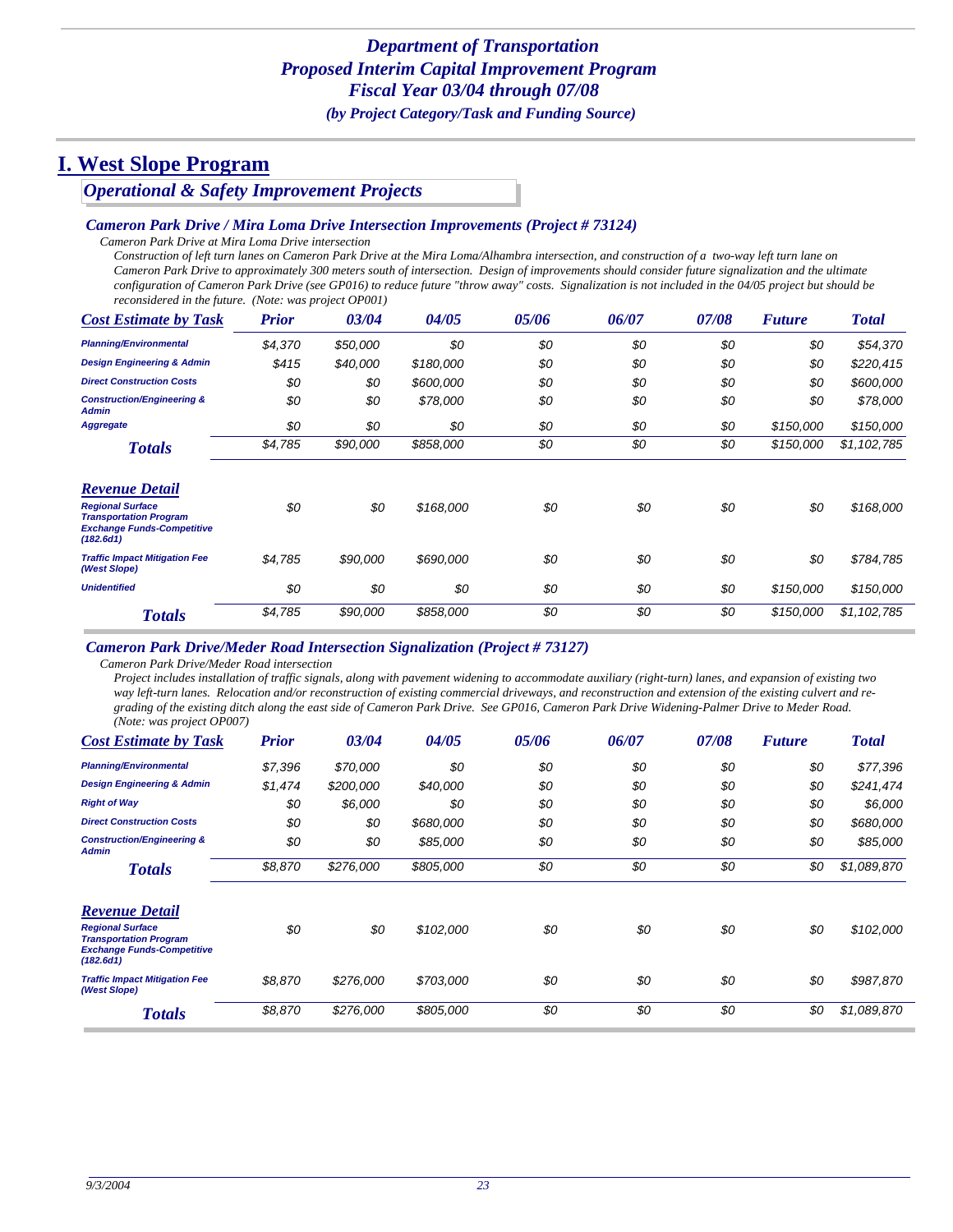*Operational & Safety Improvement Projects*

#### *Cameron Park Drive/Palmer Drive to Green Valley Road - Operation/Safety Analysis & Improvements (Project # 72343)*

*Cameron Park Drive/Palmer Drive to Green Valley Road Conduct operational and safety analysis of Cameron Park Drive between Palmer Drive and Green Valley Road to identify and prioritize needed improvements such as channelization, sight distance improvements, and signalization. Intersection warranting investigation include Hacienda Drive, Sudbury Drive, El Dorado Royal, Oxford, and La Canada. (Identified improvements are already proposed at Mira Loma/Alhambra, and at Meder Road as part of projects OP001 and OP007.) This project also identifies (sets aside) funding to accomplish the most-needed improvements once identified and prioritized. Project should be coordinated with ultimate improvements to Cameron Park Drive. See other Cameron Park projects for additional information: GP014, GP016, 73124, 73127, 72168, OP008, OP009, OP022.*

| <b>Cost Estimate by Task</b>                                                                               | <b>Prior</b> | 03/04 | 04/05     | 05/06     | 06/07     | 07/08 | <b>Future</b> | <b>Total</b> |
|------------------------------------------------------------------------------------------------------------|--------------|-------|-----------|-----------|-----------|-------|---------------|--------------|
| <b>Planning/Environmental</b>                                                                              | \$0          | \$800 | \$0       | \$0       | \$0       | \$0   | \$0           | \$800        |
| <b>Design Engineering &amp; Admin</b>                                                                      | \$0          | \$0   | \$100,000 | \$40,000  | \$0       | \$0   | \$0           | \$140,000    |
| <b>Direct Construction Costs</b>                                                                           | \$0          | \$0   | \$0       | \$250,000 | \$250,000 | \$0   | \$0           | \$500,000    |
| <b>Construction/Engineering &amp;</b><br><b>Admin</b>                                                      | \$0          | \$0   | \$0       | \$40,000  | \$40,000  | \$0   | \$0           | \$80,000     |
| <b>Totals</b>                                                                                              | \$0          | \$800 | \$100,000 | \$330,000 | \$290,000 | \$0   | \$0           | \$720,800    |
| <b>Revenue Detail</b>                                                                                      |              |       |           |           |           |       |               |              |
| <b>Regional Surface</b><br><b>Transportation Program</b><br><b>Exchange Funds-Competitive</b><br>(182.6d1) | \$0          | \$0   | \$0       | \$150,000 | \$200,000 | \$0   | \$0           | \$350,000    |
| <b>Traffic Impact Mitigation Fee</b><br>(West Slope)                                                       | \$0          | \$800 | \$100,000 | \$180,000 | \$90,000  | \$0   | \$0           | \$370,800    |
| <b>Totals</b>                                                                                              | \$0          | \$800 | \$100,000 | \$330,000 | \$290,000 | \$0   | \$0           | \$720,800    |

#### *Durock Road/Business Center Drive Signalization (Project # 73354)*

*Durock Road at Business Center Drive*

*Installation of a traffic signal with various intersection improvements. Developer to construct improvements with reimbursement from the Barnett Business Park/Durock Road Improvements Account and the West Slope TIM.*

| <b>Cost Estimate by Task</b> | <b>Prior</b> | 03/04 | 04/05       | 05/06 | 06/07 | 07/08 | <b>Future</b> | <b>Total</b> |
|------------------------------|--------------|-------|-------------|-------|-------|-------|---------------|--------------|
| <b>Developer Built TIM</b>   | \$0          | \$0   | (\$395,000) | \$0   | \$0   | \$0   | \$0           | (\$395,000)  |
| <b>Developer Built</b>       | \$1          | \$0   | \$395,000   | \$0   | \$0   | \$0   | \$0           | \$395,001    |
| <b>Totals</b>                | \$1          | \$0   | \$0         | \$0   | \$0   | \$0   | \$0           | \$1          |
| <b>Revenue Detail</b>        |              |       |             |       |       |       |               |              |
| <b>Developer Built</b>       | \$1          | \$0   | \$0         | \$0   | \$0   | \$0   | \$0           | \$1          |
| <b>Totals</b>                | \$1          | \$0   | \$0         | \$0   | \$0   | \$0   | \$0           | \$1          |

#### *El Dorado Hills Boulevard/Olson Lane Intersection Signalization (Project # 73129)*

*El Dorado Hills Boulevard at Olson Lane intersection Signalize intersection*

| <b>Cost Estimate by Task</b> | <b>Prior</b> | 03/04       | 04/05 | 05/06 | 06/07 | 07/08 | <b>Future</b> | <b>Total</b> |
|------------------------------|--------------|-------------|-------|-------|-------|-------|---------------|--------------|
| <b>Developer Built RIF</b>   | \$0          | (\$481,000) | \$0   | \$0   | \$0   | \$0   | \$0           | (\$481,000)  |
| <b>Developer Built</b>       | \$0          | \$490,000   | \$0   | \$0   | \$0   | \$0   | \$0           | \$490,000    |
| <b>Totals</b>                | \$0          | \$9,000     | \$0   | \$0   | \$0   | \$0   | \$0           | \$9,000      |
| <b>Revenue Detail</b>        |              |             |       |       |       |       |               |              |
| <b>In-Lieu Fees</b>          | \$0          | \$9,000     | \$0   | \$0   | \$0   | \$0   | \$0           | \$9,000      |
| <b>Totals</b>                | \$0          | \$9,000     | \$0   | \$0   | \$0   | \$0   | \$0           | \$9,000      |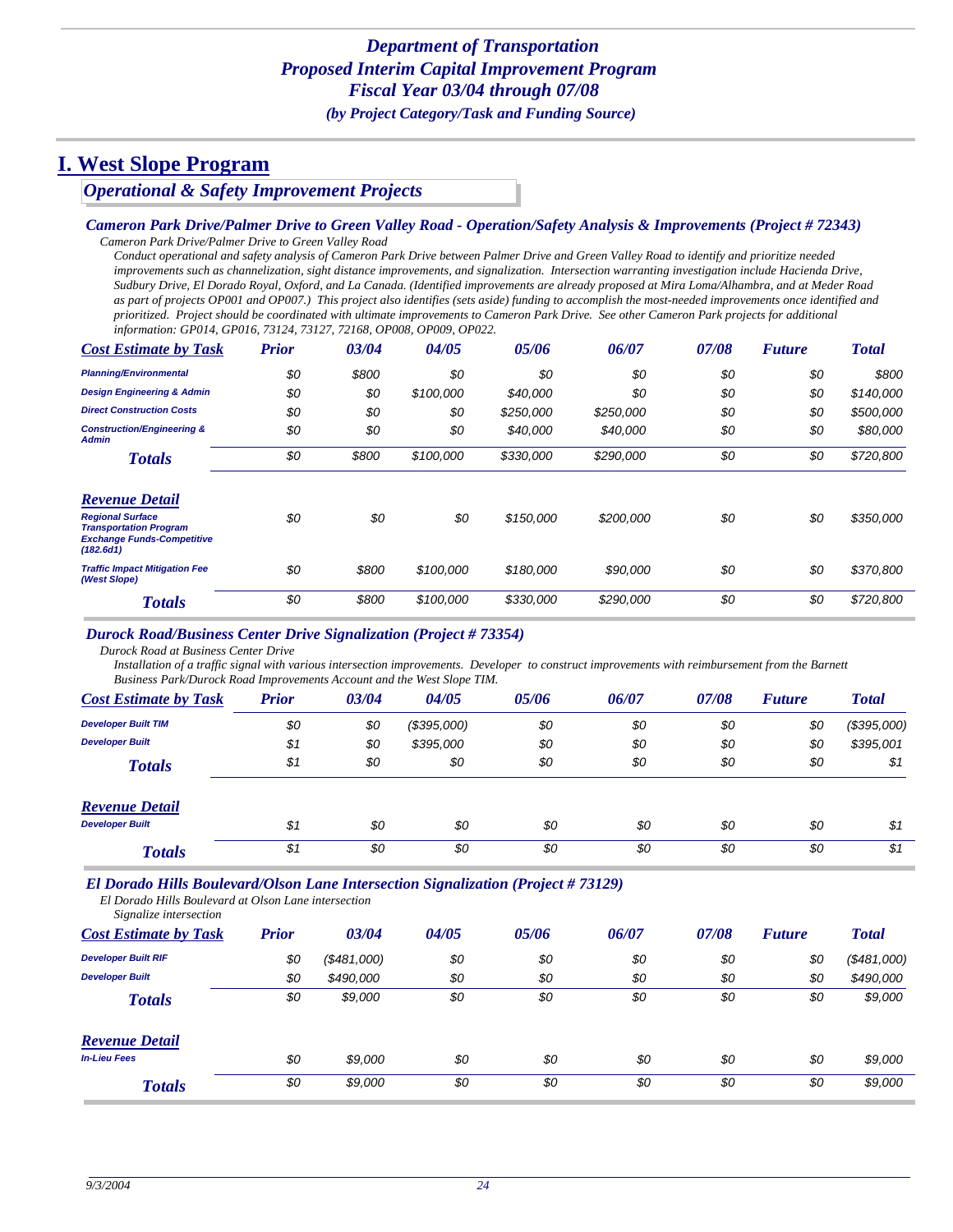*Operational & Safety Improvement Projects*

#### *Green Valley Road/ Silva Valley Parkway Intersection Signalization (Project # 73312)*

*In El Dorado Hills at the Silva Valley Parkway Intersection*

*Construction of left turn lanes on Green Valley Road at Silva Valley Parkway intersection. Design of this project should consider future signalization (see project GP034) and the design for the ultimate widening of Green Valley Road (GP035) to reduce/avoid improvements that would be rebuilt as part of a subsequent project.*

*(Note: was project OP012)*

| <b>Cost Estimate by Task</b>                          | <b>Prior</b> | 03/04 | 04/05     | 05/06     | 06/07 | 07/08 | <b>Future</b> | <b>Total</b> |
|-------------------------------------------------------|--------------|-------|-----------|-----------|-------|-------|---------------|--------------|
| <b>Planning/Environmental</b>                         | \$0          | \$0   | \$20,000  | \$0       | \$0   | \$0   | \$0           | \$20,000     |
| <b>Design Engineering &amp; Admin</b>                 | \$0          | \$0   | \$180,000 | \$0       | \$0   | \$0   | \$0           | \$180,000    |
| <b>Right of Way</b>                                   | \$0          | \$0   | \$25,000  | \$0       | \$0   | \$0   | \$0           | \$25,000     |
| <b>Direct Construction Costs</b>                      | \$0          | \$0   | \$250,000 | \$250,000 | \$0   | \$0   | \$0           | \$500,000    |
| <b>Construction/Engineering &amp;</b><br><b>Admin</b> | \$0          | \$0   | \$30,000  | \$30,000  | \$0   | \$0   | \$0           | \$60,000     |
| <b>Totals</b>                                         | \$0          | \$0   | \$505,000 | \$280,000 | \$0   | \$0   | \$0           | \$785,000    |
| <b>Revenue Detail</b>                                 |              |       |           |           |       |       |               |              |
| <b>El Dorado Hills Road Impact</b><br>Fee             | \$0          | \$0   | \$310,000 | \$171,000 | \$0   | \$0   | \$0           | \$481,000    |
| <b>Traffic Impact Mitigation Fee</b><br>(West Slope)  | \$0          | \$0   | \$195,000 | \$109,000 | \$0   | \$0   | \$0           | \$304,000    |
| <b>Totals</b>                                         | \$0          | \$0   | \$505,000 | \$280,000 | \$0   | \$0   | \$0           | \$785,000    |

#### *Green Valley Road/Cambridge Road Intersection Signalization (Project # 73315)*

*In Cameron Park area at Cambridge Road intersection with Green Valley Road Signalize intersection. Southwest corner commercial development (mini-storage) required to construct signal as part of development. Cost to install signal is reimbursable per Board Guidelines for RIF/TIM Reimbursement Projects.*

| (Note: was project OP017)    |              |       |             |       |       |       |               |              |
|------------------------------|--------------|-------|-------------|-------|-------|-------|---------------|--------------|
| <b>Cost Estimate by Task</b> | <b>Prior</b> | 03/04 | 04/05       | 05/06 | 06/07 | 07/08 | <b>Future</b> | <b>Total</b> |
| <b>Developer Built TIM</b>   | \$0          | \$0   | (\$350,000) | \$0   | \$0   | \$0   | \$0           | (\$350,000)  |
| <b>Developer Built</b>       | \$1          | \$0   | \$350,000   | \$0   | \$0   | \$0   | \$0           | \$350,001    |
| <b>Totals</b>                | \$1          | \$0   | \$0         | \$0   | \$0   | \$0   | \$0           | \$1          |
| <b>Revenue Detail</b>        |              |       |             |       |       |       |               |              |
| <b>Developer Built</b>       | \$1          | \$0   | \$0         | \$0   | \$0   | \$0   | \$0           | \$1          |
| <b>Totals</b>                | \$1          | \$0   | \$0         | \$0   | \$0   | \$0   | \$0           | \$1          |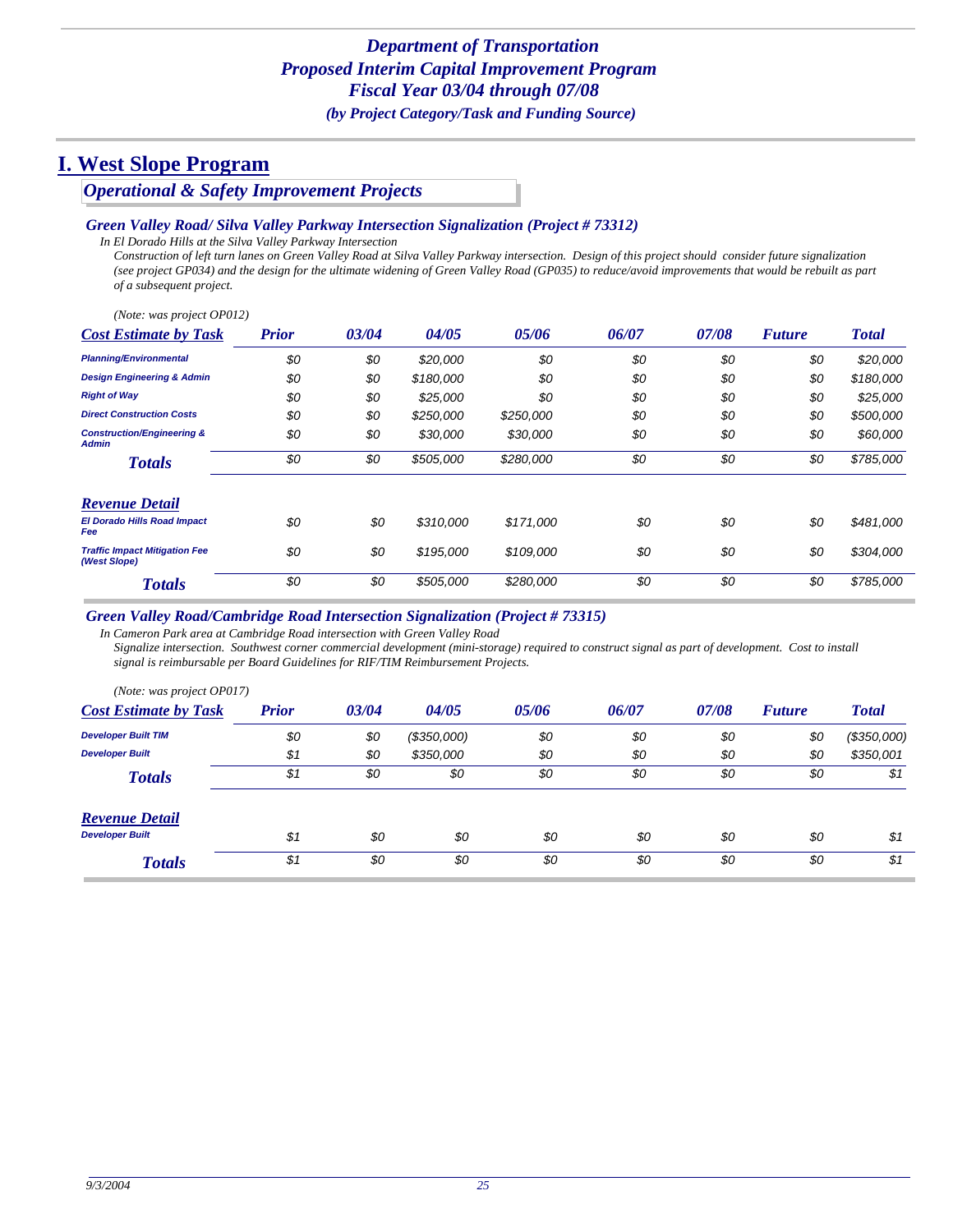*Operational & Safety Improvement Projects*

#### *Metal Beam Guardrail Installation - Various Locations (Project # OP005)*

*Snows Road [MP2.50] / Mosquito Road [MP2.50] / Fairplay Road [MP2.31] / French Creek Road [MP5.06] / Old French Town Road [MP0.65] / Mormon E Construction/reconstruction of guardrail at various locations throughout the County. Nine (9) locations are currently targeted as described in the "Location" section above. An HES grant was applied for in fiscal year 03/04; however, the project did not receive funding. We are hopeful it will be in one of the next cycles of the program.*

*As funding permits, additional locations will be identified.*

| <b>Cost Estimate by Task</b>                                                                             | <b>Prior</b> | 03/04 | 04/05 | 05/06 | 06/07     | 07/08 | <b>Future</b> | <b>Total</b> |
|----------------------------------------------------------------------------------------------------------|--------------|-------|-------|-------|-----------|-------|---------------|--------------|
| <b>Design Engineering &amp; Admin</b>                                                                    | \$0          | \$0   | \$0   | \$0   | \$28,000  | \$0   | \$0           | \$28,000     |
| <b>Direct Construction Costs</b>                                                                         | \$0          | \$0   | \$0   | \$0   | \$185,000 | \$0   | \$0           | \$185,000    |
| <b>Construction/Engineering &amp;</b><br>Admin                                                           | \$0          | \$0   | \$0   | \$0   | \$28,000  | \$0   | \$0           | \$28,000     |
| <b>Aggregate</b>                                                                                         | \$0          | \$0   | \$0   | \$0   | \$0       | \$0   | \$530,000     | \$530,000    |
| <b>Totals</b>                                                                                            | \$0          | \$0   | \$0   | \$0   | \$241,000 | \$0   | \$530,000     | \$771,000    |
| <b>Revenue Detail</b>                                                                                    |              |       |       |       |           |       |               |              |
| <b>Hazard Elimination Safety</b><br>Program                                                              | \$0          | \$0   | \$0   | \$0   | \$203,850 | \$0   | \$0           | \$203,850    |
| <b>Regional Surface</b><br><b>Transportation Program</b><br><b>Exchange Funds-Guaranteed</b><br>(182.6h) | \$0          | \$0   | \$0   | \$0   | \$37,150  | \$0   | \$0           | \$37,150     |
| <b>Unidentified</b>                                                                                      | \$0          | \$0   | \$0   | \$0   | \$0       | \$0   | \$530,000     | \$530,000    |
| <b>Totals</b>                                                                                            | \$0          | \$0   | \$0   | \$0   | \$241,000 | \$0   | \$530,000     | \$771,000    |

*Missouri Flat Road/El Dorado Road Signalization and Intersection Improvements (Project # 73125)*

*El Dorado Road intersection.*

*Reconstruction of existing intersection including signalization and left turn lanes on Missouri Flat Road. HES grant approved for installation of left turn lanes and signal for fiscal year 04/05.*

| <b>Cost Estimate by Task</b>                                                                               | <b>Prior</b> | 03/04    | 04/05     | 05/06 | 06/07 | 07/08 | <b>Future</b> | <b>Total</b> |
|------------------------------------------------------------------------------------------------------------|--------------|----------|-----------|-------|-------|-------|---------------|--------------|
| <b>Planning/Environmental</b>                                                                              | \$0          | \$5,700  | \$5,000   | \$0   | \$0   | \$0   | \$0           | \$10,700     |
| <b>Design Engineering &amp; Admin</b>                                                                      | \$11,018     | \$65,000 | \$0       | \$0   | \$0   | \$0   | \$0           | \$76,018     |
| <b>Right of Way</b>                                                                                        | \$0          | \$2,000  | \$20,000  | \$0   | \$0   | \$0   | \$0           | \$22,000     |
| <b>Direct Construction Costs</b>                                                                           | \$0          | \$0      | \$355,000 | \$0   | \$0   | \$0   | \$0           | \$355,000    |
| <b>Construction/Engineering &amp;</b><br><b>Admin</b>                                                      | \$0          | \$0      | \$53,000  | \$0   | \$0   | \$0   | \$0           | \$53,000     |
| <b>Totals</b>                                                                                              | \$11,018     | \$72,700 | \$433,000 | \$0   | \$0   | \$0   | \$0           | \$516,718    |
| <b>Revenue Detail</b>                                                                                      |              |          |           |       |       |       |               |              |
| <b>Hazard Elimination Safety</b><br><b>Program</b>                                                         | \$0          | \$0      | \$297,000 | \$0   | \$0   | \$0   | \$0           | \$297,000    |
| <b>Regional Surface</b><br><b>Transportation Program</b><br><b>Exchange Funds-Competitive</b><br>(182.6d1) | \$0          | \$0      | \$32,000  | \$0   | \$0   | \$0   | \$0           | \$32,000     |
| <b>Traffic Impact Mitigation Fee</b><br>(West Slope)                                                       | \$11,018     | \$72,700 | \$104,000 | \$0   | \$0   | \$0   | \$0           | \$187,718    |
| <b>Totals</b>                                                                                              | \$11,018     | \$72,700 | \$433,000 | \$0   | \$0   | \$0   | \$0           | \$516,718    |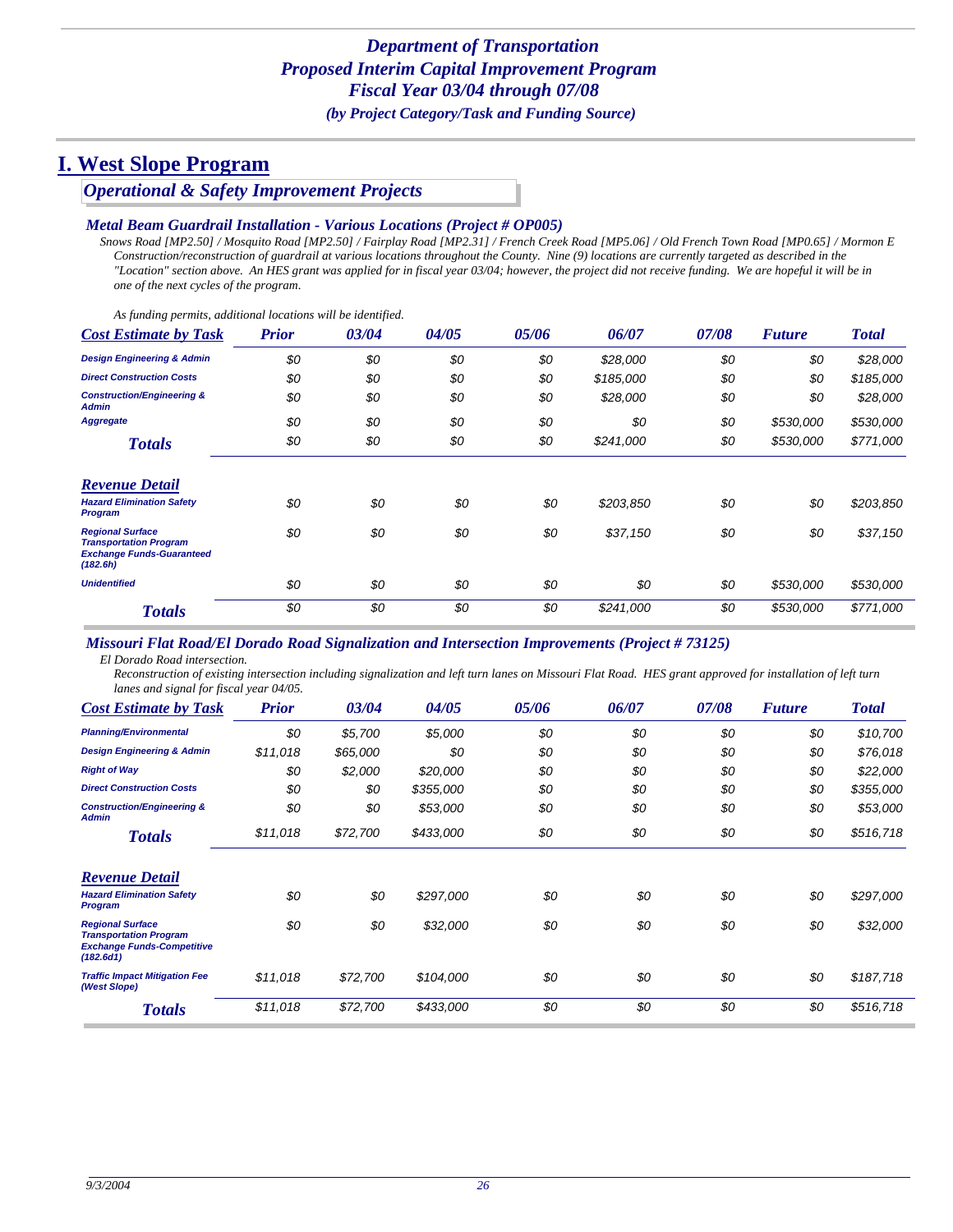# *Operational & Safety Improvement Projects*

### *Mother Lode Drive Two-Way Left Turn Widening in Shingle Springs (Project # 73130)*

*South Shingle Road to French Creek Road intersection*

*Construction of a two-way left turn lane on Mother Lode Drive. Right of Way impacts, if any, to be determined. (Note: was project OP010)*

| <b>Cost Estimate by Task</b>                                                                               | <b>Prior</b> | 03/04 | 04/05     | 05/06     | 06/07 | 07/08 | <b>Future</b> | <b>Total</b> |
|------------------------------------------------------------------------------------------------------------|--------------|-------|-----------|-----------|-------|-------|---------------|--------------|
| <b>Planning/Environmental</b>                                                                              | \$0          | \$0   | \$17,500  | \$0       | \$0   | \$0   | \$0           | \$17,500     |
| <b>Design Engineering &amp; Admin</b>                                                                      | \$0          | \$0   | \$53,000  | \$0       | \$0   | \$0   | \$0           | \$53,000     |
| <b>Direct Construction Costs</b>                                                                           | \$0          | \$0   | \$175,000 | \$175,000 | \$0   | \$0   | \$0           | \$350,000    |
| <b>Construction/Engineering &amp;</b><br><b>Admin</b>                                                      | \$0          | \$0   | \$27,000  | \$27,000  | \$0   | \$0   | \$0           | \$54,000     |
| <b>Totals</b>                                                                                              | \$0          | \$0   | \$272,500 | \$202,000 | \$0   | \$0   | \$0           | \$474,500    |
| <b>Revenue Detail</b>                                                                                      |              |       |           |           |       |       |               |              |
| <b>Regional Surface</b><br><b>Transportation Program</b><br><b>Exchange Funds-Competitive</b><br>(182.6d1) | \$0          | \$0   | \$0       | \$160,000 | \$0   | \$0   | \$0           | \$160,000    |
| <b>Traffic Impact Mitigation Fee</b><br>(West Slope)                                                       | \$0          | \$0   | \$272,500 | \$42,000  | \$0   | \$0   | \$0           | \$314,500    |
| <b>Totals</b>                                                                                              | \$0          | \$0   | \$272,500 | \$202,000 | \$0   | \$0   | \$0           | \$474,500    |

#### *Pleasant Valley Road Two-Way Left Turn Widening in Diamond Springs (Project # 73318)*

*Pleasant Valley Rd, SR 49(N) to Canyon Valley Road in the Diamond Springs area Construction of a two-way left turn lane on Pleasant Valley Road. HES grant approved for two-way left turn lane. Right of Way needs, if any, to be determined.*

| (Note: was project OP003)                             |              |       |           |           |           |       |               |              |
|-------------------------------------------------------|--------------|-------|-----------|-----------|-----------|-------|---------------|--------------|
| <b>Cost Estimate by Task</b>                          | <b>Prior</b> | 03/04 | 04/05     | 05/06     | 06/07     | 07/08 | <b>Future</b> | <b>Total</b> |
| <b>Planning/Environmental</b>                         | \$0          | \$0   | \$60,000  | \$0       | \$0       | \$0   | \$0           | \$60,000     |
| <b>Design Engineering &amp; Admin</b>                 | \$0          | \$0   | \$90,000  | \$150,000 | \$0       | \$0   | \$0           | \$240,000    |
| <b>Direct Construction Costs</b>                      | \$0          | \$0   | \$0       | \$350,000 | \$400,000 | \$0   | \$0           | \$750,000    |
| <b>Construction/Engineering &amp;</b><br><b>Admin</b> | \$0          | \$0   | \$0       | \$45,000  | \$50,000  | \$0   | \$0           | \$95,000     |
| <b>Totals</b>                                         | \$0          | \$0   | \$150,000 | \$545,000 | \$450,000 | \$0   | \$0           | \$1,145,000  |
| <b>Revenue Detail</b>                                 |              |       |           |           |           |       |               |              |
| <b>Hazard Elimination Safety</b><br><b>Program</b>    | \$0          | \$0   | \$0       | \$204,570 | \$0       | \$0   | \$0           | \$204,570    |
| <b>Traffic Impact Mitigation Fee</b><br>(West Slope)  | \$0          | \$0   | \$150,000 | \$340.430 | \$450,000 | \$0   | \$0           | \$940,430    |
| <b>Totals</b>                                         | \$0          | \$0   | \$150,000 | \$545,000 | \$450,000 | \$0   | \$0           | \$1,145,000  |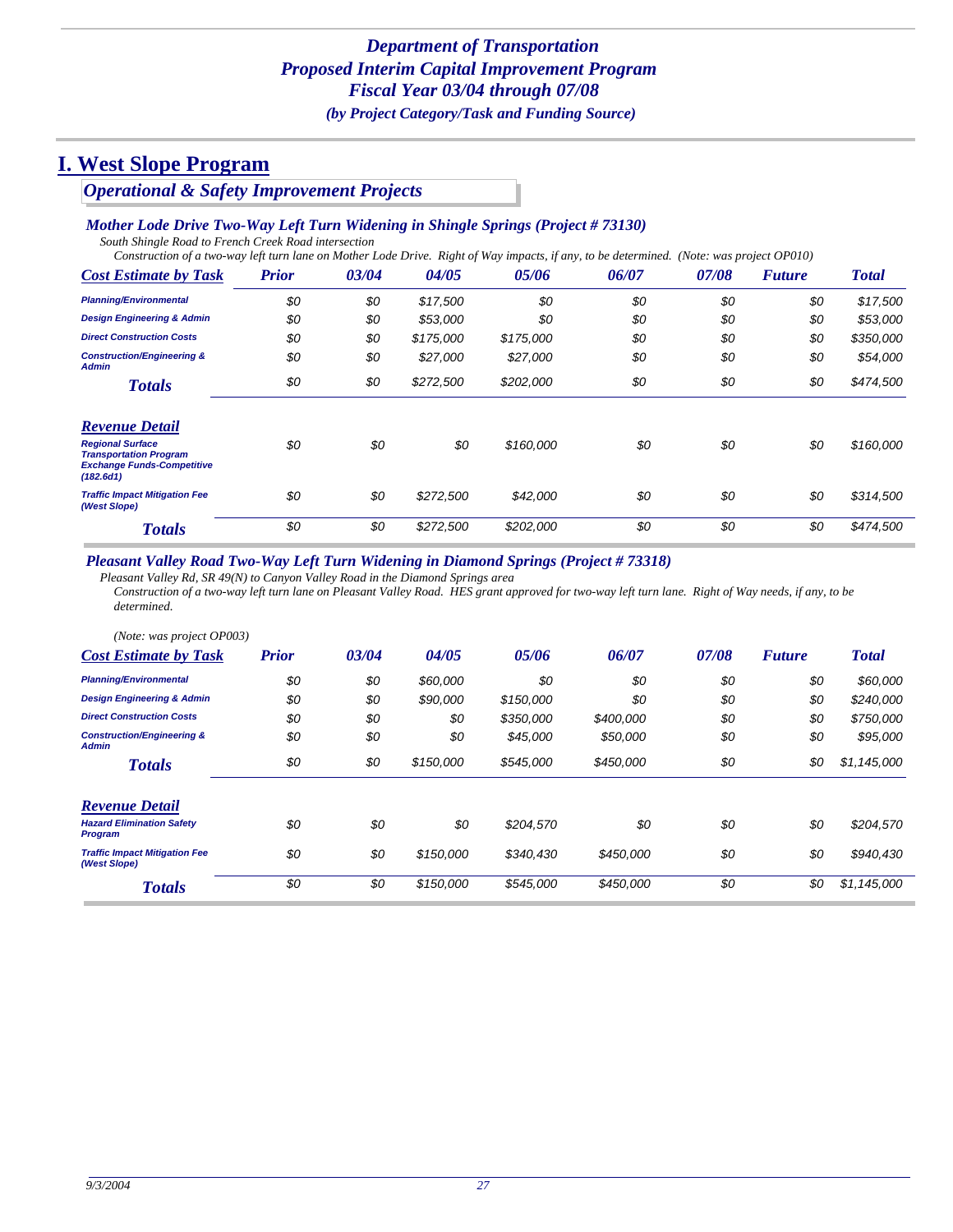*Operational & Safety Improvement Projects*

#### *US 50 through Camino - Interchange (Project # 71319)*

*Lower Camino*

*Conversion of expressway to freeway and construction of new interchange. Caltrans is the lead agency for the project. Funding shown in the five-year CIP is for staff oversight of the project development. Caltrans currently has project on hold due to lack of construction funds. El Dorado County Transportation Commission (EDCTC) is pursuing an alternative project that could relieve some of the existing access issues.*

*This project is included in the State TIM program allowing for a contribution to the project in future years.* 

*Prior year expenditures included photogrammetry work obtained by the County for use by Caltrans in their preliminary design. The work was funded by the EDCTC.*

| <b>Cost Estimate by Task</b>                                                                                                        | <b>Prior</b> | 03/04     | 04/05       | 05/06       | 06/07       | 07/08       | <b>Future</b> | <b>Total</b> |
|-------------------------------------------------------------------------------------------------------------------------------------|--------------|-----------|-------------|-------------|-------------|-------------|---------------|--------------|
| <b>Planning/Environmental</b>                                                                                                       | \$239,044    | \$0       | \$10,000    | \$10,000    | \$10.000    | \$0         | \$0           | \$269,044    |
| <b>Aggregate</b>                                                                                                                    | \$0          | \$0       | \$0         | \$0         | \$0         | \$1,000,000 | \$3,000,000   | \$4,000,000  |
| <b>Totals</b>                                                                                                                       | \$239,044    | \$0       | \$10,000    | \$10,000    | \$10,000    | \$1,000,000 | \$3,000,000   | \$4,269,044  |
| <b>Revenue Detail</b><br><b>Regional Surface</b><br><b>Transportation Program</b><br><b>Exchange Funds-Competitive</b><br>(182.6d1) | \$216,606    | \$0       | \$0         | \$0         | \$0         | \$0         | \$0           | \$216,606    |
| <b>State Transportation Impact</b><br><b>Mitigation Fee</b>                                                                         | \$22,438     | \$0       | \$10,000    | \$10,000    | \$10,000    | \$1,000,000 | \$3,000,000   | \$4,052,438  |
| <b>Totals</b>                                                                                                                       | \$239,044    | \$0       | \$10,000    | \$10,000    | \$10,000    | \$1,000,000 | \$3,000,000   | \$4,269,044  |
| <b>Total Operational &amp;</b><br><b>Safety</b><br><i><b>Improvement</b></i>                                                        | \$265,845    | \$449,200 | \$3,248,500 | \$1,757,000 | \$1,281,000 | \$1,000,000 | \$4,680,000   | \$12,681,545 |

## **I. West Slope Program**

*Pedestrian Way and Bike Path Projects*

#### *Harvard Way Bike Path - El Dorado Hills Boulevard to East of New York Creek Crossing (Project # 71351)*

*North side of Harvard Way from El Dorado Hills Boulevard to east of New York Creek crossing*

*Construct Class I Bike Path on El Dorado Hills CSD property along the north side of Harvard Way. Connect to existing sidewalk, west of Clermont Way. This project adjoins El Dorado Hills CSD property.*

| <b>Cost Estimate by Task</b>                                 | <b>Prior</b> | 03/04 | 04/05     | 05/06     | 06/07 | 07/08 | <b>Future</b> | <b>Total</b> |
|--------------------------------------------------------------|--------------|-------|-----------|-----------|-------|-------|---------------|--------------|
| <b>Planning/Environmental</b>                                | \$12,247     | \$0   | \$14,299  | \$0       | \$0   | \$0   | \$0           | \$26,546     |
| <b>Design Engineering &amp; Admin</b>                        | \$978        | \$0   | \$23,300  | \$0       | \$0   | \$0   | \$0           | \$24,278     |
| <b>Direct Construction Costs</b>                             | \$0          | \$0   | \$93,200  | \$93,200  | \$0   | \$0   | \$0           | \$186,400    |
| <b>Construction/Engineering &amp;</b><br><b>Admin</b>        | \$0          | \$0   | \$20,000  | \$17,500  | \$0   | \$0   | \$0           | \$37,500     |
| <b>Totals</b>                                                | \$13,225     | \$0   | \$150,799 | \$110,700 | \$0   | \$0   | \$0           | \$274,724    |
| <b>Revenue Detail</b>                                        |              |       |           |           |       |       |               |              |
| <b>Air Pollution Control District</b><br><b>Grant</b>        | \$7,032      | \$0   | \$37,198  | \$0       | \$0   | \$0   | \$0           | \$44,230     |
| <b>El Dorado Hills Community</b><br><b>Services District</b> | \$0          | \$0   | \$25,000  | \$0       | \$0   | \$0   | \$0           | \$25,000     |
| <b>Transportation Enhancement</b><br><b>Activities</b>       | \$6,193      | \$0   | \$88,601  | \$110,700 | \$0   | \$0   | \$0           | \$205,494    |
| <b>Totals</b>                                                | \$13,225     | \$0   | \$150,799 | \$110,700 | \$0   | \$0   | \$0           | \$274,724    |
| <b>Total Pedestrian</b><br><b>Way and Bike Path</b>          | \$13,225     | \$0   | \$150,799 | \$110,700 | \$0   | \$0   | \$0           | \$274,724    |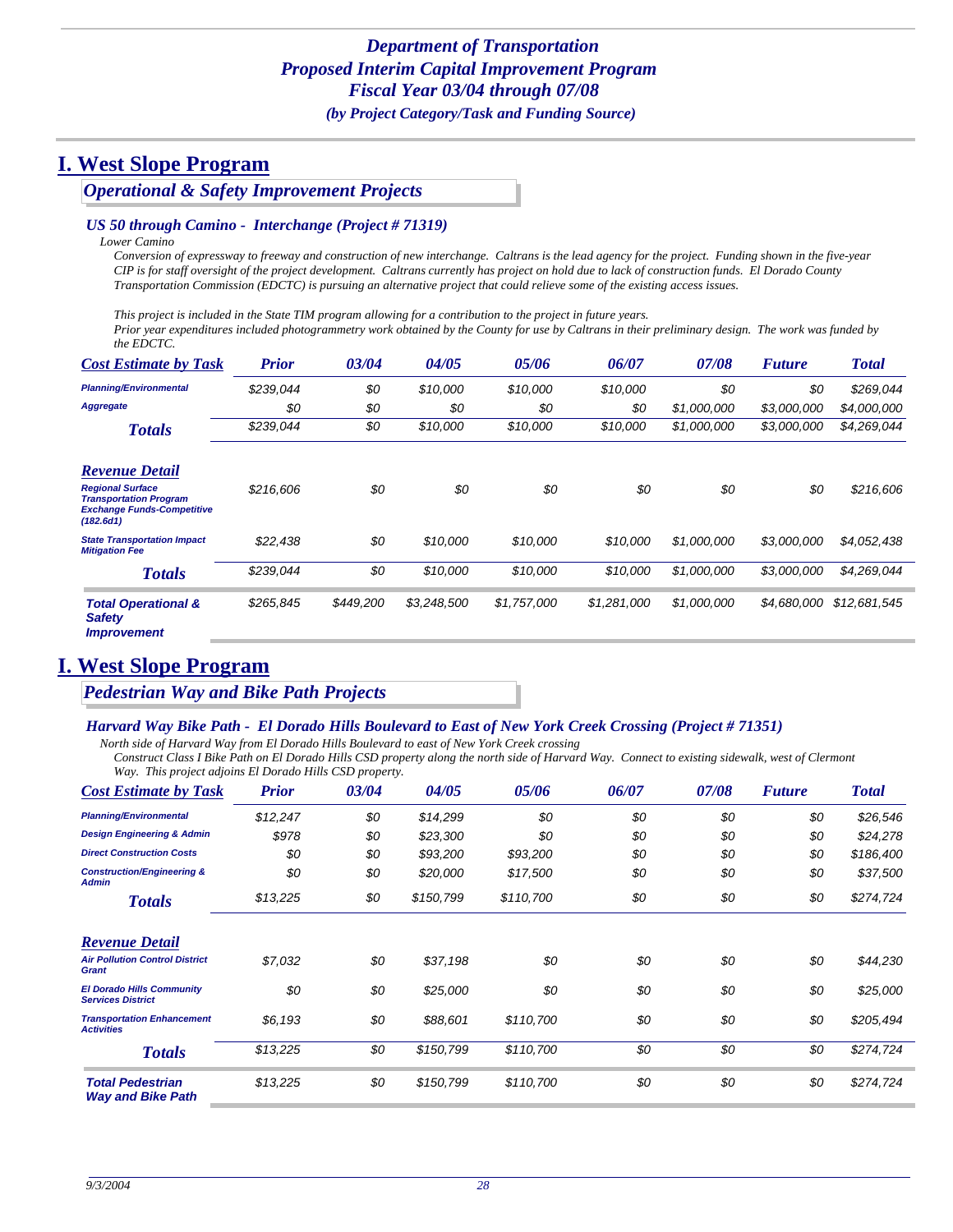### *Rehabilitation/Reconstruction Projects*

#### *Contract Overlay - Cameron Park Drive (2.35 miles) (Project # 72168)*

*Cameron Park Drive in Cameron Park*

*Asphalt concrete overlay for portions of Cameron Park Drive. 2.35 miles of 2 inch fiber reinforced overlay.*

| <b>Cost Estimate by Task</b>                                                                               | <b>Prior</b> | 03/04     | 04/05     | 05/06 | 06/07 | 07/08 | <b>Future</b> | <b>Total</b> |
|------------------------------------------------------------------------------------------------------------|--------------|-----------|-----------|-------|-------|-------|---------------|--------------|
| <b>Direct Construction Costs</b>                                                                           | \$0          | \$0       | \$515,000 | \$0   | \$0   | \$0   | \$0           | \$515,000    |
| <b>Construction/Engineering &amp;</b><br><b>Admin</b>                                                      | \$0          | \$300,000 | \$0       | \$0   | \$0   | \$0   | \$0           | \$300,000    |
| <b>Totals</b>                                                                                              | \$0          | \$300,000 | \$515,000 | \$0   | \$0   | \$0   | \$0           | \$815,000    |
| <b>Revenue Detail</b>                                                                                      |              |           |           |       |       |       |               |              |
| <b>Regional Surface</b><br><b>Transportation Program</b><br><b>Exchange Funds-Competitive</b><br>(182.6d1) | \$0          | \$150,000 | \$350,000 | \$0   | \$0   | \$0   | \$0           | \$500,000    |
| <b>Vehicle License Fees (Measure</b><br>H)                                                                 | \$0          | \$150,000 | \$165,000 | \$0   | \$0   | \$0   | \$0           | \$315,000    |
| <b>Totals</b>                                                                                              | \$0          | \$300,000 | \$515,000 | \$0   | \$0   | \$0   | \$0           | \$815,000    |

#### *Contract Overlay - Forni Road (1.84 Miles) (Project # 72163)*

*Forni Road from Wal-Mart property line to Highway 49.*

*Asphalt concrete overlay for portions of Forni Road (1.84 miles). Overlay Base failure repairs and related preparation work in advance of overlay placement are performed under the DOT road maintenance budget and are not included in the costs below.*

| <b>Cost Estimate by Task</b>               | <b>Prior</b> | 03/04 | 04/05     | 05/06 | 06/07 | 07/08 | <b>Future</b> | <b>Total</b> |
|--------------------------------------------|--------------|-------|-----------|-------|-------|-------|---------------|--------------|
| <b>Direct Construction Costs</b>           | \$0          | \$0   | \$400,000 | \$0   | \$0   | \$0   | \$0           | \$400,000    |
| <b>Totals</b>                              | \$0          | \$0   | \$400,000 | \$0   | \$0   | \$0   | \$0           | \$400,000    |
| <b>Revenue Detail</b>                      |              |       |           |       |       |       |               |              |
| <b>Vehicle License Fees (Measure</b><br>H) | \$0          | \$0   | \$400,000 | \$0   | \$0   | \$0   | \$0           | \$400,000    |
| <b>Totals</b>                              | \$0          | \$0   | \$400,000 | \$0   | \$0   | \$0   | \$0           | \$400,000    |

#### *Contract Overlay - Wilson Boulevard (.51 Miles) (Project # 72167)*

*Wilson Boulevard, El Dorado Hills*

| Asphalt concrete overlay for portions of Wilson Boulevard (.51 miles). |       |           |           |       |       |       |               |              |
|------------------------------------------------------------------------|-------|-----------|-----------|-------|-------|-------|---------------|--------------|
| <b>Cost Estimate by Task</b>                                           | Prior | 03/04     | 04/05     | 05/06 | 06/07 | 07/08 | <b>Future</b> | <b>Total</b> |
| <b>Direct Construction Costs</b>                                       | \$0   | \$170,000 | \$185,000 | \$0   | \$0   | \$0   | \$0           | \$355,000    |
| <b>Totals</b>                                                          | \$0   | \$170,000 | \$185,000 | \$0   | \$0   | \$0   | \$0           | \$355,000    |
| <b>Revenue Detail</b>                                                  |       |           |           |       |       |       |               |              |
| <b>Vehicle License Fees (Measure</b><br>H)                             | \$0   | \$170,000 | \$185,000 | \$0   | \$0   | \$0   | \$0           | \$355,000    |
| <b>Totals</b>                                                          | \$0   | \$170,000 | \$185,000 | \$0   | \$0   | \$0   | \$0           | \$355,000    |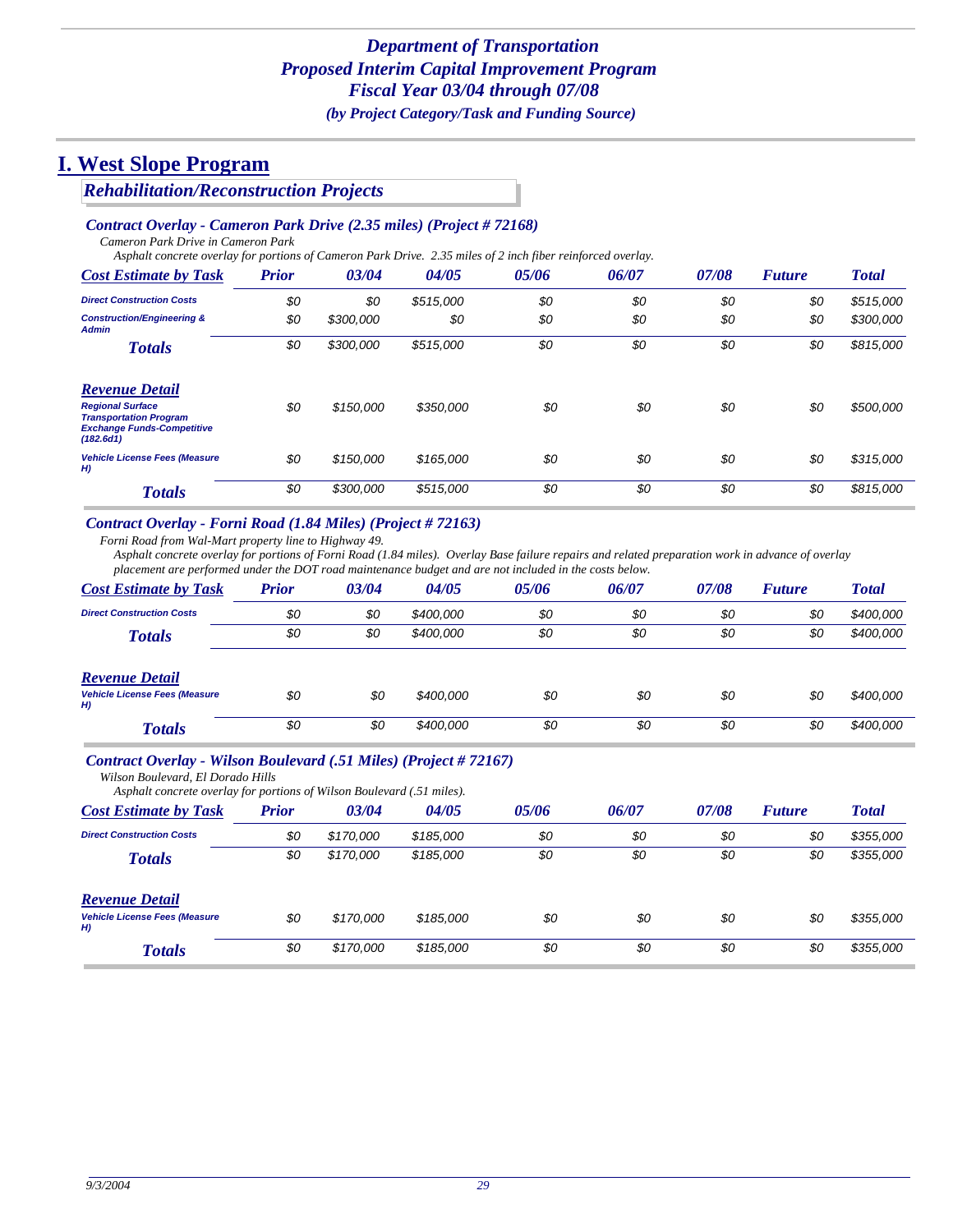### *Rehabilitation/Reconstruction Projects*

#### *Green Valley Road at Dry Creek Crossing - Bridge Reconstruction (Project # 77103)*

*Green Valley Road at Dry Creek, south of Lotus Road intersection*

*Replace existing bridge over Dry Creek and realign roadway to create a T intersection at Lotus Road. EID water main in conflict with proposed project. The project will require a two-phased construction procedure consisting of water line relocation in fiscal year 03/04 followed by bridge replacement and intersection reconfiguration in fiscal year 04/05. A left turn lane is proposed from the newly aligned southbound Lotus Road onto eastbound Green Valley Road. Some components of the project are not eligible for HBRR participation, making the cost sharing between HBRR and local funds different than the traditional 80/20 split for HBRR projects.* 

*Signalization of the new intersection is anticipated in future years (see project OP019).*

| <b>Cost Estimate by Task</b>                                                                             | <b>Prior</b> | 03/04      | 04/05       | 05/06 | 06/07 | 07/08 | <b>Future</b> | <b>Total</b> |
|----------------------------------------------------------------------------------------------------------|--------------|------------|-------------|-------|-------|-------|---------------|--------------|
| <b>Planning/Environmental</b>                                                                            | \$21,665     | \$7,000    | \$0         | \$0   | \$0   | \$0   | \$0           | \$28,665     |
| <b>Design Engineering &amp; Admin</b>                                                                    | \$444,296    | \$230,000  | \$0         | \$0   | \$0   | \$0   | \$0           | \$674,296    |
| <b>Right of Way</b>                                                                                      | \$48,071     | \$205,000  | \$0         | \$0   | \$0   | \$0   | \$0           | \$253,071    |
| <b>Direct Construction Costs</b>                                                                         | \$0          | \$390,000  | \$1,700,000 | \$0   | \$0   | \$0   | \$0           | \$2,090,000  |
| <b>Construction/Engineering &amp;</b><br><b>Admin</b>                                                    | \$0          | \$133,000  | \$255,000   | \$0   | \$0   | \$0   | \$0           | \$388,000    |
| <b>Totals</b>                                                                                            | \$514,032    | \$965,000  | \$1,955,000 | \$0   | \$0   | \$0   | \$0           | \$3,434,032  |
| <b>Revenue Detail</b>                                                                                    |              |            |             |       |       |       |               |              |
| <b>Highway Bridge Replacement</b><br>and Rehabilitation                                                  | \$177,479    | \$182,000  | \$1,040,000 | \$0   | \$0   | \$0   | \$0           | \$1,399,479  |
| <b>Road Fund/Discretionary</b>                                                                           | \$0          | \$81,000   | \$0         | \$0   | \$0   | \$0   | \$0           | \$81,000     |
| <b>Regional Surface</b><br><b>Transportation Program</b><br><b>Exchange Funds-Guaranteed</b><br>(182.6h) | \$284,349    | \$435,000  | \$530,000   | \$0   | \$0   | \$0   | \$0           | \$1,249,349  |
| <b>Traffic Impact Mitigation Fee</b><br>(West Slope)                                                     | \$52,204     | (\$16,000) | \$385,000   | \$0   | \$0   | \$0   | \$0           | \$421,204    |
| <b>Utility Agencies</b>                                                                                  | \$0          | \$283,000  | \$0         | \$0   | \$0   | \$0   | \$0           | \$283,000    |
| <b>Totals</b>                                                                                            | \$514,032    | \$965,000  | \$1,955,000 | \$0   | \$0   | \$0   | \$0           | \$3,434,032  |

#### *Green Valley Road at Tennessee Creek - Bridge Reconstruction (Project # 77109)*

*At Tennessee Creek Crossing, north of North Shingle Road*

*This is a proposed bridge replacement project programmed by the State of California under the Highway Bridge Replacement and Rehabilitation (HBRR) program with federal funding participation. This proposed bridge replacement includes construction of a new bridge on Green Valley Road at Tennessee Creek, as well as improvements and realignment of Green Valley Road.*

| <b>Cost Estimate by Task</b>                                                                             | <b>Prior</b> | 03/04 | 04/05     | 05/06     | 06/07       | 07/08 | <b>Future</b> | <b>Total</b> |
|----------------------------------------------------------------------------------------------------------|--------------|-------|-----------|-----------|-------------|-------|---------------|--------------|
| <b>Planning/Environmental</b>                                                                            | \$618        | \$0   | \$160,000 | \$0       | \$0         | \$0   | \$0           | \$160,618    |
| <b>Design Engineering &amp; Admin</b>                                                                    | \$56,440     | \$0   | \$160,000 | \$75,000  | \$0         | \$0   | \$0           | \$291,440    |
| <b>Right of Way</b>                                                                                      | \$773        | \$0   | \$0       | \$65,000  | \$0         | \$0   | \$0           | \$65,773     |
| <b>Direct Construction Costs</b>                                                                         | \$0          | \$0   | \$0       | \$320,000 | \$1,280,000 | \$0   | \$0           | \$1,600,000  |
| <b>Construction/Engineering &amp;</b><br><b>Admin</b>                                                    | \$0          | \$0   | \$0       | \$43,000  | \$172,000   | \$0   | \$0           | \$215,000    |
| <b>Environmental Monitoring</b>                                                                          | \$0          | \$0   | \$0       | \$0       | \$0         | \$0   | \$0           | \$0          |
| <b>Totals</b>                                                                                            | \$57,831     | \$0   | \$320,000 | \$503,000 | \$1,452,000 | \$0   | \$0           | \$2,332,831  |
| <b>Revenue Detail</b>                                                                                    |              |       |           |           |             |       |               |              |
| <b>Highway Bridge Replacement</b><br>and Rehabilitation                                                  | \$6,739      | \$0   | \$256,000 | \$402,000 | \$1,162,000 | \$0   | \$0           | \$1,826,739  |
| <b>Regional Surface</b><br><b>Transportation Program</b><br><b>Exchange Funds-Guaranteed</b><br>(182.6h) | \$51,092     | \$0   | \$64,000  | \$101,000 | \$290,000   | \$0   | \$0           | \$506,092    |
| <b>Totals</b>                                                                                            | \$57,831     | \$0   | \$320,000 | \$503,000 | \$1,452,000 | \$0   | \$0           | \$2,332,831  |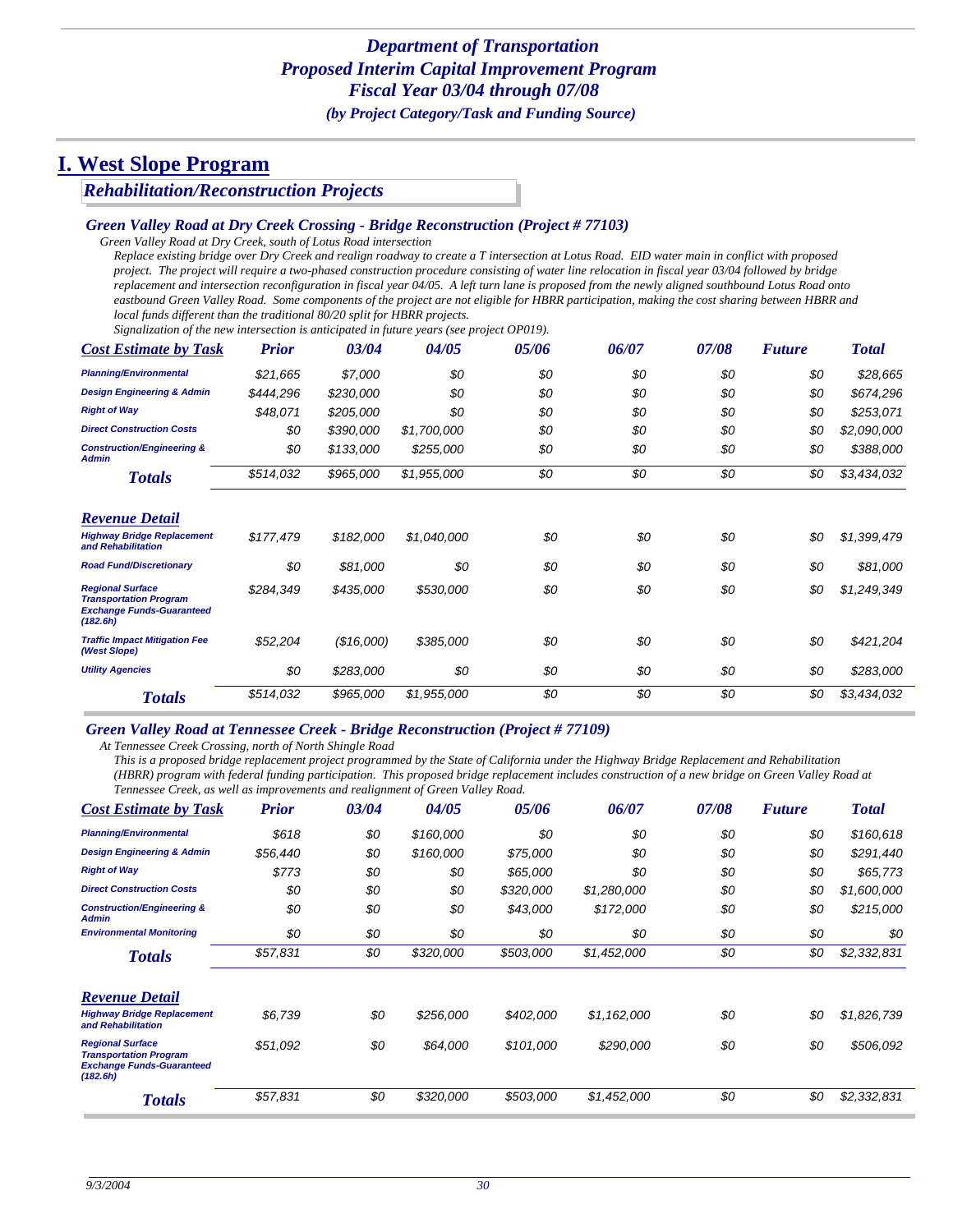### *Rehabilitation/Reconstruction Projects*

#### *Mt. Murphy Road Bridge - Rehabilitation/Replacement Study (Project # 77112)*

*At South Fork American River (Coloma)*

*Department has authorization for project funding through the HBRR program for the purpose of conducting a Feasibility Study to analyze alternatives to mitigate existing deficiencies to the bridge. The study will examine the potential improvements and recommend a preferred alternative. Potential improvement alternatives consist of various bridge rehabilitation and replacement options. Cost estimate is for feasibility study only.*

| <b>Cost Estimate by Task</b>                                                                             | <b>Prior</b> | 03/04 | 04/05     | 05/06 | 06/07 | 07/08 | <b>Future</b> | <b>Total</b> |
|----------------------------------------------------------------------------------------------------------|--------------|-------|-----------|-------|-------|-------|---------------|--------------|
| <b>Planning/Environmental</b>                                                                            | \$3,780      | \$0   | \$209,000 | \$0   | \$0   | \$0   | \$0           | \$212,780    |
| <b>Totals</b>                                                                                            | \$3,780      | \$0   | \$209,000 | \$0   | \$0   | \$0   | \$0           | \$212,780    |
| <b>Revenue Detail</b>                                                                                    |              |       |           |       |       |       |               |              |
| <b>Highway Bridge Replacement</b><br>and Rehabilitation                                                  | \$1,590      | \$0   | \$167,000 | \$0   | \$0   | \$0   | \$0           | \$168,590    |
| <b>Regional Surface</b><br><b>Transportation Program</b><br><b>Exchange Funds-Guaranteed</b><br>(182.6h) | \$2,190      | \$0   | \$42,000  | \$0   | \$0   | \$0   | \$0           | \$44,190     |
| <b>Totals</b>                                                                                            | \$3,780      | \$0   | \$209,000 | \$0   | \$0   | \$0   | \$0           | \$212,780    |

#### *Road Rehabilitation - Arterials, Collectors, and Transit Routes (Project # 72169)*

*Various*

*Road rehabilitation including such items as base failure repair, drainage improvements, and overlays on various arterial, collector, and transit route roadways in the County. Specific locations to be selected based on factors such as pavement condition and traffic volumes.* 

*Received \$500,000 in RSTP funds in fiscal year 03/04 for project 72168 to be constructed in summer 2004.*

| (Note: was project OP063)                                                                                  |              |             |             |           |             |       |               |              |
|------------------------------------------------------------------------------------------------------------|--------------|-------------|-------------|-----------|-------------|-------|---------------|--------------|
| <b>Cost Estimate by Task</b>                                                                               | <b>Prior</b> | 03/04       | 04/05       | 05/06     | 06/07       | 07/08 | <b>Future</b> | <b>Total</b> |
| <b>Aggregate</b>                                                                                           | \$0          | \$0         | \$565,000   | \$452,000 | \$0         | \$0   | \$0           | \$1,017,000  |
| <b>Totals</b>                                                                                              | \$0          | \$0         | \$565,000   | \$452,000 | \$0         | \$0   | \$0           | \$1,017,000  |
| <b>Revenue Detail</b>                                                                                      |              |             |             |           |             |       |               |              |
| <b>Regional Surface</b><br><b>Transportation Program</b><br><b>Exchange Funds-Competitive</b><br>(182.6d1) | \$0          | \$0         | \$500,000   | \$400,000 | \$0         | \$0   | \$0           | \$900,000    |
| <b>Vehicle License Fees (Measure</b><br>H                                                                  | \$0          | \$0         | \$65,000    | \$52,000  | \$0         | \$0   | \$0           | \$117,000    |
| <b>Totals</b>                                                                                              | \$0          | \$0         | \$565,000   | \$452,000 | \$0         | \$0   | \$0           | \$1,017,000  |
| <b>Total</b><br><b>Rehabilitation/Reco</b><br><i>nstruction</i>                                            | \$575,643    | \$1,435,000 | \$4,149,000 | \$955,000 | \$1,452,000 | \$0   | \$0           | \$8,566,643  |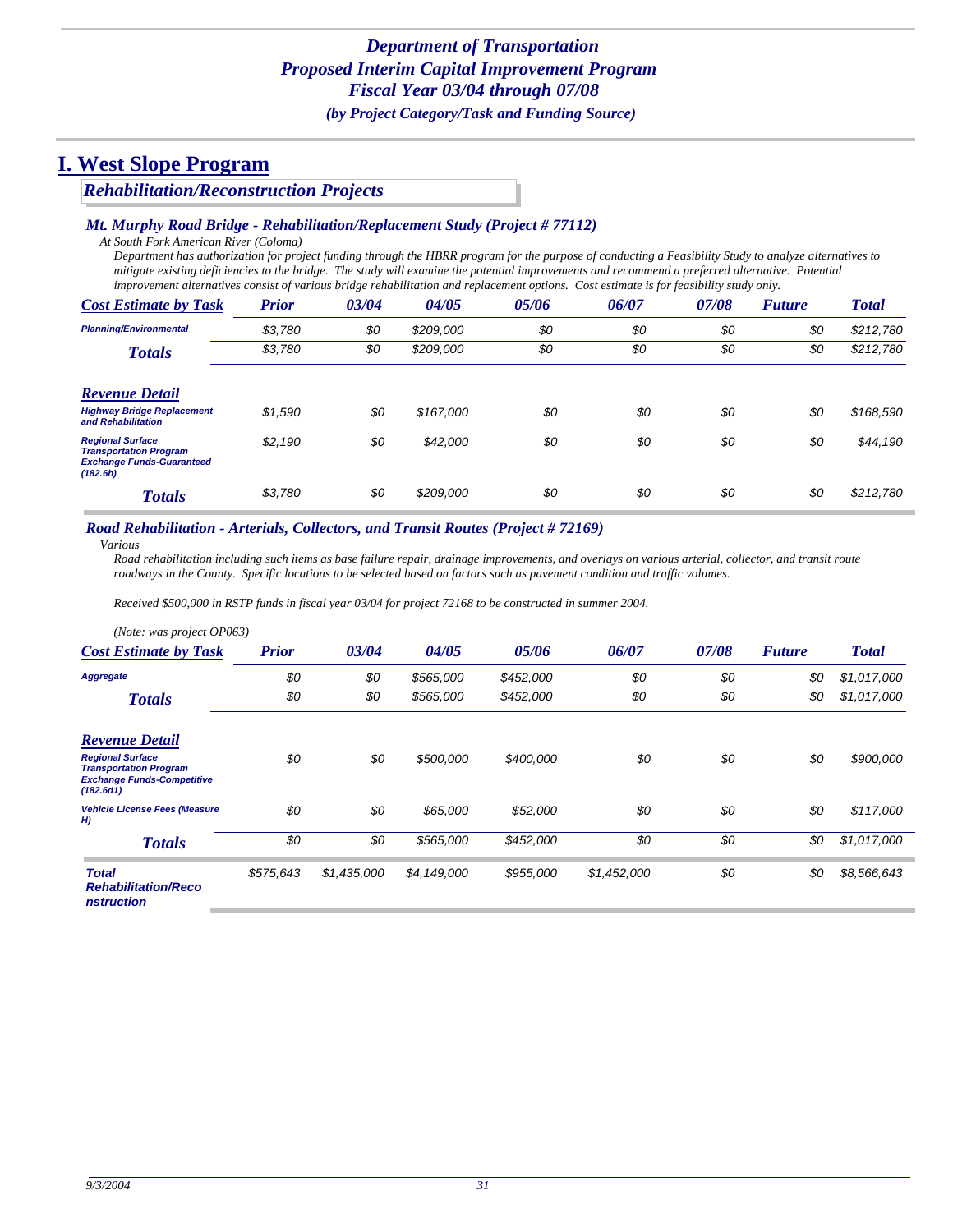# *Transfers Projects*

### *Transfers between Road Fund and Erosion Control (Project # 79999)*

*Apache Avenue/US 50 Intersection Adjustment for Tahoe Basin Road Fund project*

| <b>Cost Estimate by Task</b>                                                                             | <b>Prior</b> | 03/04 | 04/05     | 05/06 | 06/07 | 07/08 | <b>Future</b> | <b>Total</b> |
|----------------------------------------------------------------------------------------------------------|--------------|-------|-----------|-------|-------|-------|---------------|--------------|
| Aggregate                                                                                                | \$0          | \$0   | \$253,000 | \$0   | \$0   | \$0   | \$0           | \$253,000    |
| <b>Totals</b>                                                                                            | \$0          | \$0   | \$253,000 | \$0   | \$0   | \$0   | \$0           | \$253,000    |
| <b>Revenue Detail</b>                                                                                    |              |       |           |       |       |       |               |              |
| <b>Regional Surface</b><br><b>Transportation Program</b><br><b>Exchange Funds-Guaranteed</b><br>(182.6h) | \$0          | \$0   | \$253,000 | \$0   | \$0   | \$0   | \$0           | \$253,000    |
| <b>Unidentified</b>                                                                                      | \$0          | \$0   | \$0       | \$0   | \$0   | \$0   | \$0           | \$0          |
| <b>Totals</b>                                                                                            | \$0          | \$0   | \$253,000 | \$0   | \$0   | \$0   | \$0           | \$253,000    |
| <b>Total Transfers</b>                                                                                   | \$0          | \$0   | \$253,000 | \$0   | \$0   | \$0   | \$0           | \$253,000    |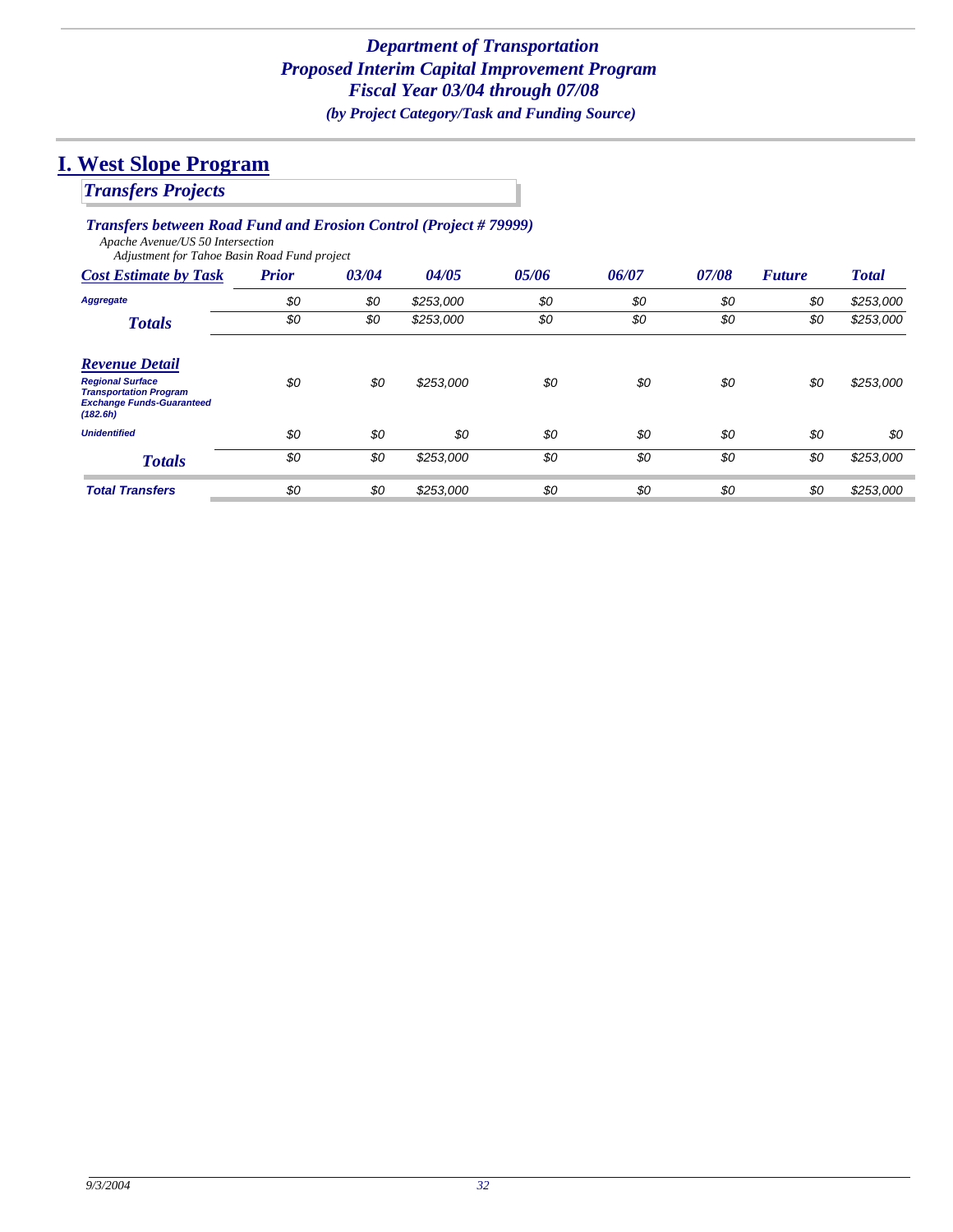## *Department of Transportation Proposed Interim Capital Improvement Program Fiscal Year 03/04 through 07/08 (by Project Category/Task and Funding Source)*

# **I. West Slope Program**

| <b>Cost Estimate by Task Summary</b> |
|--------------------------------------|
|--------------------------------------|

|                                                                     | <b>Prior</b>  | 03/04         | 04/05            | 05/06           | 06/07        | 07/08           | <b>Future</b>               | <b>Total</b>                   |
|---------------------------------------------------------------------|---------------|---------------|------------------|-----------------|--------------|-----------------|-----------------------------|--------------------------------|
| <b>Aggregate</b>                                                    | \$0           | \$0           | \$983,000        | \$2,017,000     | \$0          | \$1,000,000     | \$24,410,000                | \$28,410,000                   |
| AKT - El Dorado Hills Blvd I/C 71322                                | \$0           | \$0           | \$0              | \$0             | \$0          | \$0             | \$1,808,000                 | \$1,808,000                    |
| AKT - El Dorado Hills/Olson 73129                                   | \$0           | \$0           | \$0              | \$0             | \$0          | \$0             | \$481,000                   | \$481,000                      |
| <b>AKT - Green Valley Road 72355</b>                                | \$0           | \$0           | \$0              | \$1,500,000     | \$603.000    | \$0             | \$0                         | \$2,103,000                    |
| AKT - Latrobe Rd GP044/GP097                                        | \$0           | \$0           | \$0              | \$0             | \$0          | \$0             | \$13.570.000                | \$13,570,000                   |
| <b>AKT - Sophia Parkway GP082</b>                                   | \$0           | \$0           | \$0              | \$0             | \$0          | \$0             | \$5,000,000                 | \$5,000,000                    |
| AKT - White Rock Rd East 72348                                      | \$0           | \$0           | \$0              | \$0             | \$0          | \$0             | \$190,000                   | \$190,000                      |
| BLHSP - Bass Lake Rd RIF 39% 71353                                  | \$0           | \$0           | \$0              | \$0             | \$0          | \$0             | \$2,535,000                 | \$2,535,000                    |
| BLHSP - Bass Lake Rd TIM 61% 71353                                  | \$0           | \$0           | \$0              | \$0             | \$0          | \$0             | \$2,865,000                 | \$2,865,000                    |
| <b>Cambridge Storage - Green</b><br>Valley/Cambridge 73315          | \$0           | \$0           | \$87,500         | \$87,500        | \$87,500     | \$87,500        | \$0                         | \$350,000                      |
| <b>Construction/Engineering &amp; Admin</b>                         | \$819,113     | \$1,204,825   | \$1,363,000      | \$1,054,500     | \$3,149,000  | \$6,259,500     | \$4,500,500                 | \$18,350,438                   |
| Dawson - Highway 49 72351                                           | \$0           | \$0           | \$0              | \$21,100        | \$21,100     | \$21,100        | \$42,200                    | \$105,500                      |
| <b>Design Engineering &amp; Admin</b>                               | \$4.928.491   | \$1,195,225   | \$5.063.300      | \$4,772,000     | \$2,549,000  | \$376,000       | \$400.000                   | \$19,284,016                   |
| <b>Developer Built</b>                                              | \$2,000,010   | \$2,490,000   | \$15,578,000     | \$4,180,000     | \$0          | \$0             | \$1,000,000                 | \$25,248,010                   |
| <b>Developer Built RIF</b>                                          | (\$2,000,000) | (\$2,481,000) | (\$11,239,000)   | $(\$2,240,200)$ | (S250,000)   | (S12, 320, 000) |                             | $($1,000,000)$ $($31,530,200)$ |
| <b>Developer Built TIM</b>                                          | \$0           | \$0           | ( \$3, 610, 000) | (\$1,939,800)   | \$0          | \$0             | \$0                         | (\$5,549,800)                  |
| <b>Developer Funded</b>                                             | \$0           | \$0           | (\$729,000)      | \$0             | \$0          | \$0             | \$0                         | (\$729,000)                    |
| <b>Direct Construction Costs</b>                                    | \$4.861.116   | \$5,639,285   | \$13,672,200     | \$10.006.200    | \$24,757,000 | \$52.481.000    | \$49,670,000 \$161,086,801  |                                |
| El Dorado Villages - Missouri Flat IC<br>71317                      | \$0           | \$0           | \$20,955         | \$0             | \$0          | \$0             | \$0                         | \$20,955                       |
| <b>Environmental Monitoring</b>                                     | \$14.500      | \$0           | \$94,500         | \$112,500       | \$15,000     | \$23.000        | \$1.311.600                 | \$1,571,100                    |
| Forecast - White Rock Rd West 72360                                 | \$0           | \$0           | \$0              | \$0             | \$0          | \$0             | \$6,000,000                 | \$6,000,000                    |
| <b>KFRD - Durock Road 73354</b>                                     | \$0           | \$0           | \$255.000        | \$47,000        | \$47,000     | \$46,000        | \$0                         | \$395,000                      |
| <b>Planning/Environmental</b>                                       | \$2,869,864   | \$391,500     | \$3,587,799      | \$1,265,000     | \$110,000    | \$100,000       | \$0                         | \$8,324,163                    |
| <b>Right of Way</b>                                                 | \$2,314,639   | \$1,112,780   | \$7,637,000      | \$5,123,000     | \$4,335,000  | \$2,700,000     | \$14,108,129                | \$37,330,548                   |
| Serrano - Silva Valley Pkwy<br>71341/73311/73316                    | \$0           | \$0           | \$228,000        | \$0             | \$0          | \$0             | \$450,000                   | \$678,000                      |
| Serrano - White Rock Rd East 72349                                  | \$0           | \$0           | \$1,304,600      | \$556.238       | \$272.159    | \$0             | \$0                         | \$2,132,997                    |
| <b>Silva Valley I/C Loan Repayment</b>                              | \$0           | \$0           | \$0              | \$0             | \$0          | \$0             | \$2,274,797                 | \$2,274,797                    |
| <b>Silver Springs - Bass Lake RIF 39%</b><br>GP004/GP004A           | \$0           | \$0           | \$0              | \$0             | \$0          | \$0             | \$1,240,200                 | \$1,240,200                    |
| <b>Silver Springs - Bass Lake TIM 61%</b><br>GP004/GP004A           | \$0           | \$0           | \$0              | \$0             | \$0          | \$0             | \$1,939,800                 | \$1,939,800                    |
| <b>Silver Springs - Bass Lk/New Bass Lk</b><br><b>RIF 39% GP004</b> | \$0           | \$0           | \$0              | \$0             | \$0          | \$0             | \$0                         | 80                             |
| <b>Sterling Ranch - El Dorado</b><br><b>Hills/Wilson 73317</b>      | \$0           | \$0           | \$0              | \$0             | \$0          | \$196,000       | \$196,000                   | \$392,000                      |
| <b>Totals</b>                                                       | \$15,807,733  | \$9,552,615   | \$34,296,854     | \$26,562,038    | \$35,695,759 | \$50,970,100    | \$132,992,226 \$305,877,325 |                                |